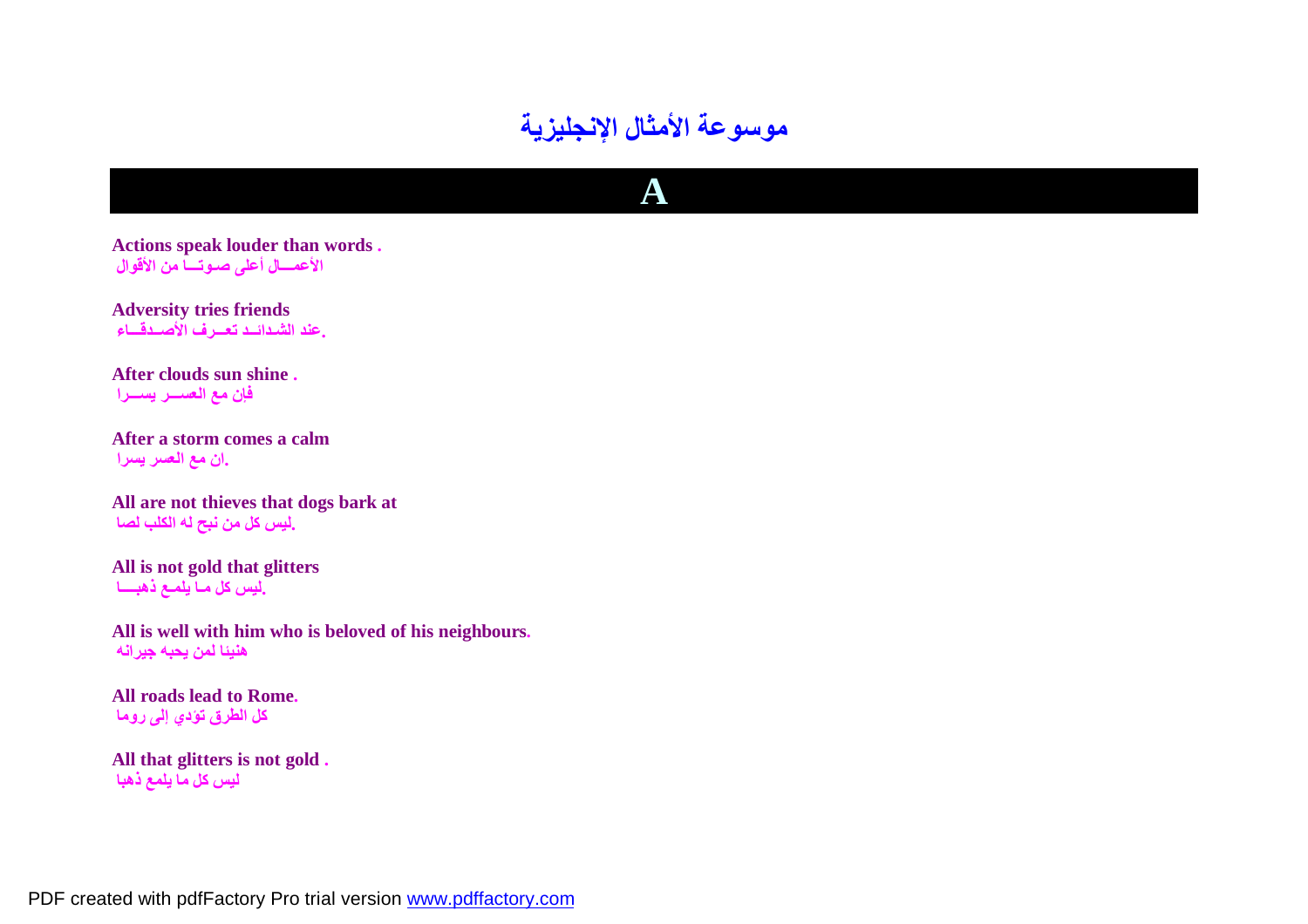**All things are obedient to money .كل شيء في خدمة المال**

**All work and no play makes Jack a dull boy. العمل بلا راحة یورث البلادة**

**All's well that ends well. كل الأمور خیر إذا انتھـــت على خیر**

**Among the blind the one eyed is a king .الأعــور في بلاد العمیــان ملك**

**An occasion lost cannot be redeemed . الفرصة الضائعة لا تعوض**

**An old fox is not easily snared . لا یسھل اقتناص الثعلب العجوز**

**An old man in a house is a good sign . الرجل العجوز في المنزل دلیل خیر**

**An ounce of mirth is worth a pound of sorrow . درھم مرح یعادل قنطار حزن**

**An ounce of practice is worth a pound of precept. درھم تدریب یعادل قنطار وعظ**

**An ounce of sense is worth a pound of wit . درھم من العقل خیر من مثقال من الفطنة**

**An ox is taken by the horns, and a man by the tongue.**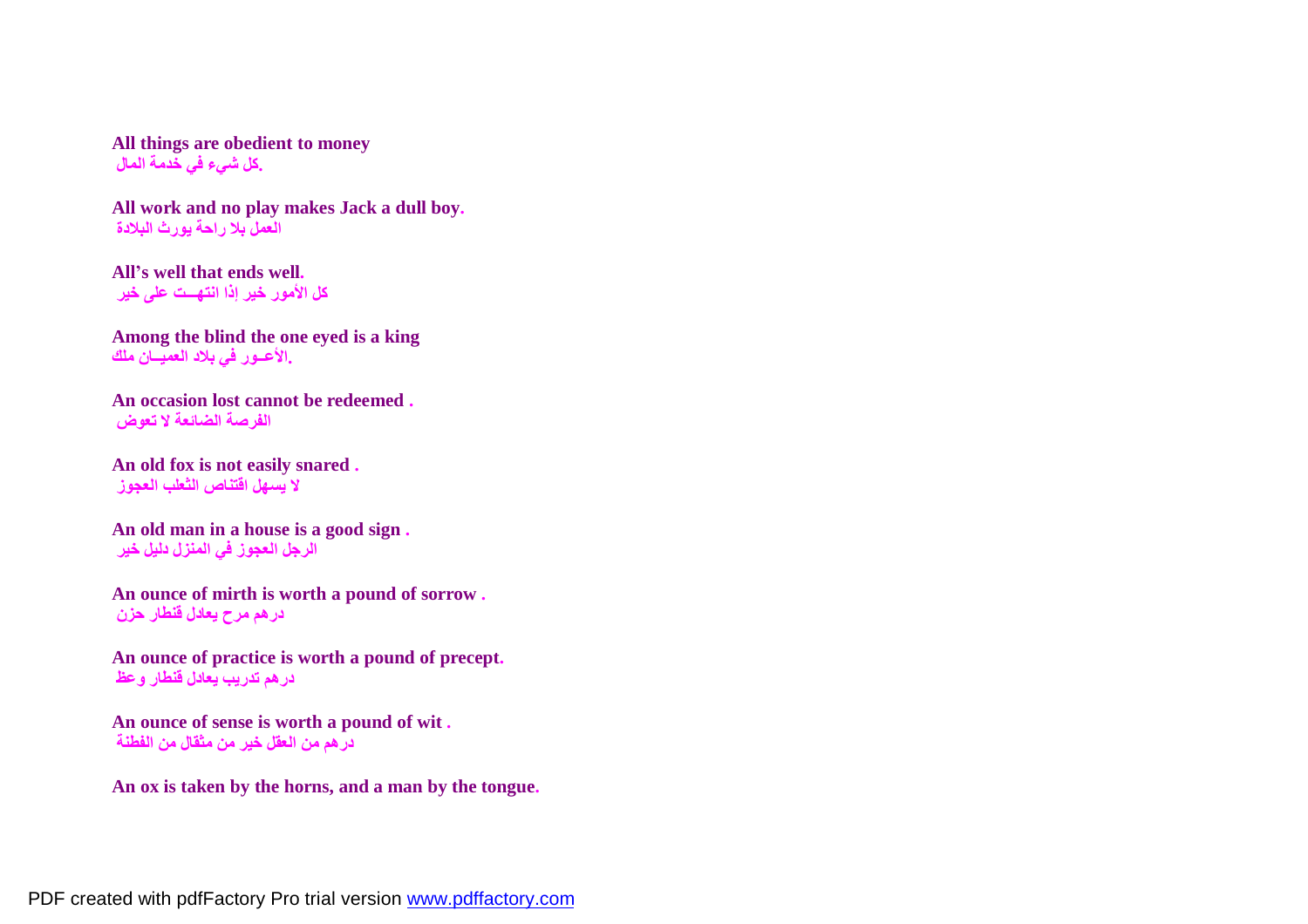**یربط الثور بقرنیھ و الرجل بلسانھ**

**Any port in a storm . الغریق یتعلق بقشـــة**

**As they sow , so let them reap. الجزاء من جنس العمل**

**As you make your bed . so you must lie in it . علیك أن تتحمل عواقب عملك**

**As you sow , so will you reap . كمــــا تزرع تحصــد**

**At Rome do as the Romans do. دارھم ما دمت في دارھم**

**A bad workman always blames his tools . الصانع المھمل یلقي باللوم على أدواتــھ دائماً**

**A bird in a hand is worth two in the bush . عصفور بالید خیرمن عشرة على الشجرة**

**A burnt child dreads the fire . من یذق طعم النــار یخشاھا**

**A cat has nine lives . للقطــة تسعــة أرواح**

**A contented mind is better than a full purse . القناعة خیر من الغنى**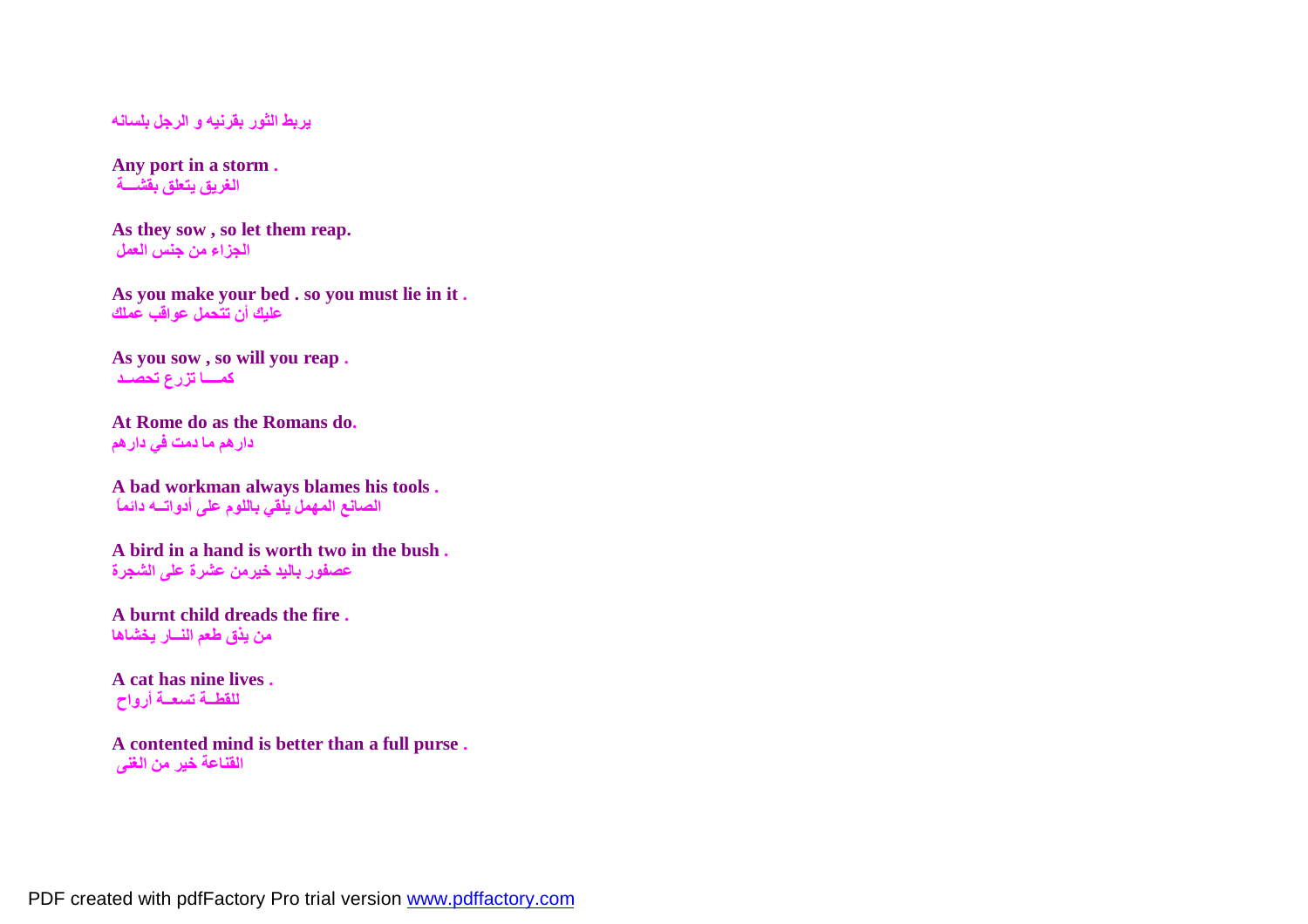**A cook crows on his own dunghill . على دمنتھ یصیح الدیك**

**A drowning man will catch at a straw . الغریق یتعلق بقشــھ**

**A flattering mouth works ruin . التملق مھلكة A foolish son is sorrow to his mother. الابن المعتوه مصدر حزن لأمھ**

**A full purse makes the mouth run over. كثرة المال تطلق اللسان**

**A good lawyer must be a great liar . المحامي الناجح لا بد أن یكون كذابا ماھرا**

**A good name is better than riches . الصیت ولا الغنى**

**A guilty conscience needs no accuser . الضمیر الشاعر بالأثم في غیر حاجة لمتھم**

**A hungry man is an angry man . الرجل الجوعان عادة غضبان**

**A hungry stomach has no ears . وقت البطون تضـیـــع العقــــول**

**A jack-of-all trades is a master of none . صاحب الصنائع السبع لا یتقن أي صنعــة**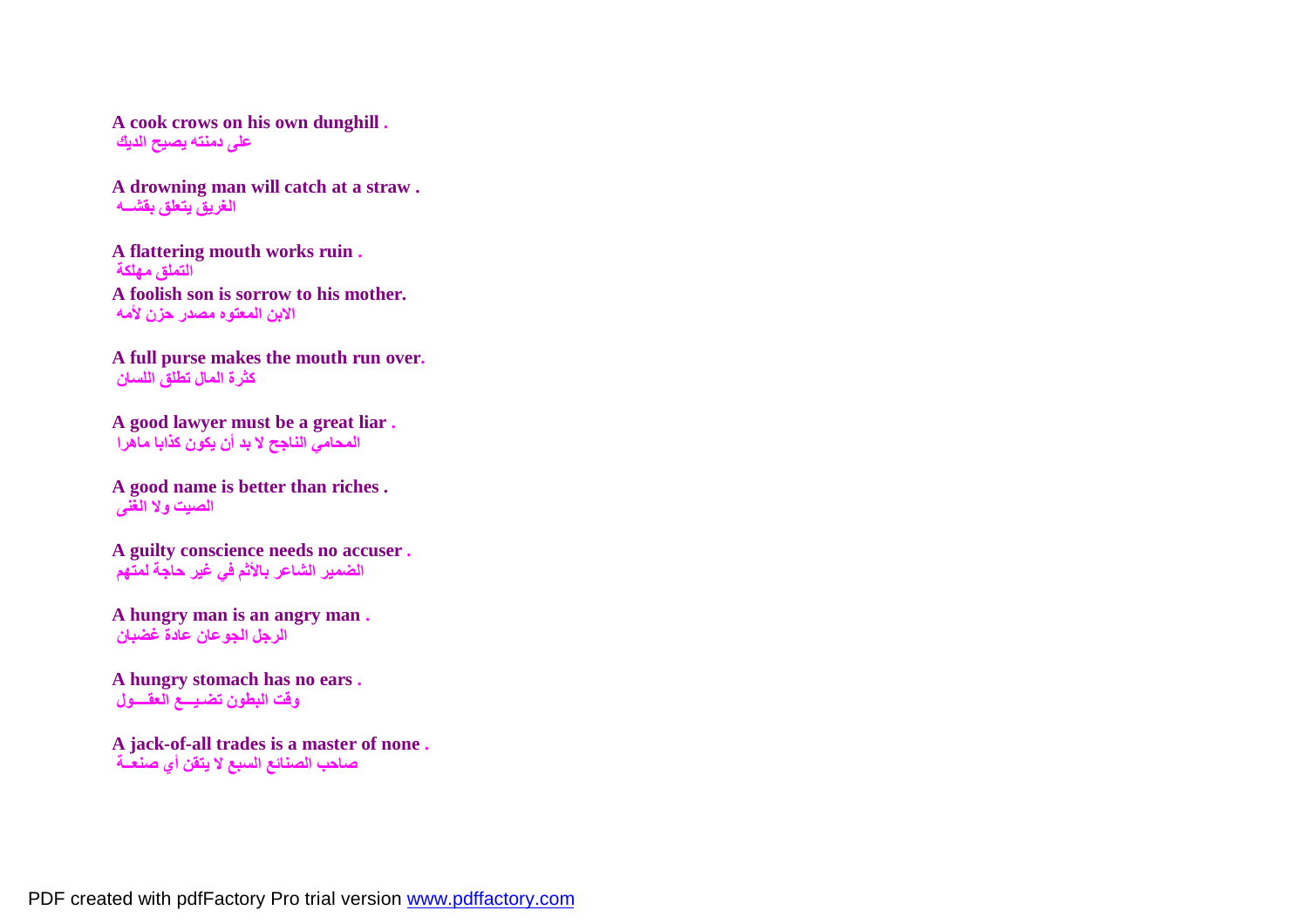**A lazy youth a lousy age . شباب كسول ، شیخوخة بائسة**

**A lean compromise is better than a fat lawsuit . الخسارة القریبة ولا المكسب البعید**

**A lewd bachelor makes a jealous husband . أعزب فاسق زوج غیور**

**A liar is not believed when he tells the truth . الكذاب لا یصدق عندما یقول الحق**

**A liar is worse than a thief . الكذاب أسوأ من اللص**

**A light purse makes a heavy heart . ضاق صدره من ضاقت یداه**

**A lightening before death . صحوة الموت**

**A light-healed mother makes a heavy-healed daughter . المرأة التي تقوم بكل العمل تجعل من ابنتھا متفرجة**

**A lion may come to be beholden to a mouse . قد یكون العظیم شاكرا للحقیر**

**A lion's skin is never cheap . ما كان جلد اللیث رخیصا**

**A little body often harbours a great soul .**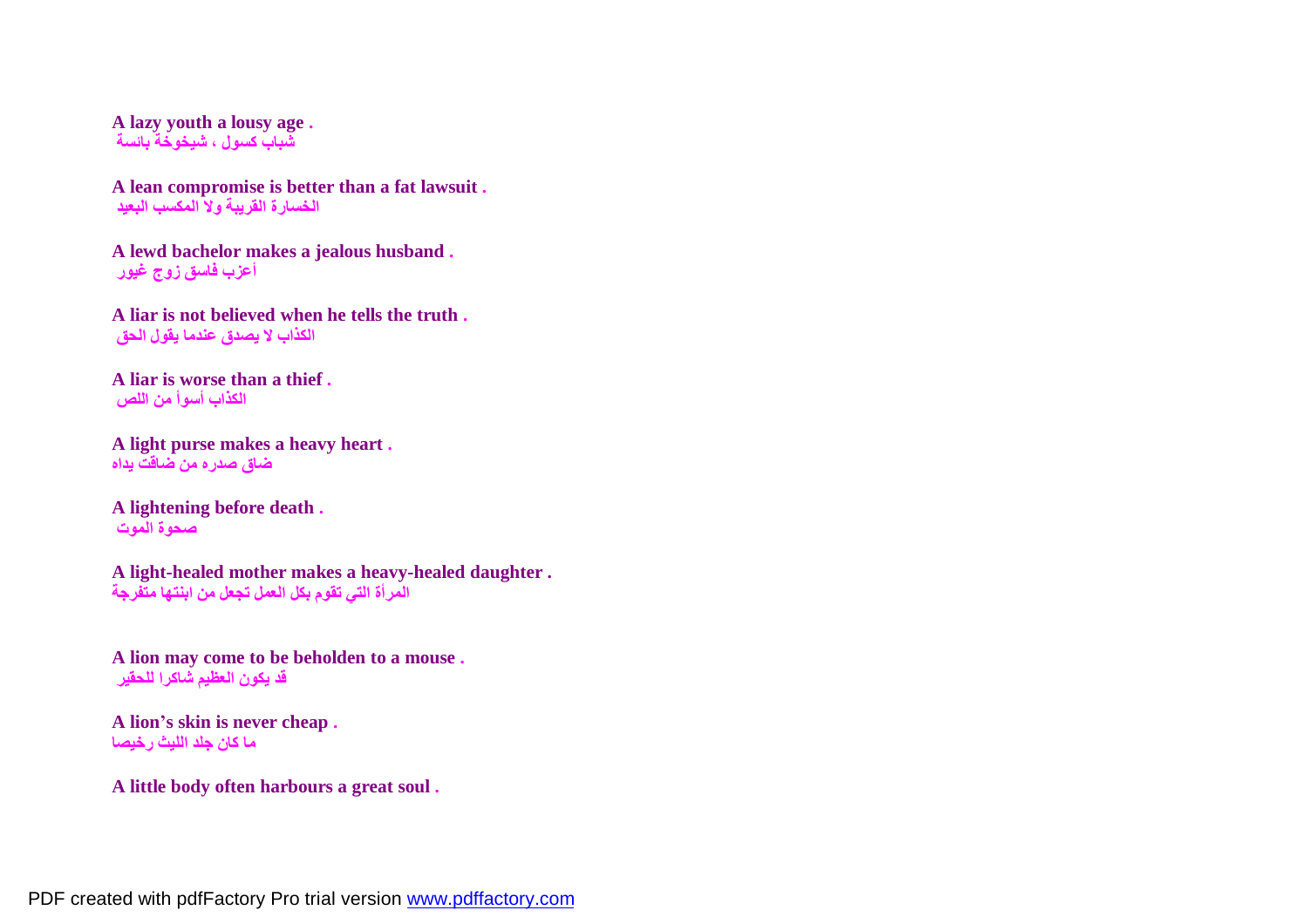**جسم صغیر یحمل قلبا كبیرا**

**A little knowledge is a dangerous thing . خطر العلم في قلتھ**

**A little labour , much health . جھد قلیل ، صحة جیدة**

**A little learning is a dangerous thing . العلم القلیل شيء خطیر**

**A little neglect may breed great mischief . معظم النار من مستصغر الشرر**

**A little pot is soon hot . التعلم في الصغر كالنقش على الحجر**

**A living dog is better than a dead lion . كلب حي خیر من أسد میت**

**A long tongue is a sign of short hand . من طال لسانھ قصرت یده**

**A lover dreams of his mistress . الجائع یحلم بسوق الخبز**

**A maiden with many wooers often chooses the worst . إذا كثر المعجبین اختارت الفتاة أسوأھم**

**A man can do no more than he can . إذا أردت أن تطاع فأمر بما یستطاع**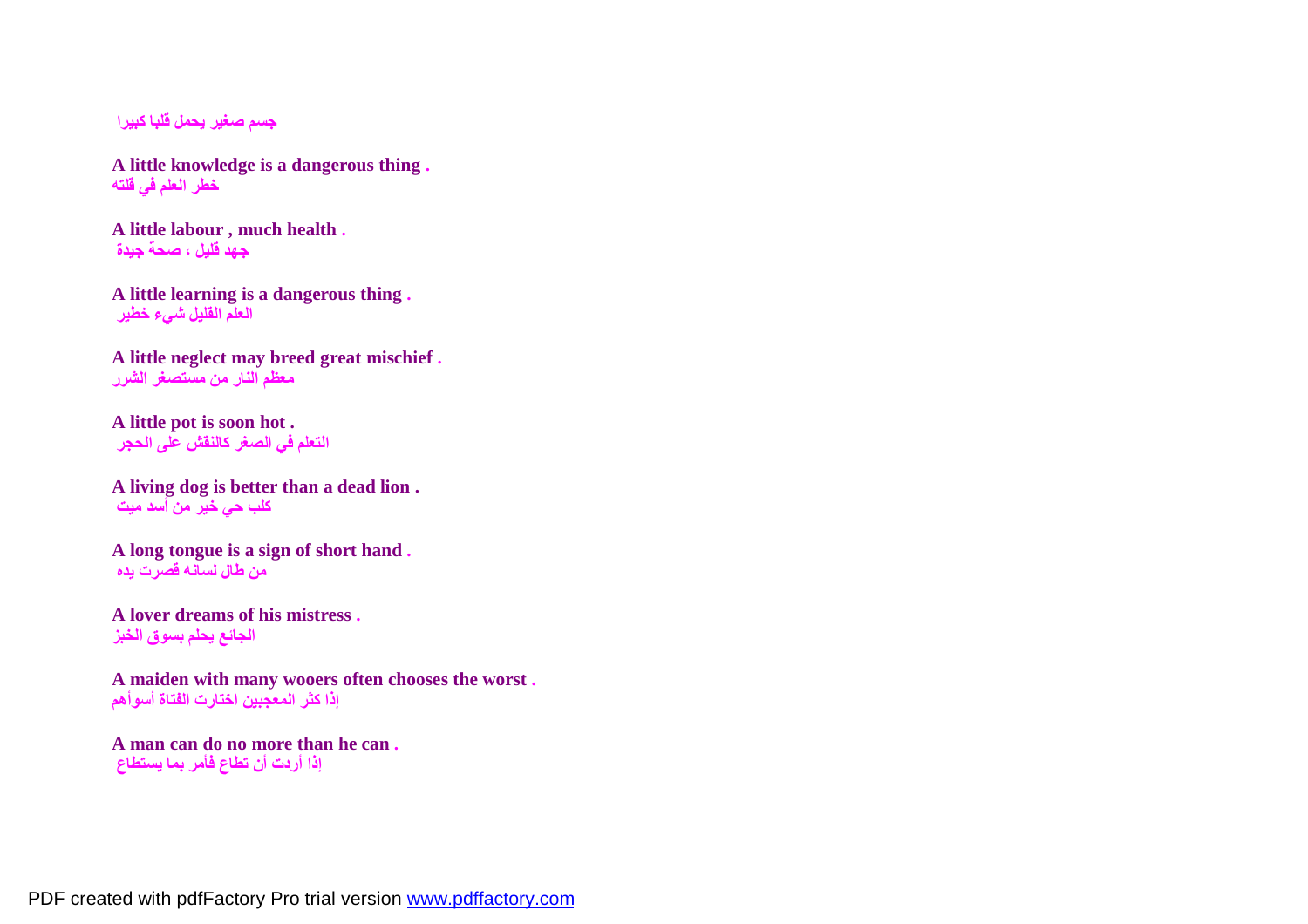**A man can do no more than he can . لا یكلف االله نفسا إلا وسعھا**

**A man can't serve two masters . لیس بمقدور العبد أن یـخدم سیدین في وقت واحد**

**A man cannot die but once .یموت الإنسان مرة واحدة**

**A man every inch of him . كلھ رجولة**

**A man is as old as he feels , and a woman as old as she looks . یعرف عمر الرجل بقدر ما یحس و عمر المرأة بقدر ما تبدو**

**A man is known by the books he reads . كتاب المرء عنوان عقلھ**

**A man is known by the company he keeps . عن المرء لا تسل و سل عن قرینھ**

**A man is the architect of his own future . بقدر الكد تكسب المعالي**

**A man of silence is a man of sense. العاقل من حفظ لسانھ**

**A man without a smiling face must not open a shop . لن یفلح العبوس**

**A man without reason is a beast in season. رجل بلا عقل حیوان بحق**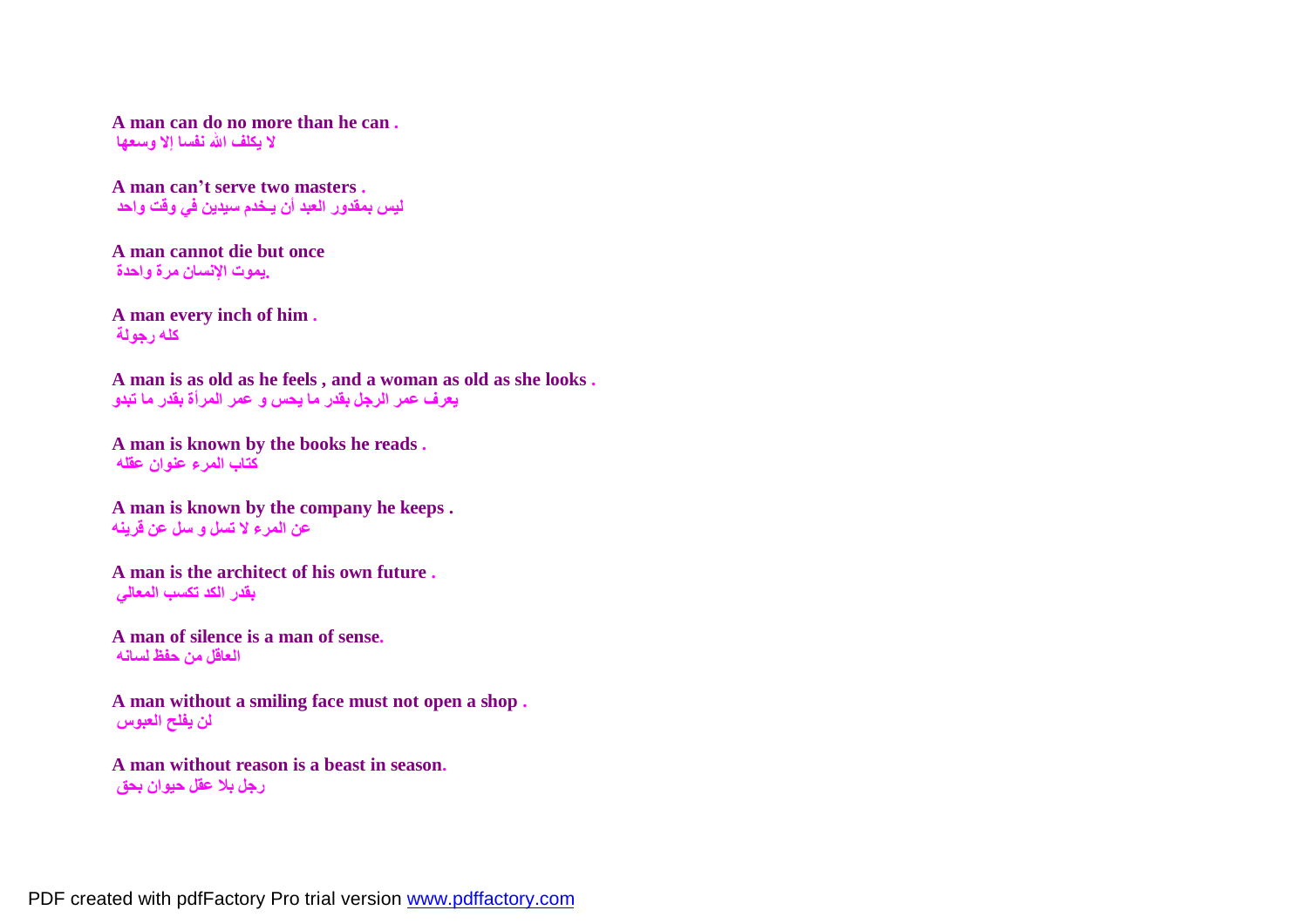**A man without religion is like a horse without a bridle. رجل بلا دین حصان بلا لجام**

**A misty morning may have a fine day . الضیق یعقبھ الفرج**

**A one-eyed man should not laugh at a hunch -back. طوبى لمن شغلھ عیبھ عن عیوب الناس**

**A penny saved is a penny gained . الفلس الذي تدخره ھو الفلس النافع**

**A place for everything , and everything in its place. لكل شيء مكان و كل في مكانھ**

**A poet is born not made. الشاعر مطبوع لا مصنوع**

**A poor beauty finds more lovers than husbands. محبي الفتاة الفقیرة أكثر ممن یریدون الزواج بھا**

**A poor man's tale cannot be heard .لیس للفقیر رأى**

**A promise delayed is justice deferred .لا تقولن إذا لم ترد أن تتم الوعد في شيء (نعم) A prophet is without honour in his own country. لا كرامة لنبي في بلده**

**A rolling eye , a roving heart. عین زائغة ، قلب ھائم**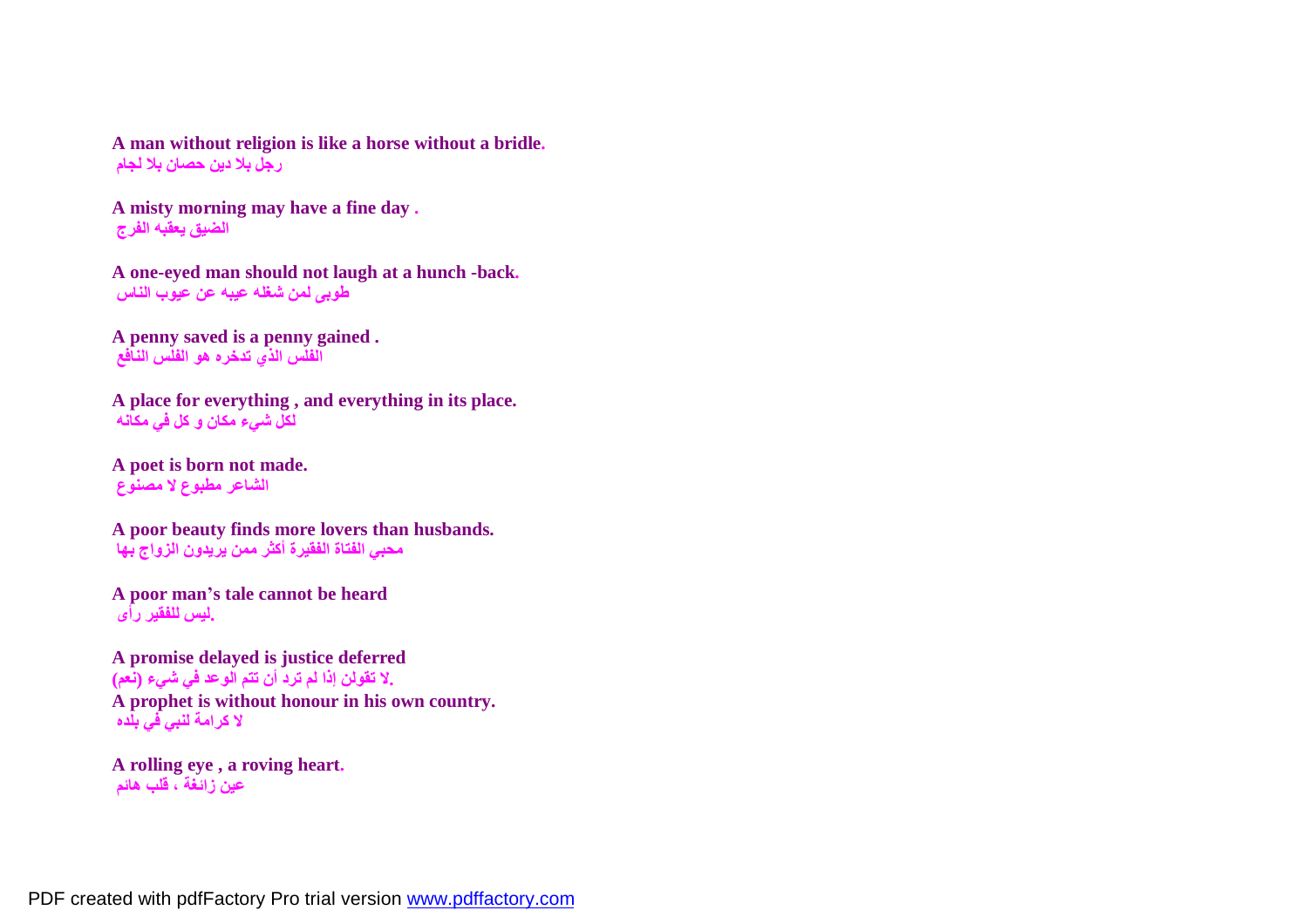**A rolling stone gathers no moss. عاقبة الطمع إلى الزوال**

**A secret between more than two is no secret. لیس بسر ما جاوز الاثنین**

**A secret foe gives a sudden blow. العدو الخفي یضرب على غرة**

**A servant is known by his master's absence. یعرف الخادم عند غیاب سیده**

**A small leak will sink a great ship . معظم النار مكن مستصغر الشرر**

**A soft answer turns away wrath . الجواب الرقیق یســكن الغضب**

**A sound mind in a sound body. العقل السلیم في الجسم السلیم**

**A still tongue makes a wise head. اللسان الصامت یصنع الرجال**

**A stitch in time saves nine. الوقایة خیر من العلاج**

**A storm in a tea cup. زوبعة في فنجان**

**A stumble may prevent a fall.**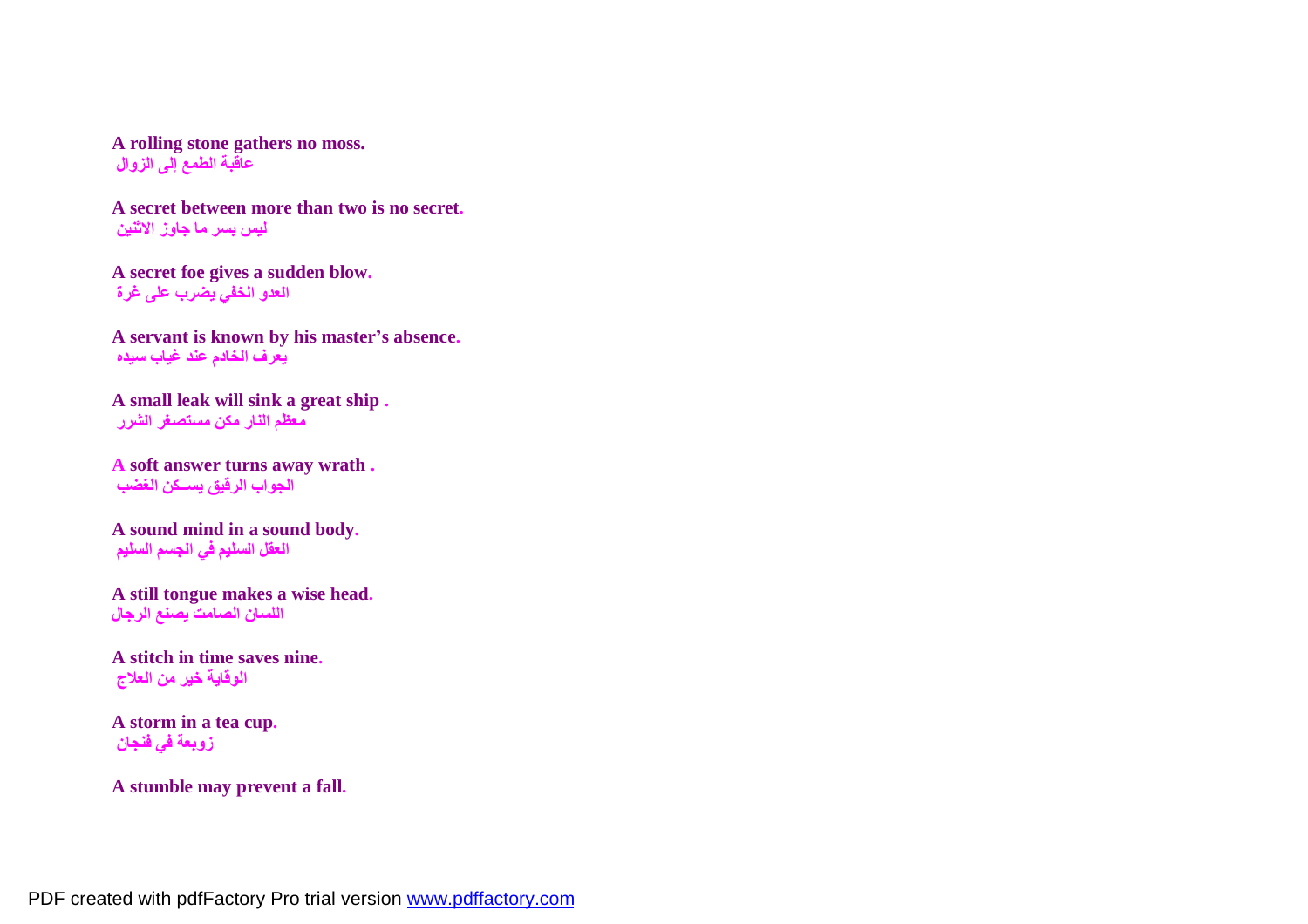**عثرة ربما تمنع سقطة**

**A thief knows a thief as a wolf knows a wolf. یعرف اللص اللص كما یعرف الذئب الذئب**

**A thief passes for a gentlemen when stealing has made him rich. إذا اغتنى اللص یظنھ الناس شریفا**

**A trade is better than service. المھنة خیر من الخدمة**

**A tree is known by its fruits. من أعمالھم تعـرفونھــم**

**A tyrant is most tyrant to himself. الخائن أكثر خیانة لنفسھ**

**A valiant man's look is more than a coward's sword. نظرة الشجاع أوقع من سیف الجبان**

**A vaunter and a liar are near akin . المتفاخر و الكذاب صنوان**

**A white wall is a fool's paper. الحائط الأبیض یلوثھ البلھاء بالكتابة**

**A wise head makes a close mouth. العاقل من أمسك لسانھ**

**A wise man cares not for what he cannot have لا یبالي العاقل بما لا یستطیع امتلاكھ**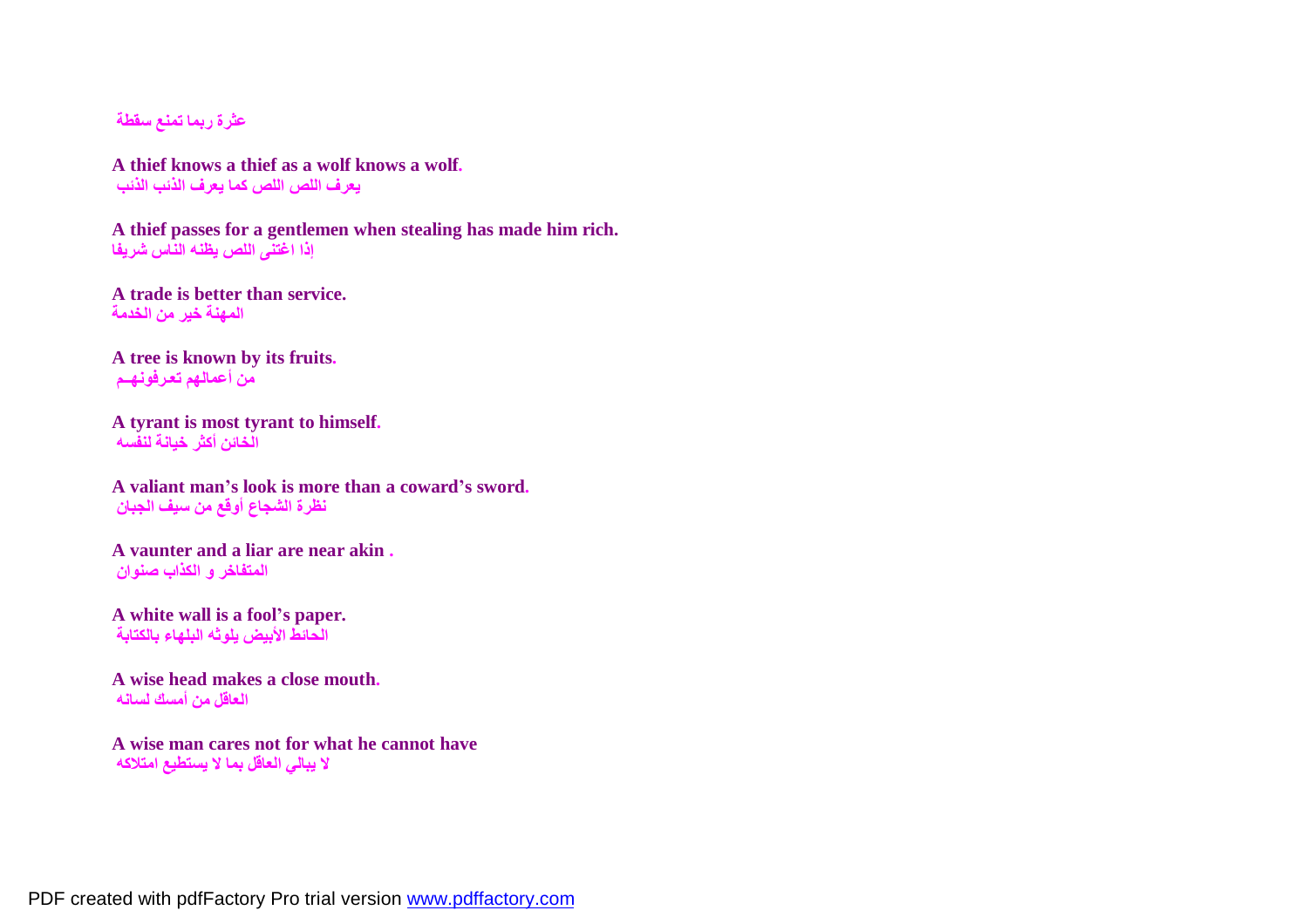**A wise man needs not blush for changing his purpose.. لا یخجل العاقل من تغییر ھدفھ**

**A wise man never wants a weapon. العاقل لا یحتاج إلى سلاح**

**A wolf in sheep's clothing. ثعلب في ثوب حمل**

**A woman and a cherry are painted for their own harm. المرأة و الكرز ضررھا من كثرة طلائھا**

**A woman that loves to be at the window, is like a bunch of grapes on the high way. المرأة التي تحب أن تطل من النافذة مثل عنقود عنب في طریق عام**

**A woman that more curious she is about her face, the more careless about her home. كلما كانت المرأة مھتمة بوجھھا قل اھتمامھا بمنزلھ**

**A woman that paints , put up a bill to let. المرأة التي تزین وجھھا ، تضع إعلانا للإیجار**

**A woman's tongue is the last thing about her that dies. لسان المرأة آخر ما یموت فیھا**

**A woman's tongue wags like a lamb's tail. لسان المرأة یھتز كذیل الحمل**

**A word to a wise man is enough .**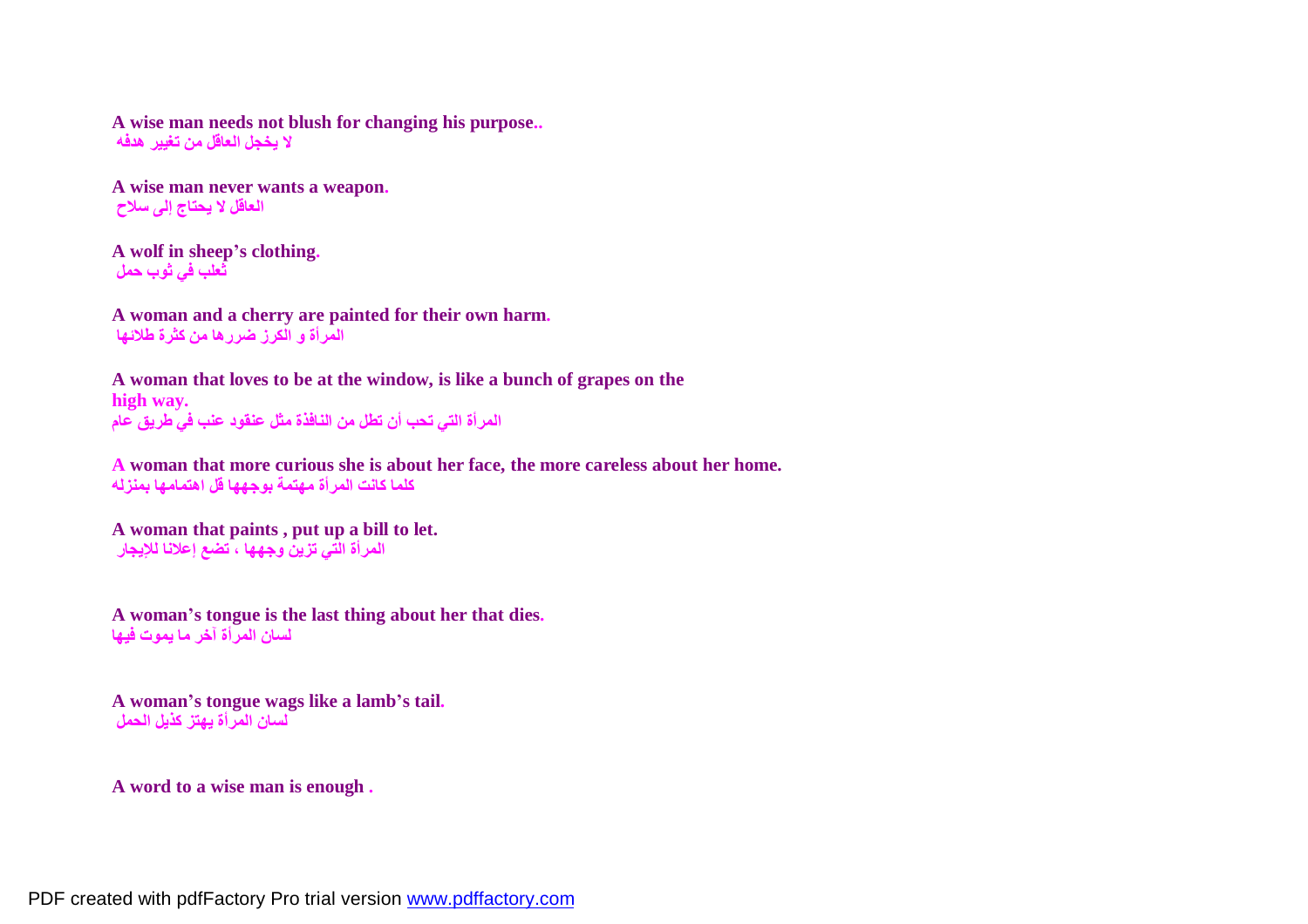**إن اللبیـب من الإشارة یفھــــــــم**

**A young man idle, an old man needy. الكسل في الصغر یورث الحاجة في الكبر** 

#### **B**

**Barking dogs seldom bite . الكلاب النابحــة نادرا مــا تعض**

**Be ever vigilant, but never suspicious. كن یقظا لا مرتاباً**

**Believe not all that you see nor half what you hear . لا تصدق كل ما تراه و لا تصف كل ما تسمعھ**

**Better an open enemy than a false friend . عدو یجاھرك بالعداء خیر من صدیق زائف**

**Better be sure than sorry . لأن تكون واثقا خیر من أن تكون نادمــا**

**Better late than never . في التأني السلامة**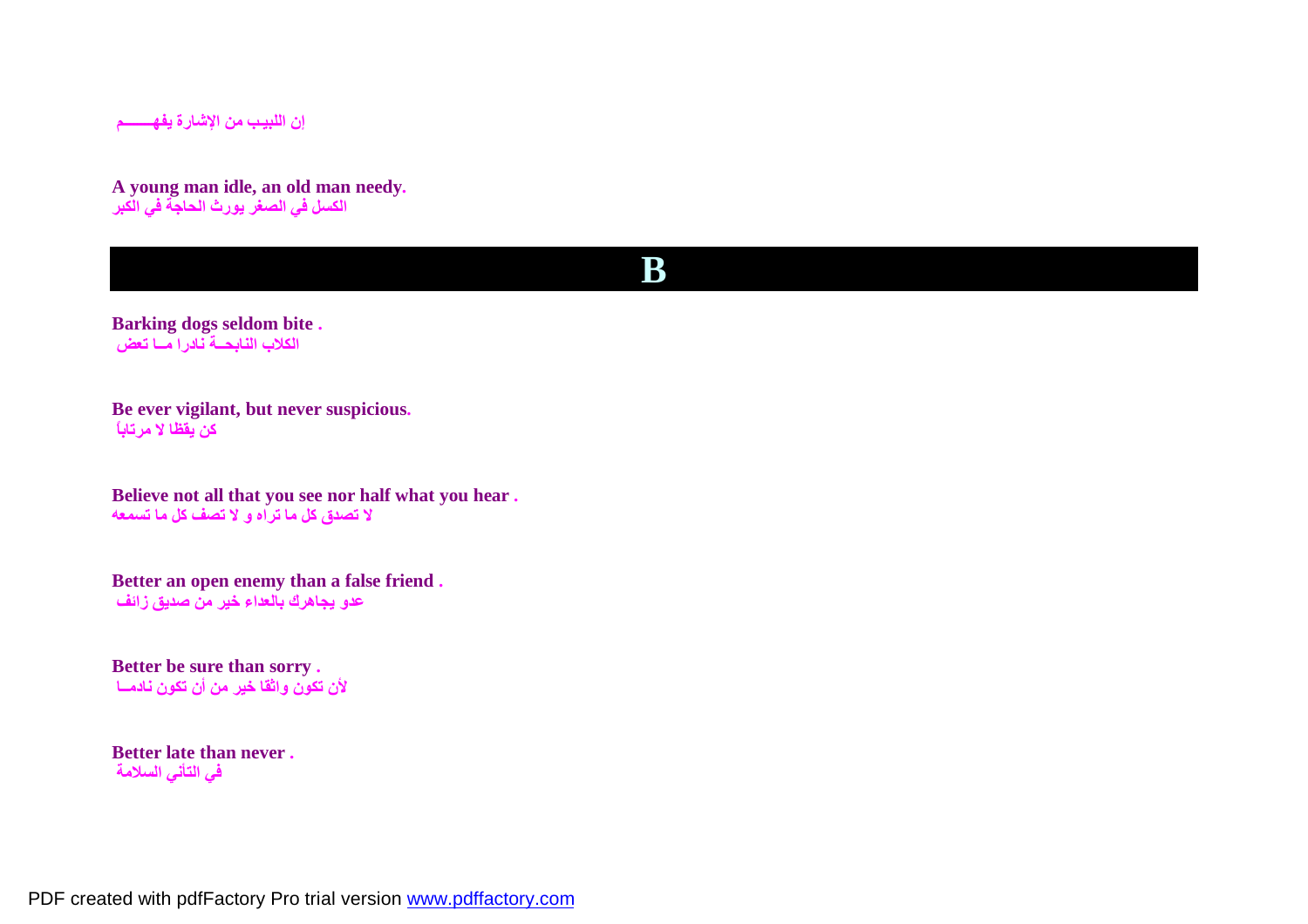**Better later than never . لأن تتأخر خیر من أن لا تفعل**

**Better wit than wealth. الذكاء خیر من الثروة**

**Blood is thicker than water . الدم أشد كثافة من المــاء**

**By their fruits you will know them . من ثمـارھــم سوف تعـرفونھــم**

**By writing you learn to write. نتعلم الكتابة بالكتابة**

**C** 

**Call no man happy until he is dead . المــوت ھو الراحـــة الأبـدیـــة**

**Cast not at the shadow and lose the substance . إیاك أن تھتم بالقشور و تھمل الجوھر**

**Charity begins at home . الأقربون أولى بالمعروف**

**Cleanliness is next to godliness . النظافة من الإیمان**

**Constant dropping wears away rock . الزن على الآذان أمــر من السحــر**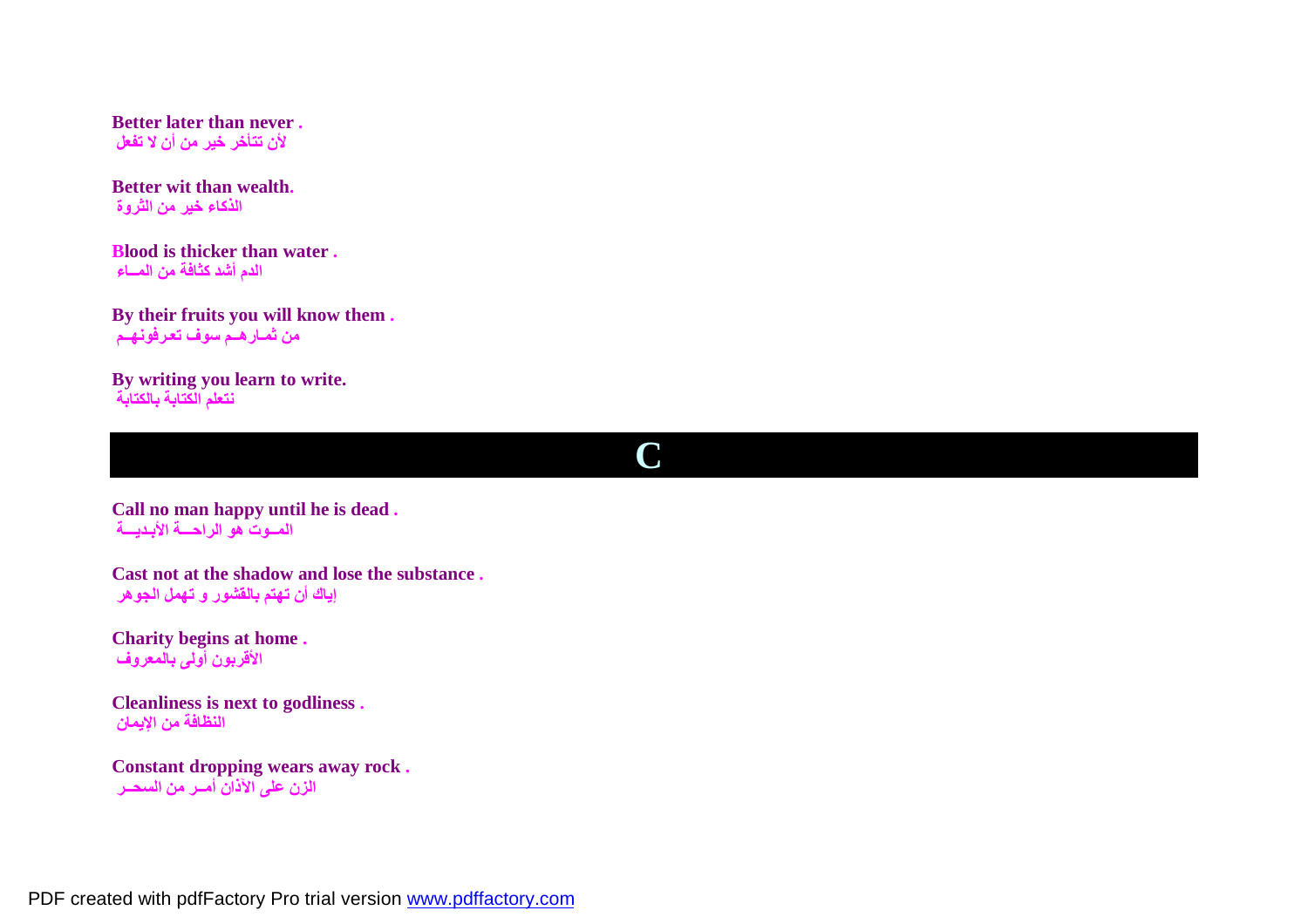**Corruption of the best becomes the worst . أسوأ الفســاد فســاد الأصــل**

**Cowards die many times before their deaths . الجبناء یموتون مرات عدیدة قبل أجلھم**

## **D**

**Death is the grand leveler . المــوت ھـو المســوي العظــیم بین الناس**

**Deeds , not words . أعمـــالا لا أقوالا**

**Diamonds cut diamonds . لا یفــل الحدیــد إلا الحدیـــد**

**Do as you would be done by . عـامل الناس كمــا تحب أن تعــامل**

**Do good and cast it into the sea. أعمل معروفاُ و ارمھ في البحر**

**Do not count your chickens before they are hatched . لا تعد فراخك قبل أن تفقس( لا تضع أمالاً كبیرةقبل حصول الشئ)**

**Do not cross the bridge before you come to it . لا تعبر الجسر قبل أن تبلغــھ**

**Do not cut your nose to spite your face . لا تجن بیمینك على شمالك**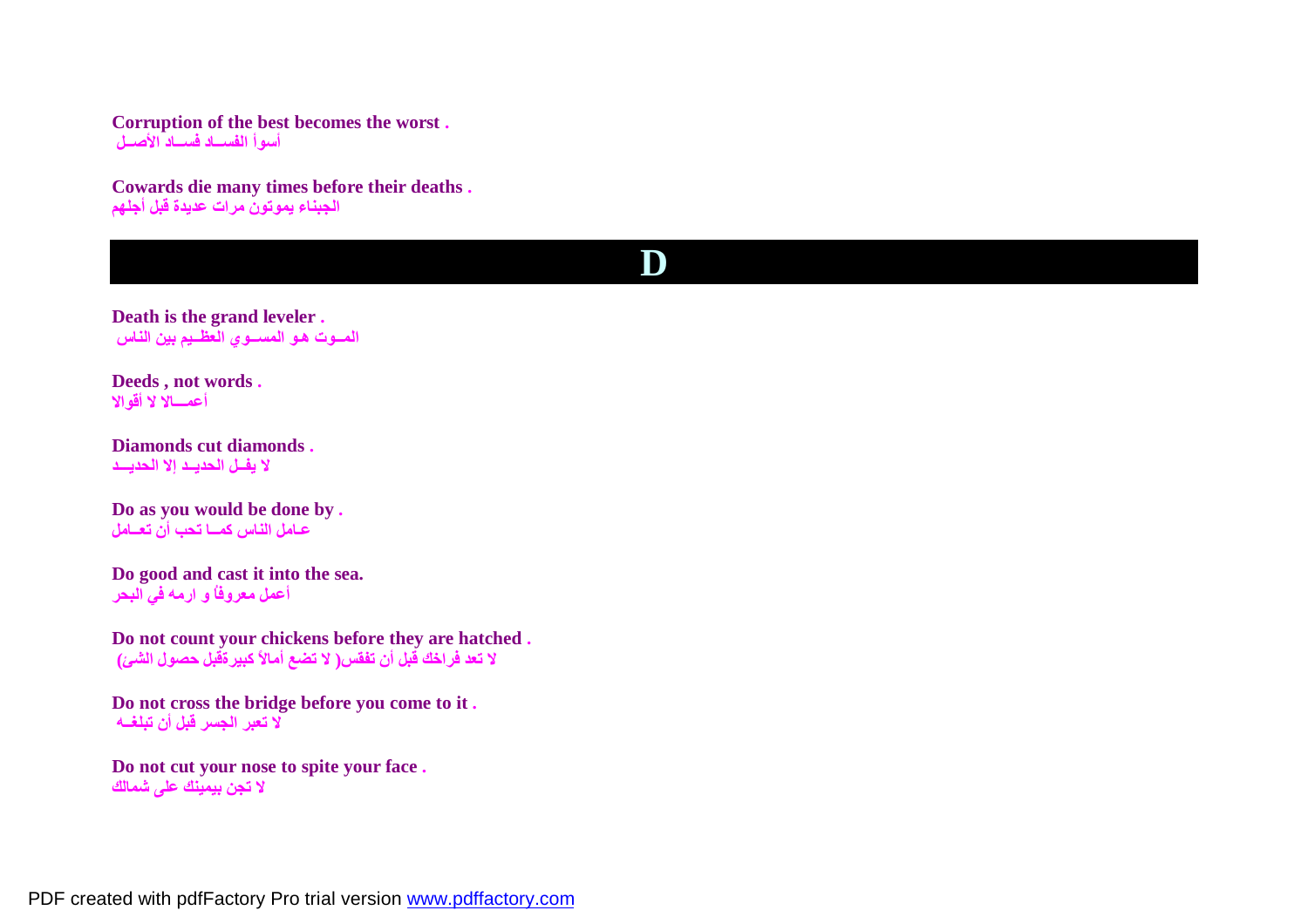**Dogs do not eat dogs . لا تعض الكلاب بــعضھا**

**Don't put your head in the lion's mouth. لا تلقوا بأیدیكم إلى التھلكة**

**Don't speak to the man at the wheel. لا تتكلم مع السائق**

**Don't wash dirty linen in public. إذا بلیتم فاستتروا**

#### **E**

**Early to bed to rise makes a man healthy, wealthy and wise . باكر تســعد**

**East or west home is best . وطني أفضل الأوطــان**

**Easy come easy go . الشيء الآتي بسھـولــة یضیع بسھـولــة**

**Even Homer sometimes nods . لكل عـالــم ھفــوة**

**Even the wicked hate wickedness. حتى الأشرار یكرھون الشر**

**Every dog has his day . لكل كلب یومـھ**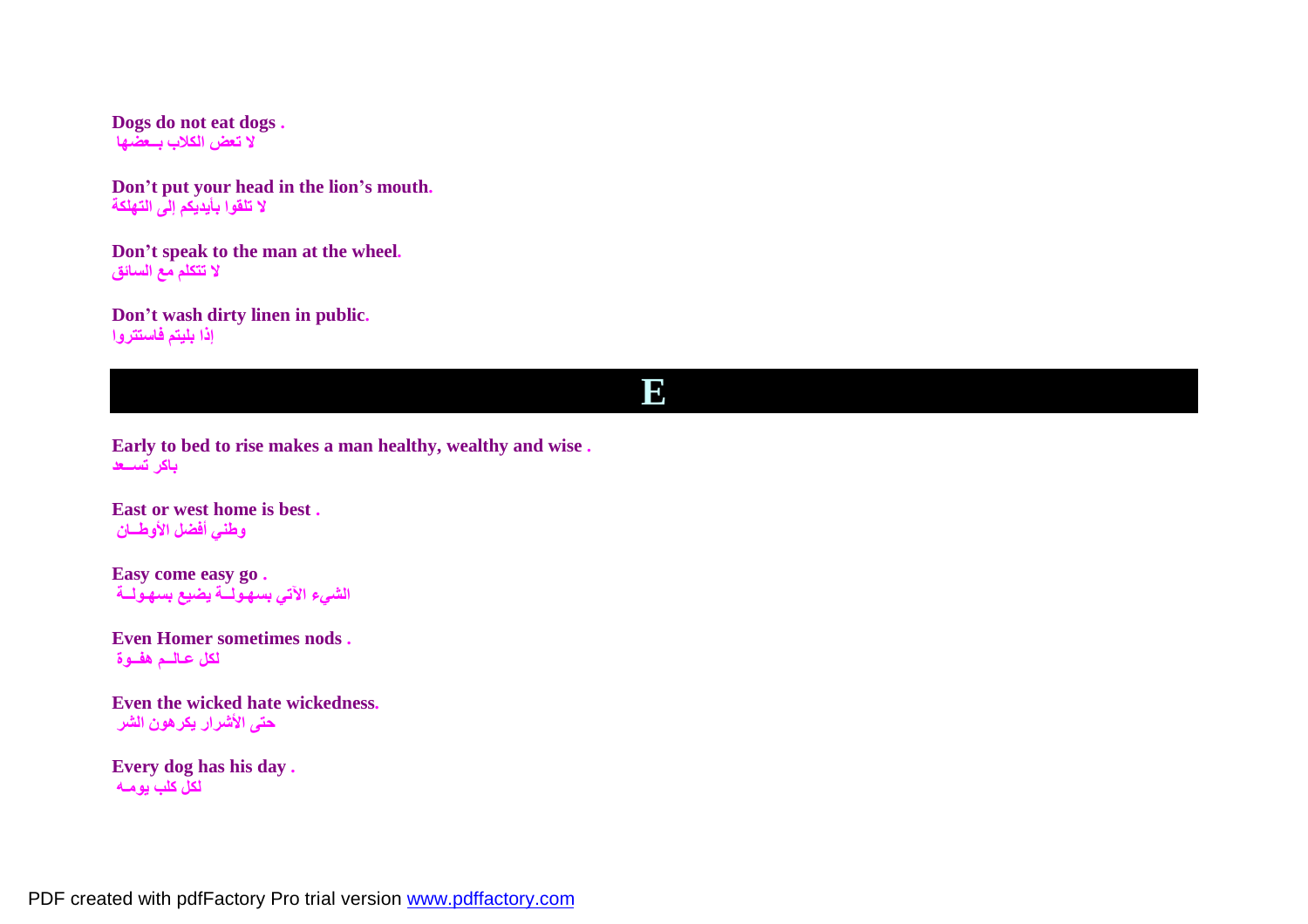**Every man has his weak side. لكل إنسان نقطة ضعف**

**Every man to his taste. كل إنسان و ذوقھ**

**Every tide has its ebb. ما طار طیر و ارتفع إلا كما طار وقع**

**Every why has a wherefore .**

**لكل سؤال جواب Everybody's business is nobody's business . واجب الجمیع لیس واجب أحد**

**Everything comes to one who waits. من تأنى نال ما تمنى / الصبــر مفتــاح الفــرج**

**Evil communications corrupt good manners . صحبــة السوء مفســدة للأخلاق**

#### **F**

**For age and want save while you may : no morning sun lasts a whole day. خذ من شبابك لھرمك**

**For mad words , deaf ears لا تصغ إلى القول العنیف**

**For want of wise men , fools sit on benches. لعدم وجود الأكفاء شغل البلھاء المناصب**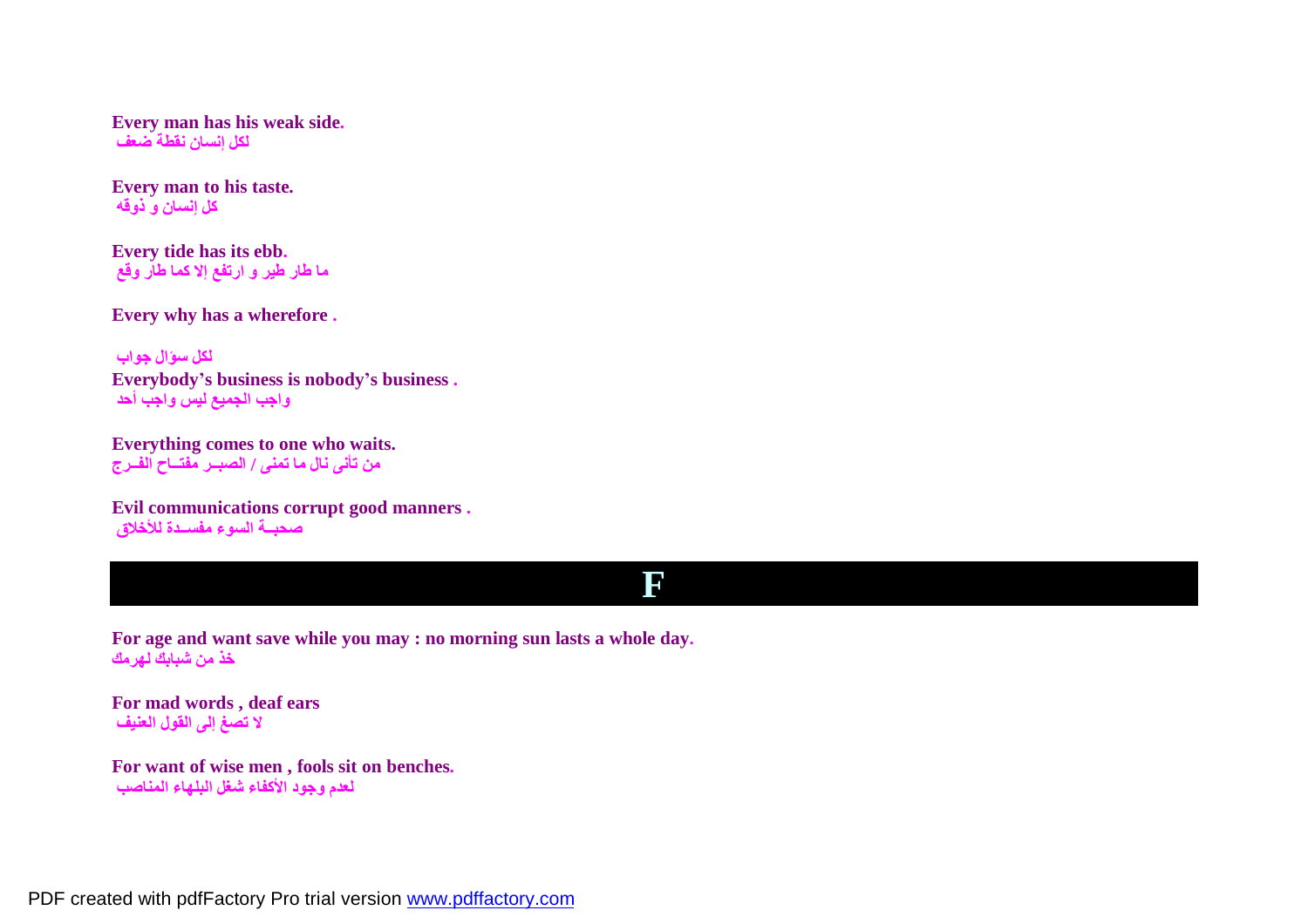**Forbidden fruit is the sweetest . المرغوب ممنوع**

**Four eyes see more than two . أربعة عیون ترى أكثر من اثنین**



**God defend me from friends . اللھم احفظني من شر أصدقائي**

**God helps them who help themselves . إن االله لا یغیر بقوم ما لم یغیروا ما بأنفسھم**

#### **H**

**Handsome is that handsome does . الجمیل ھو من یصنع الجمیل**

**He deserves not the sweet that will not taste the sour. من لم یركب الأھوال لم ینل الآمال**

**He has not lived that lives not after death . ما عاش من لم یترك ذكرى**

**He is not a wise man who cannot play the fool on occasion. الحكیم من یصانع في بعض الأمور**

**He is not laughed at , that laughs at himself first. من سخر من نفسھ أولا ، لن یسخر منھ الناس**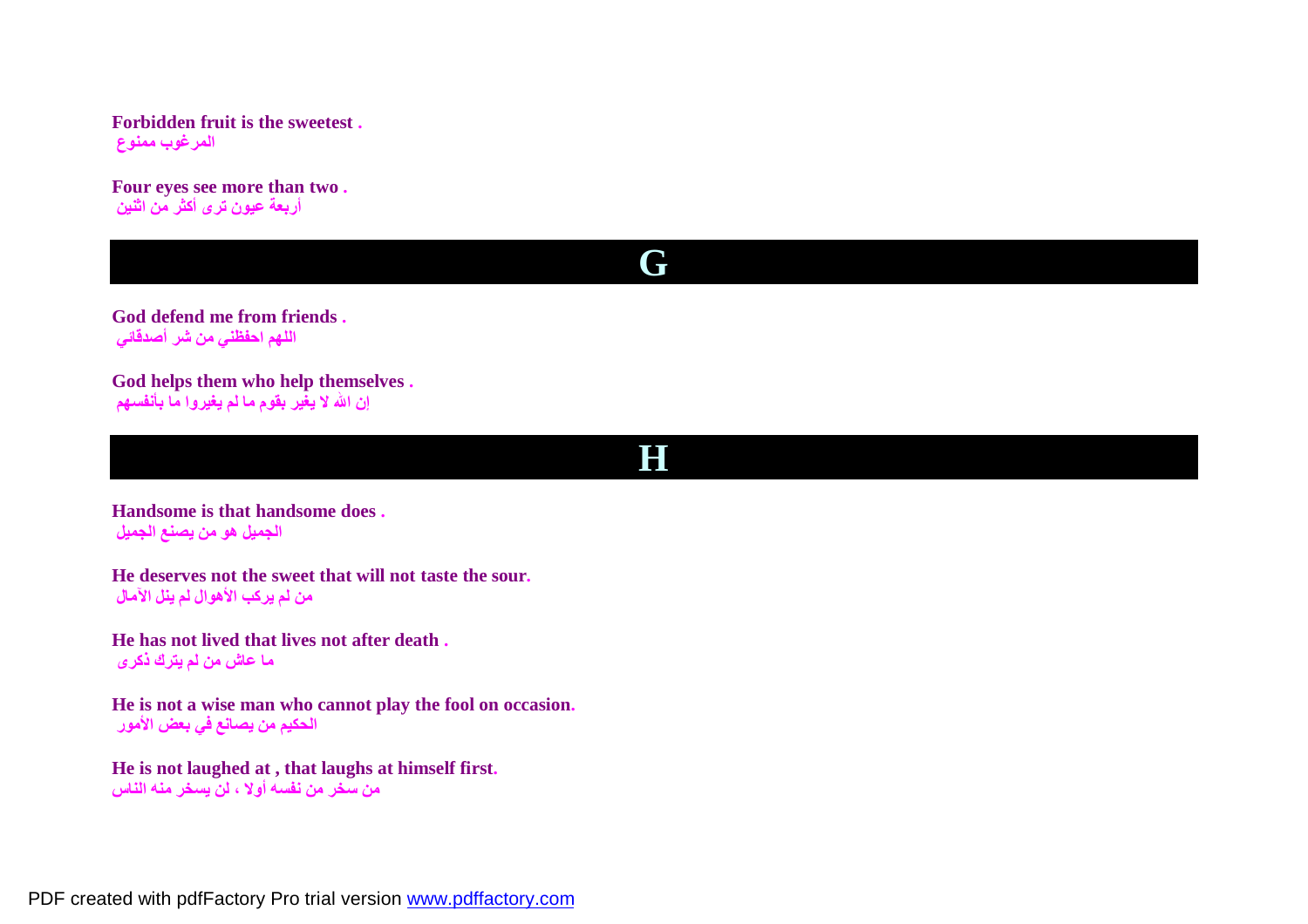**He is poor that God hates. فقیر من غضب االله علیھ**

**He is rich enough that wants nothing . غني من لا یحتاج إلى شيء**

**He is rich enough who lacks not bread . غني من عنده قوت یومھ**

**He is rich that is satisfied. القناعة غنى**

**He is unworthy who lives only for himself. ما استحق الحیاة من عاش لنفسھ فقط**

**He is worth his weight gold. یساوي وزنھ ذھبا**

**He laughs best who laughs last . إنما من یضحك أكثر من یضحك في النھایة**

**He lies like truth .كذب كالصدق**

**He makes a mountain out of a mole hill .یعمل من الحبة قبة**

**He pursues the shadow instead of the reality. یجرى وراء الخیال**

**He that has a wife has a master.**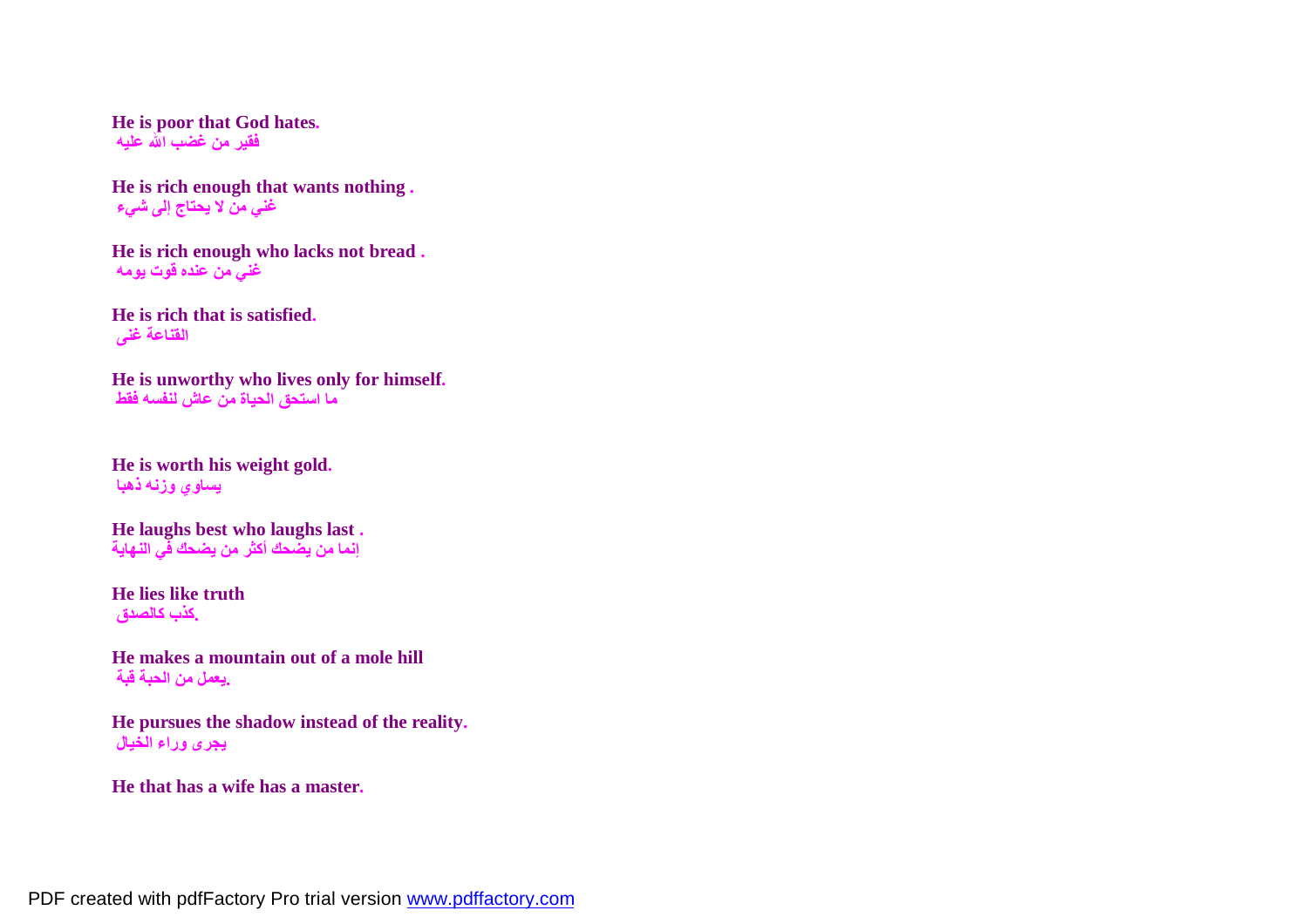**من لھ زوجة لھ سید**

**He that has but one eye , must be afraid to lose it. من لھ عین واحدة یخشى أن یفقدھا**

**He that has lands , has quarrels . من ملك المال یرتاح من المشاكل**

**He that has love in his breast , has spurs in his sides . من أحب قلبھ شكت جوانبھ**

**He that has no servant must serve himself. من لیس عنده خادم علیھ أن یخدم نفسھ**

**He that has nothing is frightened at nothing . من لا مال لھ لا یخشى شیئا**

**He that is warm, think all so. الدافئ لا یشعر ببرد غیره**

**He that lies down with dogs , must rise up with fleas . من ینام وسط الكلاب یصحو بالبراغیث**

**He that lives ill , fear follows him . من یحیا في السوء یلاحقھ الخوف**

**He that makes himself a sheep , shall be eaten by the wolf.**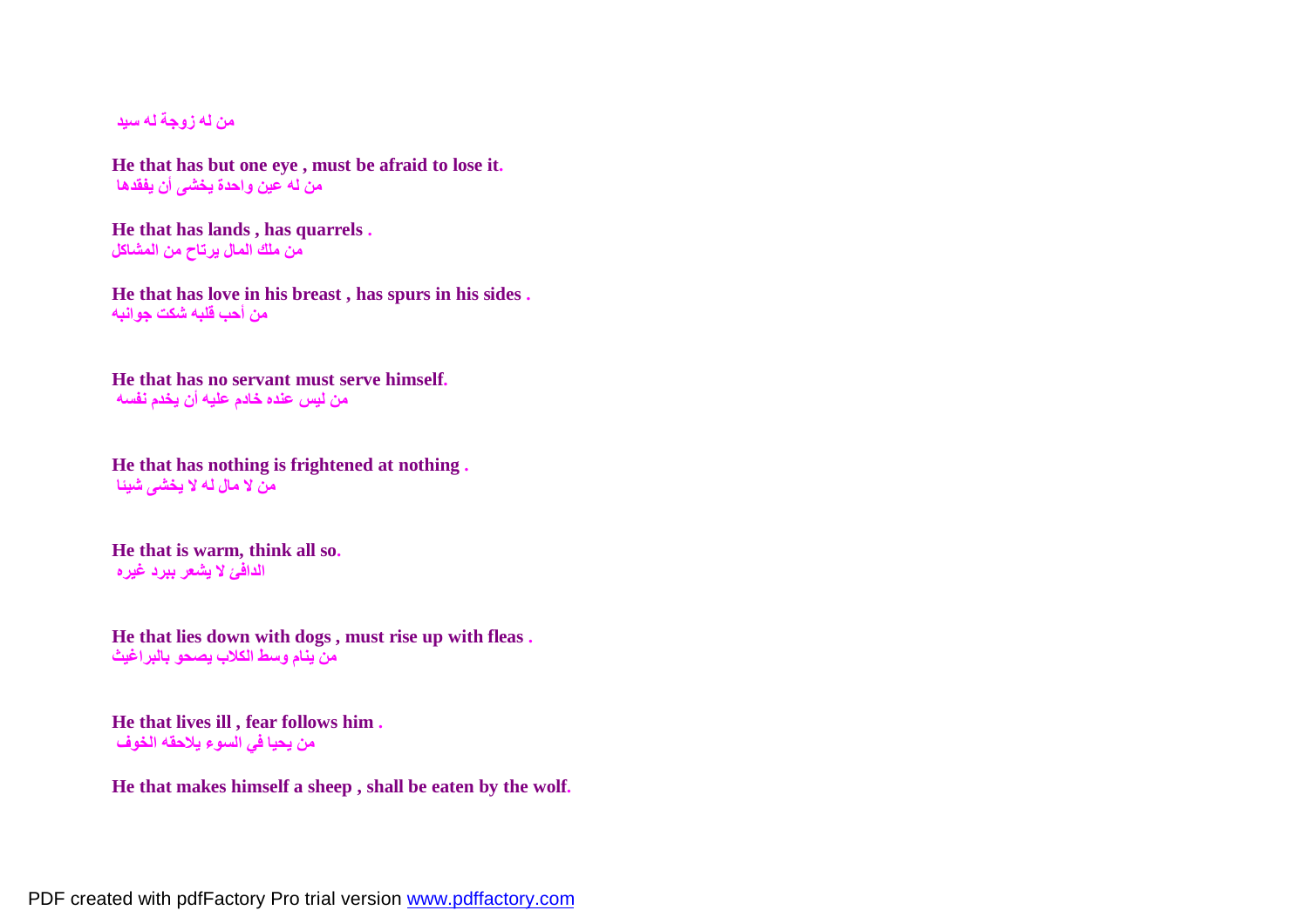**من جعل نفسھ نعجة أكلتھ الذئاب**

**He that marries for wealth sells his liberty . من تزوج امرأة لمالھا ، باع حریتھ**

**He that mischief hatches , mischief catches . لا یحیق المكر السیئ إلا بأھلھ**

**He that once deceives , is ever suspected . من غش مره وضع نفسھ موضع الشك**

**He that preaches, gives alms. الواعظ یعطي الصدقات**

**He that respects not is not respected. ما لا یحترم لا یحترم**

**He that runs fast will not run long. من یجري سریعا لن یجري طویلا**

**He that shows his purse, bribes the thief. من یظھر كیس نقوده أغرى اللص**

**He that travels far knows much. اللي یسافر یشوف أكثر**

**He that will lie will steal . من یكذب یسرق**

**He that will not work , shall not eat. من لا یعمل لا یشبع**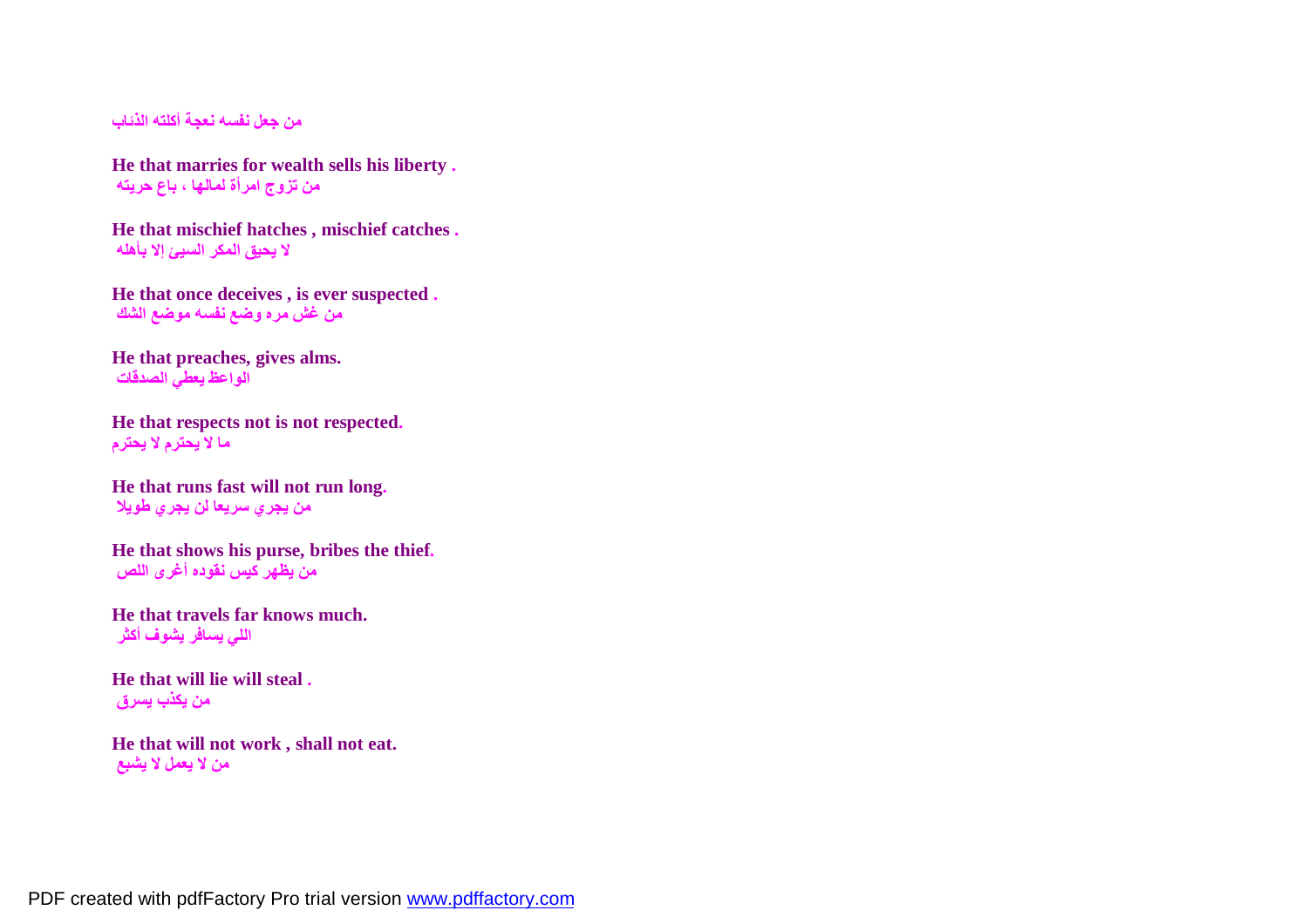**He that will steal a pin, will steal a better thing . من یسرق القلیل یسرق الكثیر**

**He that will steal an egg, will steal an ox. من یسرق الغث یسرق الثمین**

**He was very wise who first gave a reward. عاقل ذلك الذي بدأ بإعطاء مكافأة**

**He who is bitten by a snake is afraid of a rope . من لدغھ الثعبان یخاف الحبل**

**He who makes no mistakes , makes nothing . من لا یخطئ لا یعمل**

**He who obeys his tongue repents. ذلة اللسان مذلة He who peeps through a hole, may see what will vex him. لا تسألوا عن أشیاء ان تبد لكم تسؤكم**

**He who promises runs into debt. وعد الحر دین علیھ**

**He who says what he likes shall hear what he does not like. من یقل ما یحب یسمع ما لا یحب**

**He who tries to please everybody pleases no body. رضا الناس غایة لا تدرك**

**He who would gather roses must not fear thorns. من یطلب الورد لا یخاف الشوك**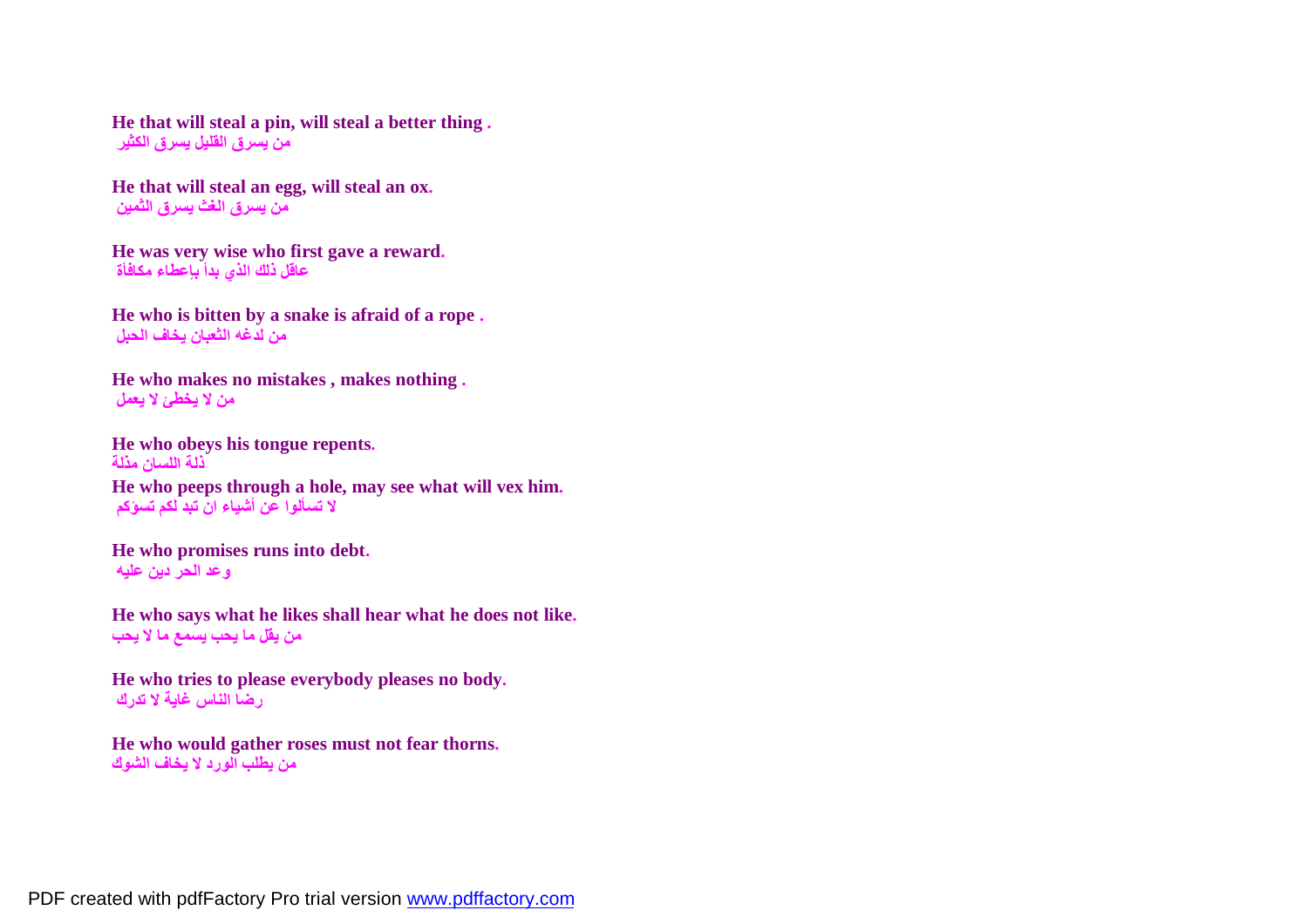**History repeats itself . التاریخ یعید نفسـھ**

**Honesty is the best policy . الاستقامة منجاة**

**Hunger is the best sauce . الجوع أحسن الصلصات**

**I** 

**I will not pull the thorn out of your foot and put it into my own. لن أمنع عنك الضرر لأضر نفسي**

**If his nose fell off , he would not stop to pick it up . لو وقع أنفھ لا ینحني لأحذه**

**If money be not your servant , it will be your master. إذا لم یكن المال خادمك فسیكون سیدك**

**If the blind leads the blind both will fall into the ditch . إذا قاد الأعمى أعمى سقطا في حفره**

**If the staff be crooked, the shadow cannot be straight. لا یستوي الظل و العود أعوج**

**If you lie upon roses when young , you'll lie upon thorns when old . إذا استلقیت على الورد صبیا فستفترش الشوك كھلا**

**If you pay not a servant his wages, he will pay himself. إذا لم تعطي الأجیر أجره سیعطي نفسھ**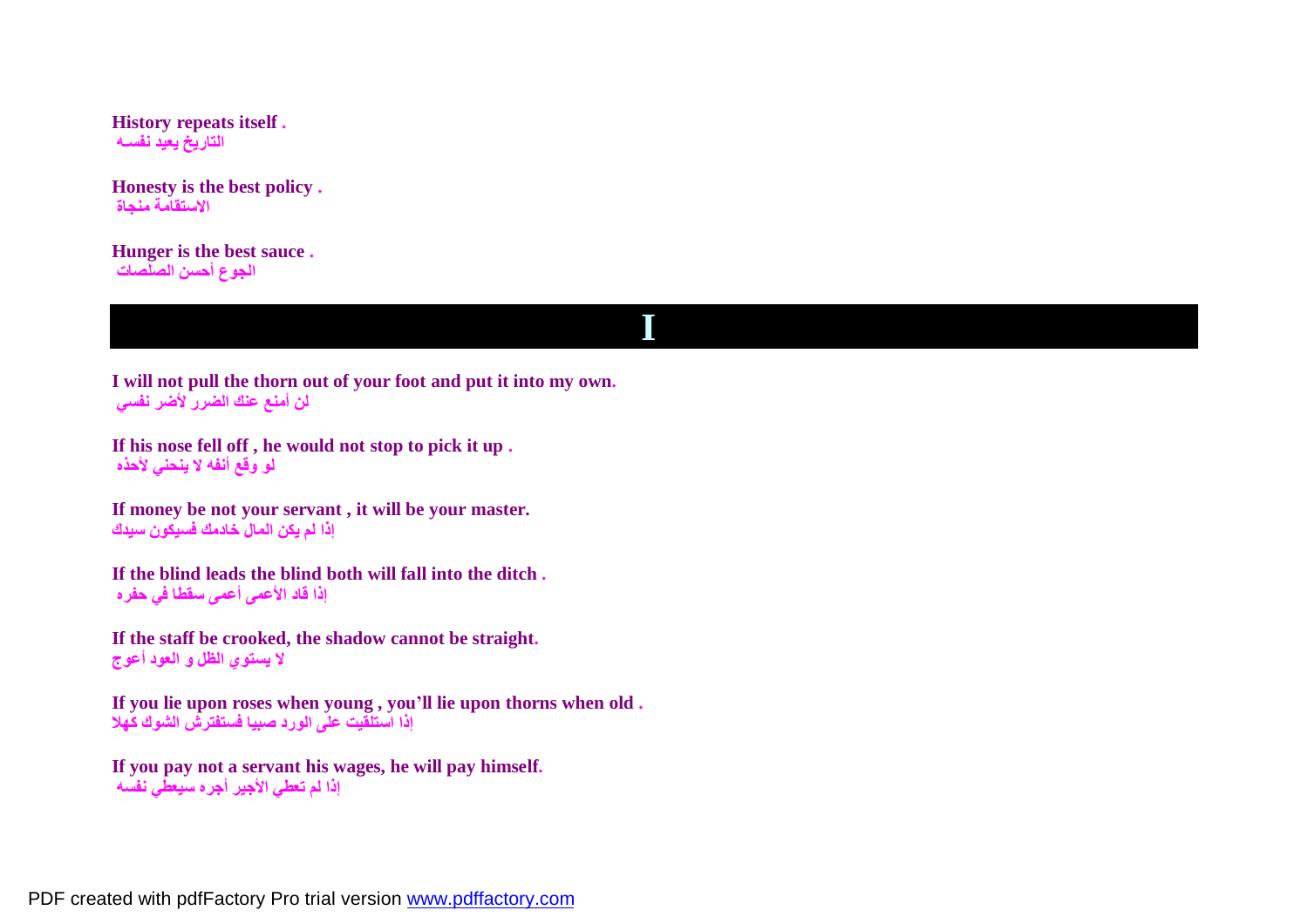**If you put nothing into your purse, you can take nothing out. إذا لم تدخر فلن تجد شیئا**

**If you sing before breakfast you'll cry before night . إذا غنیت قبل الفطور بكیت قبل العشاء**

**If you trust before you try , you may repent before you die. إذا وثقت دون خبرة ، ربما تحس بالندم سریعا**

**If you want a thing done, do it yourself. ما حك جلدك مثل ظفرك**

**If you want peace be prepared for war . إذا أردت السلم فكن على استعداد للحرب**

**Ill news travels fast . الخبر السیئ ینتشر بسرعة**

**Ill-gotten gains never prosper . المكاسب الحرام لا تثمر**

**In a calm sea , every man is a pilot. اذا كان البحر ھادئا فالكل قبطان**

**In the twinkling of an eye. في لمح البصر**

**In time of peace, be prepare for war. استعد للسلم فاستعد للحرب**

**In time of prosperity , friends will be plenty ; in time of adversity, not one amongst twenty .في الرخاء یكثر الأصدقاء و في المحنة لا نجد أحدا**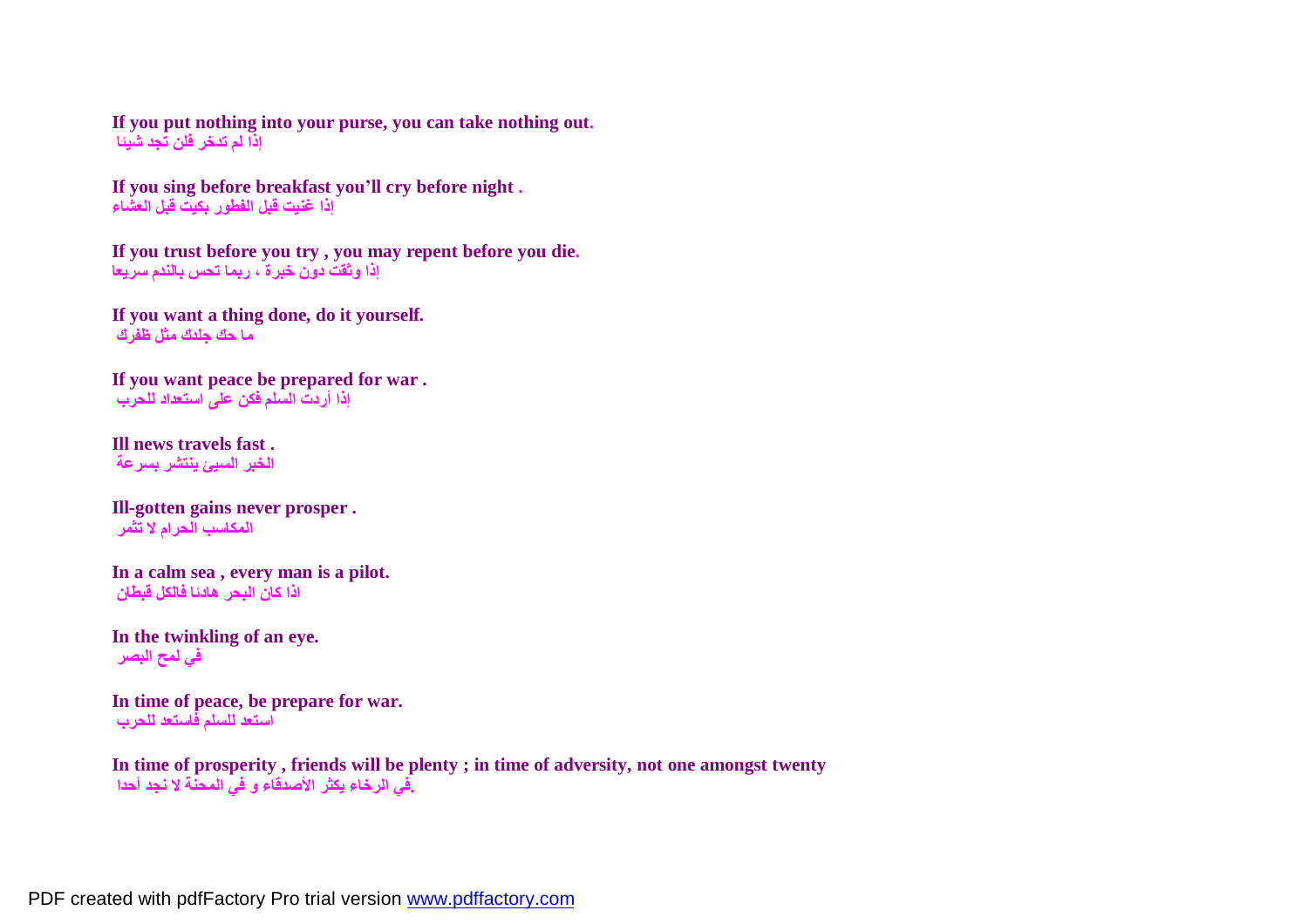**In too much dispute , truth is lost. یضیع الحق وسط النزاع**

**In trust is treason. في الثقة خیانة**

**In trust is truth. الصدق في الثقة**

**In war, it is not permitted twice to err. في الحرب غیر مسموح للخطأ أن یتكرر**

**It is a great victory that comes without blood. نصر عظیم ذلك الذي لا یصحبھ دم**

**It is a poor heart that never rejoices. مسكین ذلك القلب الذي لا یعرف البھجة**

**It is better to be safe than sorry . السـلامــة خیر من الندامــة**

**It is easier to pull down than to build. الھدم أسھل من البناء**

**It is good to be merry and wise . من الخیر أن تكون مرحا و رزینا**

**It is good to be witty and wise. من الخیر أن تكون ذكیا و عاقلا**

**It is good to learn at other men's cost . العاقل من أتعظ بغیره**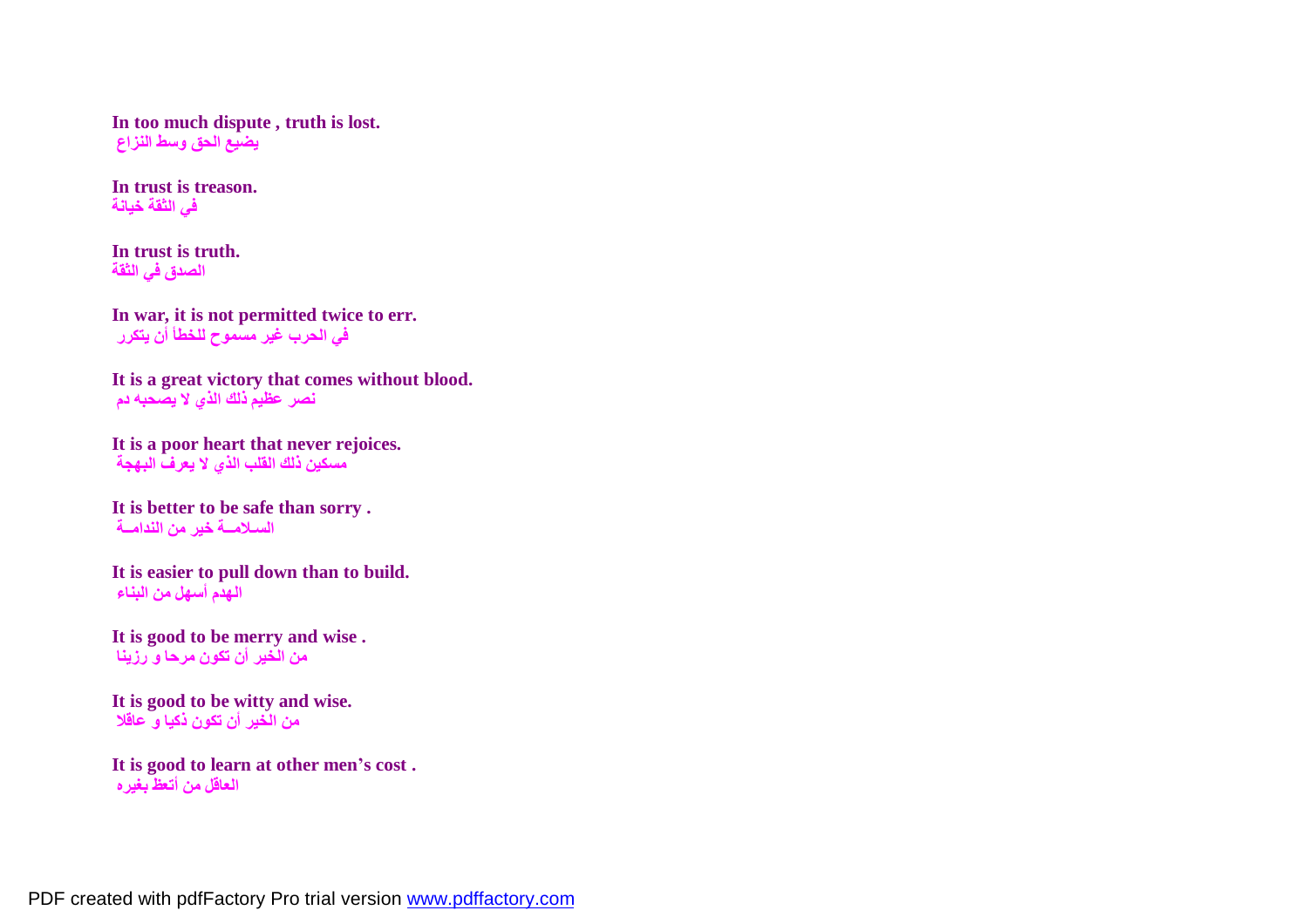**It is good tying the sack before it be full. لكل شيء سعة**

**It is hard to please all parties. رضا الناس غایة لا تدرك**

**It is ill to waken sleeping dogs. لا تذكرني بالھم**

**It is never too old to learn . اطلبوا العلم من المھد إلى اللحد**

**It is no use crying over spilt milk . لا تبكي على الحلیب المسكوب**

**It is not how long , but how well we live . لیس المھم حیاة طویلة و لكن حیاة طیبة**

**It is not lost tint that a friend (neighbour) gets. لیس بخساره الذي یكون عند الجار**

**It is not what is he, but what has he. لیس المھم من ھو بل المھم ما عنده**

**It is only at the tree loaded with fruit, that people throw stones. الشجرة المثمرة یقذفھا الناس بالحجارة**

**It is the unforeseen that always happens. دائما یحدث ما لم یكن في الحسبان**

**It is too late to shut the stable-door when the horse is stolen . بعد خراب مالطھ**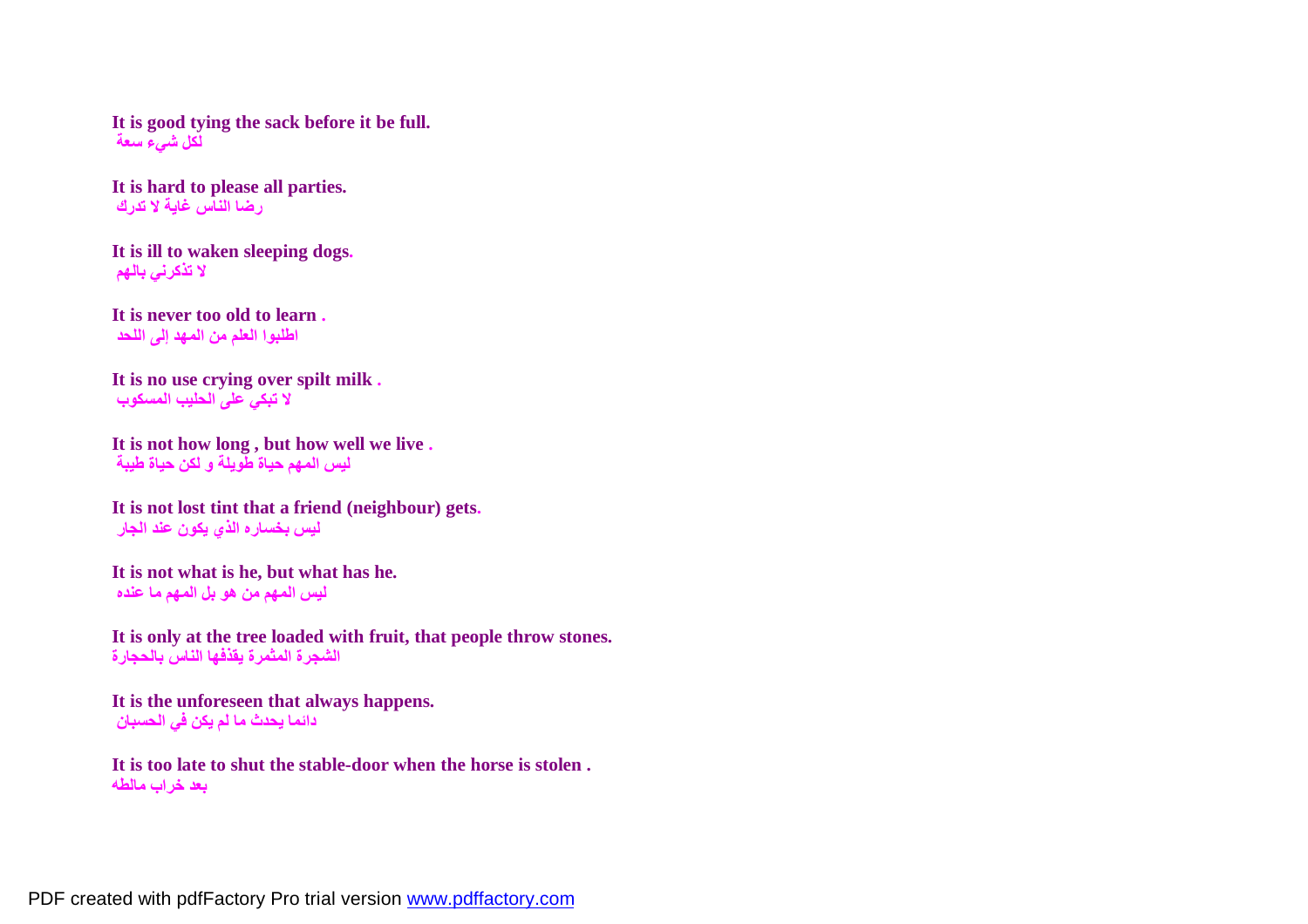**It is true that all men say. الرأي الصواب مع الجماعة**

**It never troubles a wolf how many the sheep be. لا یضایق الذئب كثرة النعاج**

**Judge not so that you not be judged . كمــا تدین تدان**

**K**

**L** 

**J** 

**Knowledge is power . المعــرفـــة قـوة**

**Ladies have leave to change their minds . للنساء الحق في أن یتراجعن عن آرائھن**

**Last but not least. الأخیر و لیس الأقل**

**Last in bed to put out the light . آخر من ینام یطفئ الضوء**

**Last make fast . في التأني السلامة**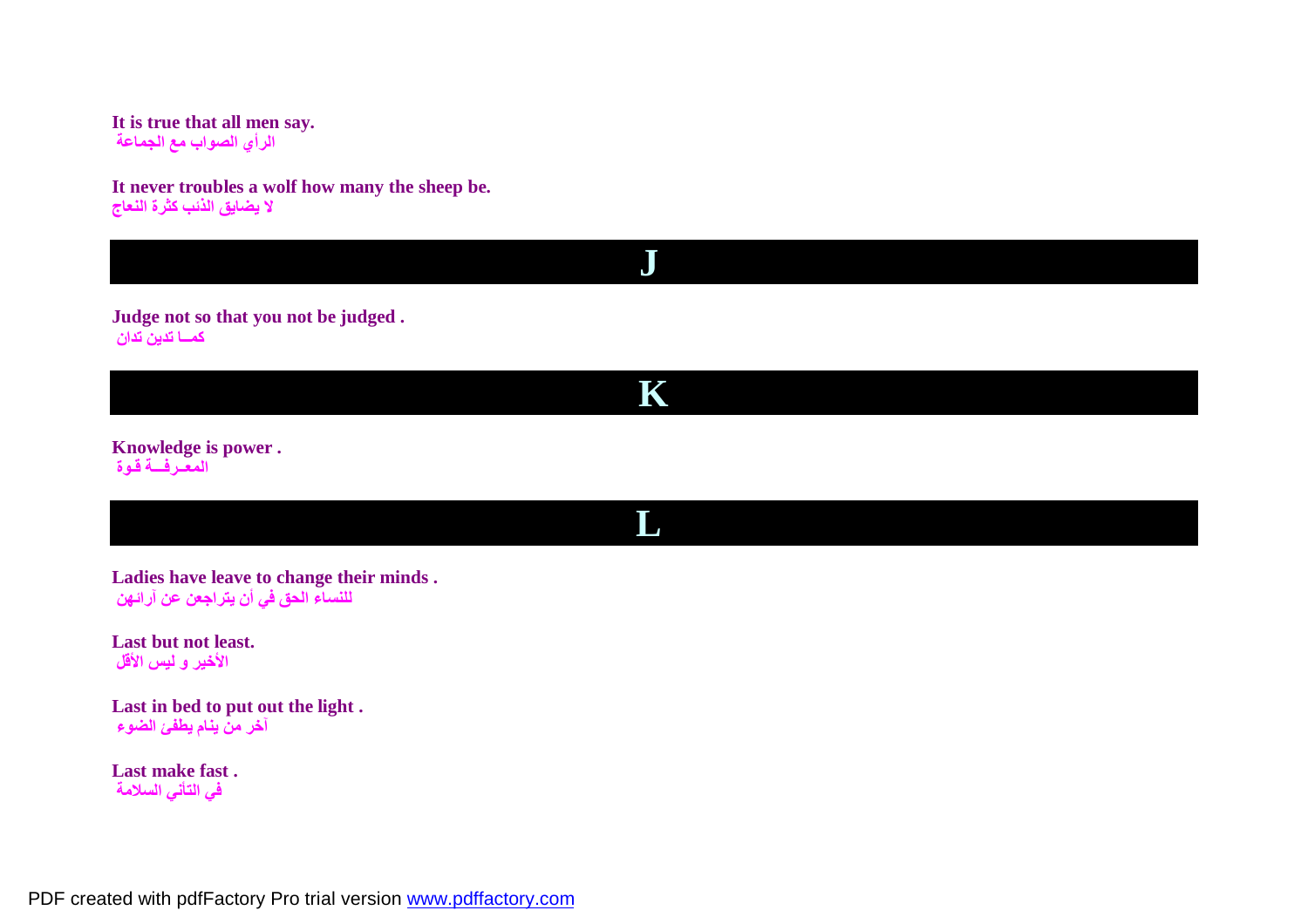**Last year always seems better . للمـــاضي جمــالھ**

**Late children , early orphans . الأطفال الذین یولدون في الشیخوخة، یصبحون أیتاما في صدر حیاتھم**

**Late to bed , late out of it . نم متأخرا ، تنھض متأخرا**

**Laugh and be fat . أضحك تصح**

**Laugh and the world laughs with you , weep and you weep alone . أضحك یضحك لك العالم ، و ابك تبك وحیدا**

**Law makers should not be law breakers . واضعوا القوانین لیسوا مخالفیھ**

**Lawyers' houses are built on the heads of fools. منازل المحامین تبنى على رءوس المغفلین**

**Lean liberty is better than fat slavery . حریة ھزیلھ خیر من عبودیة دسمة**

**Learn to say before you sing . تعلم الكلام قبل تعلم الغناء**

**Learn wisdom by the follies of others . العاقل من اعتبر بغیره**

**Learn young learn fair . التعلیم في الصغر كالنقش على الحجر**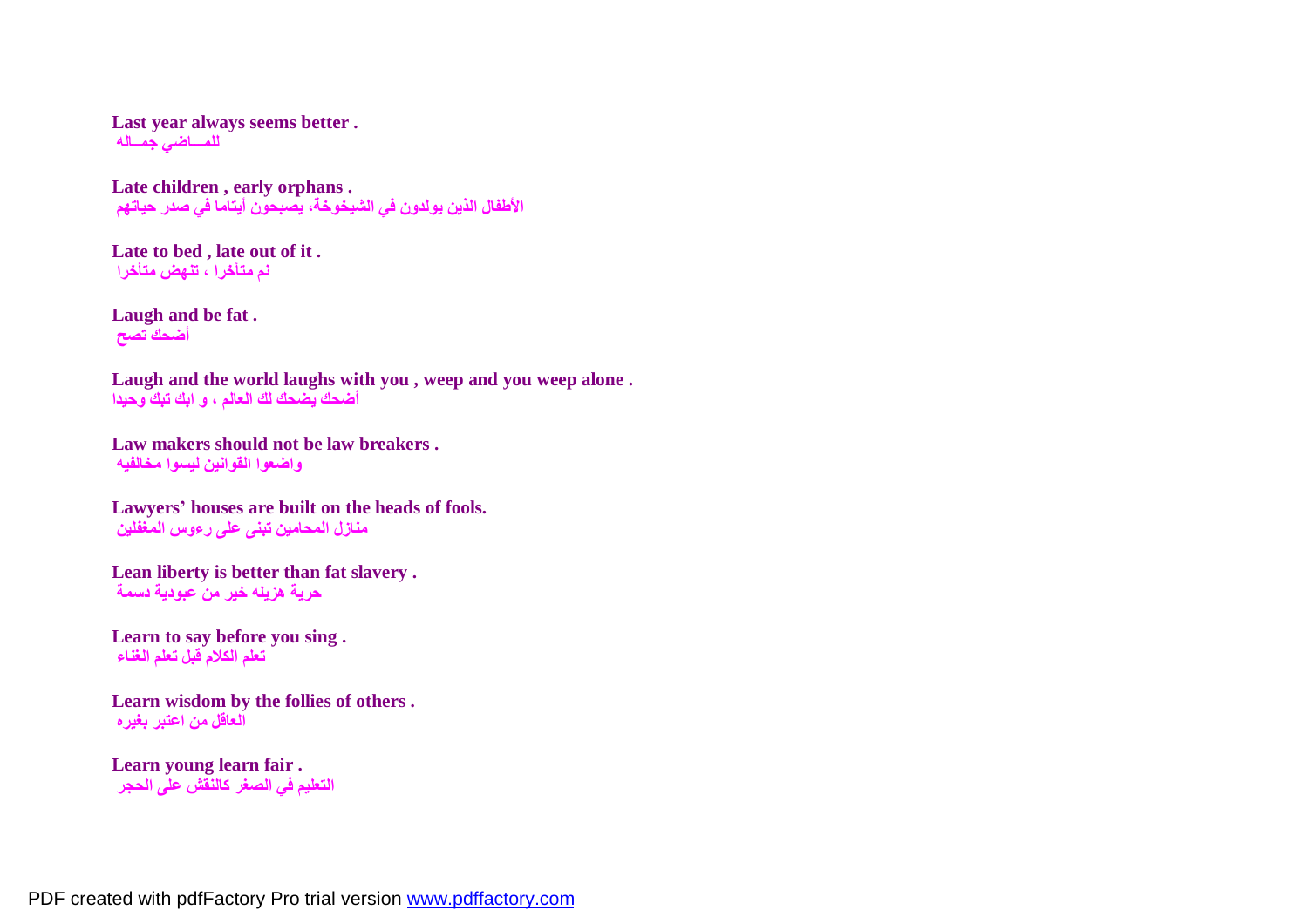**Learning is an ornament in prosperity , a refuge in adversity and a provision in old age . التعلم زینھ في الرخاء ، ملاذ في المحنة و مدخر في الشیخوخة**

**Learning is better than house and land . العلم خیر من المال والعقار**

**Learning is the eye of mind . المعرفة عین العقل**

**Learning is the sceptre to some , trouble to others . العلم صولجان للبعض و ضیق للآخرین**

**Leave (off) with an appetite . لا تملأ بطنك بالأكل**

**Leeches kill with license . الأطباء یقضون على حیاة المرضى بما لدیھم من رخصة**

**Lend your money and lose your friend . إذا أقرضت المال فقدت الصدیق**

**Leopards cannot change their spots . الطبع یغلب التطبع**

Let bygones be bygones. **ما فات مــات**

**Let not the sun go down upon the wrath. لا تبقى طویلا على الغضب**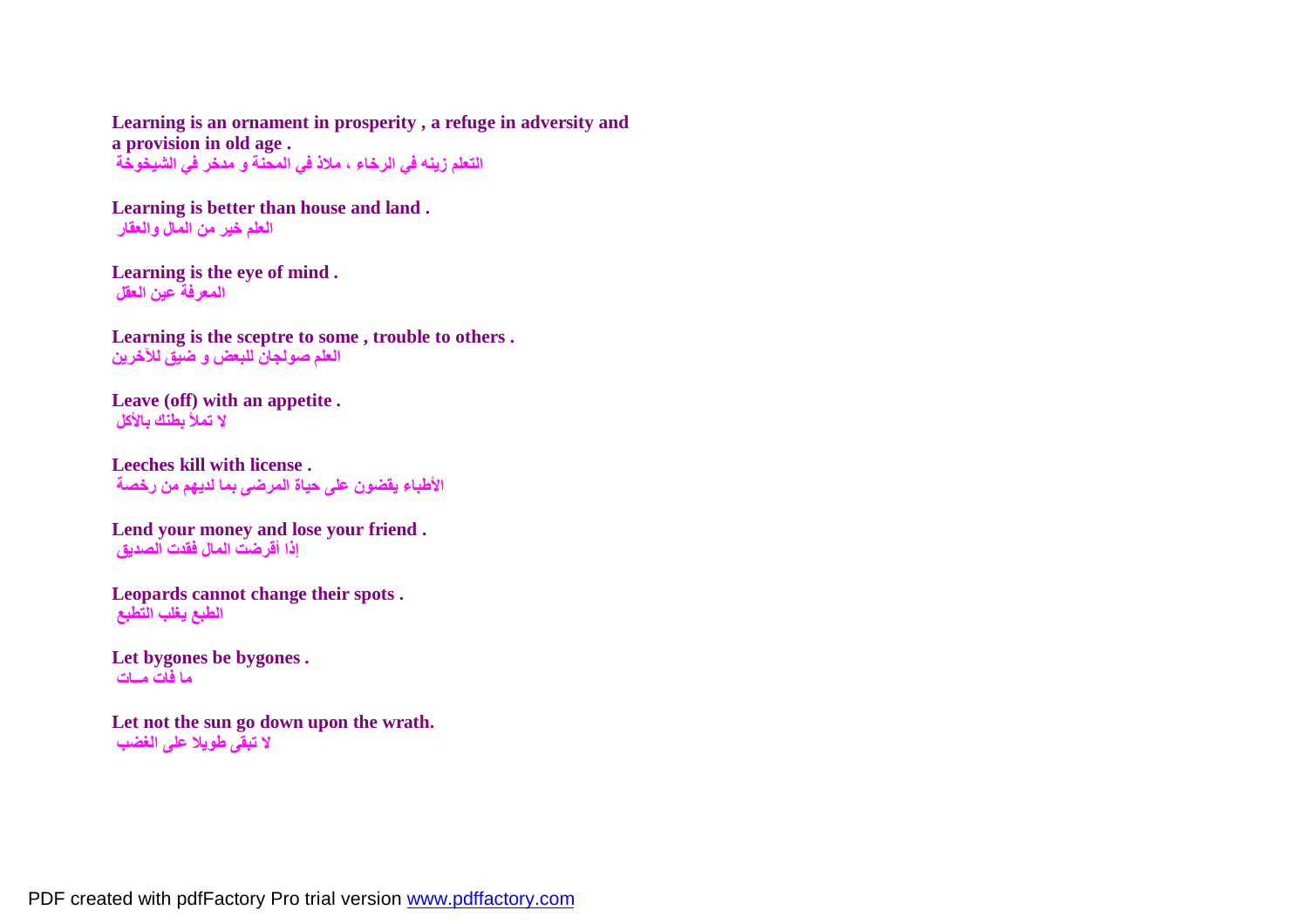**Let not your tongue cut your throat . مقتل الرجل بین فكیھ ، رب رأس حصید لسان**

**Let sleeping dogs lie . دع الفتنھ نائمة**

**Liars have need of good memories . إذا كنت كذوبا فكن ذكورا**

**Liberty is not license . الحریة لیست فوضى**

**Lies have short (no) legs (wings) . حبل الكذب قصیر**

**Life has many ups and downs . الأیام دول**

**Life is not in living but in linking . لیست الحیاة في أن نحیاھا بل في أن نحبھا**

**Life is sweet . الحیاة حلـوة**

**Light cares speak , great ones are dumb . إذا اشتدت البلوى ألجمت الشكوى**

**Light gains make heavy purses . بارك االله في الربح القلیل**

**Light neglect may breed great mischief . معظم النار من مستصغر الشرر**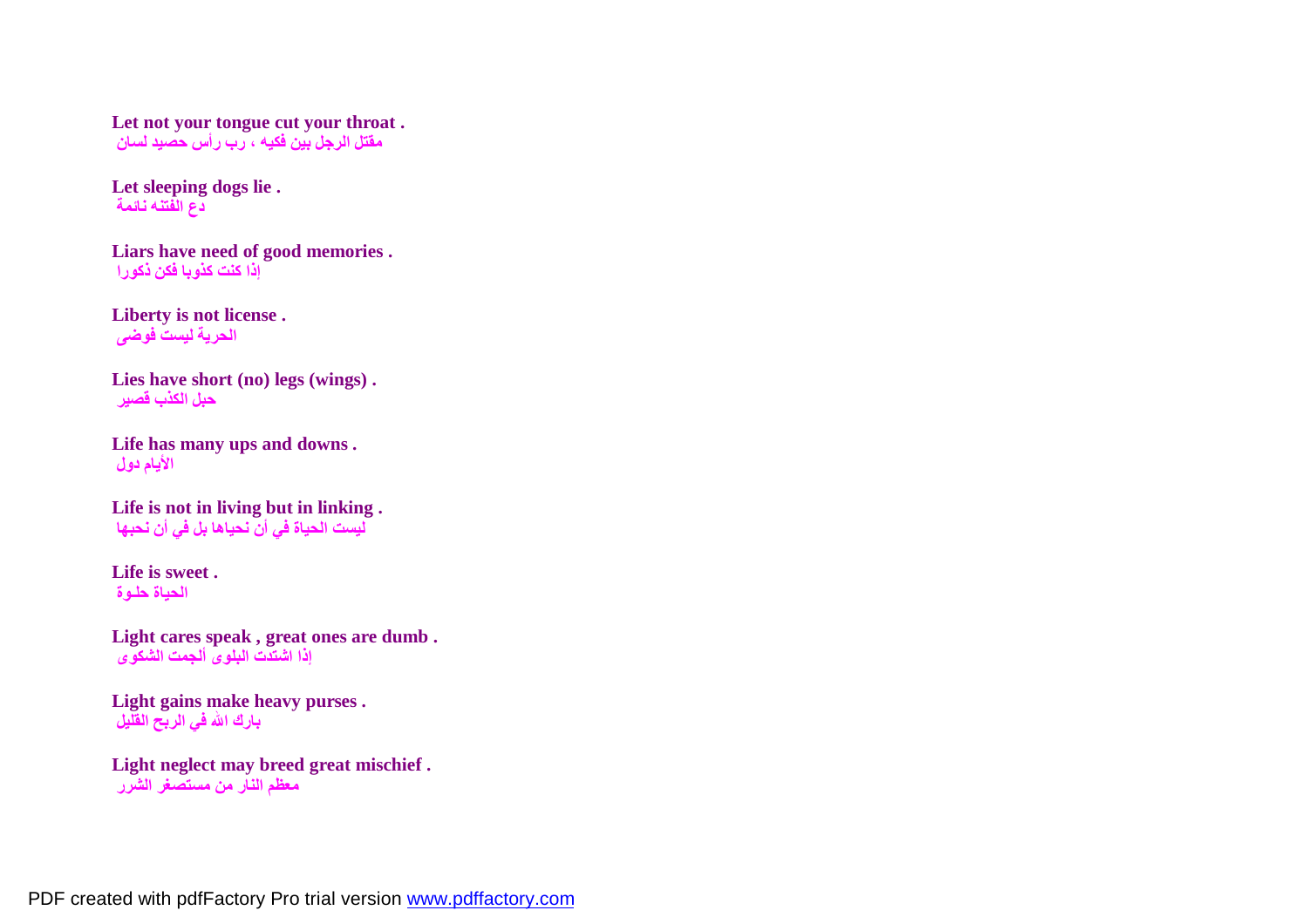**Like a red rag to a bull . یثیر الغضب**

**Like cures like . الشيء بمثلھ یعالج**

**Like father like son . ھذا الشبل من ذاك الأسد**

**Like fault , like punishment . الجزاء من جنس العمل**

**Like loves like . كل إلف یلوذ بإلفھ**

**Like mother like daughter . البنت لأمھا**

**Likeness causes liking . التوافق یسبب الحب**

**Likeness is the mother of love . المشابھة أًم المحبة**

**Little strokes fell great oaks. معظم النار من مستصغر الشرر**

**Little things are pretty . الأشیاء الصغیرة لطیفة**

**Little wealth , little care . ثروة قلیلة و ھم قلیل**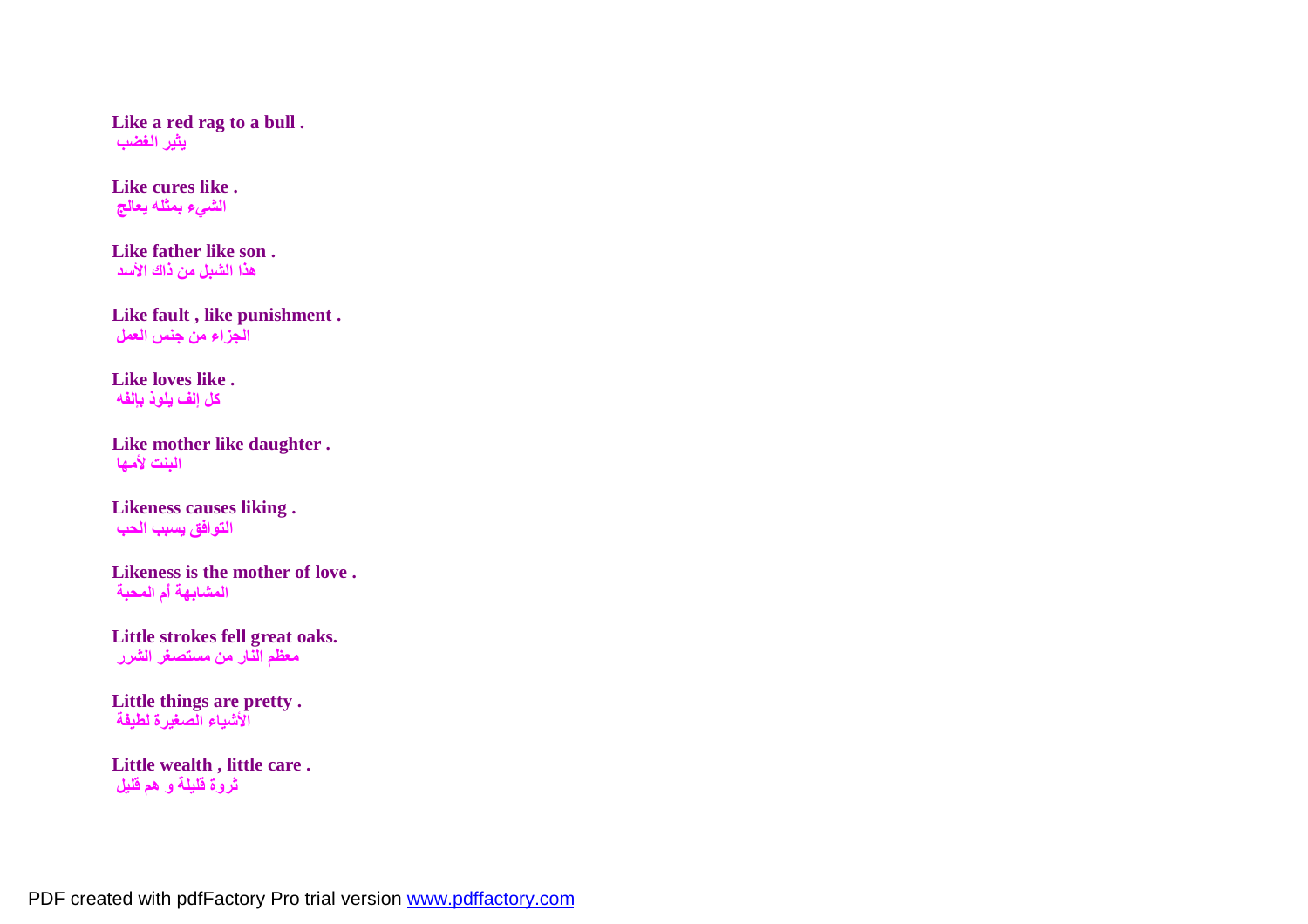**Live and learn . عش و تعلم**

**Live and let live . أحب لغیرك ما تحب لنفسك**

**Live within your means . على قد لحافك مد رجلیك**

**Long absent , soon forgotten . من طال غیابھ فقد نسى**

**Look before you leap . قدر لرجلك قبل الخطو موضعھا**

**Lookers-on see more than players . اللي على البر یشوف أكثر**

**Looks before love . الحب تسبقھ النظرات**

**Lost time is never found again . ھیھات أن یعود ما مضى**

**Love and business teach eloquence . الحب و العمل یعلمان اللباقة**

**Love at first sight. الحب من أول نظره**

**Love begets love. الحب یولد الحب**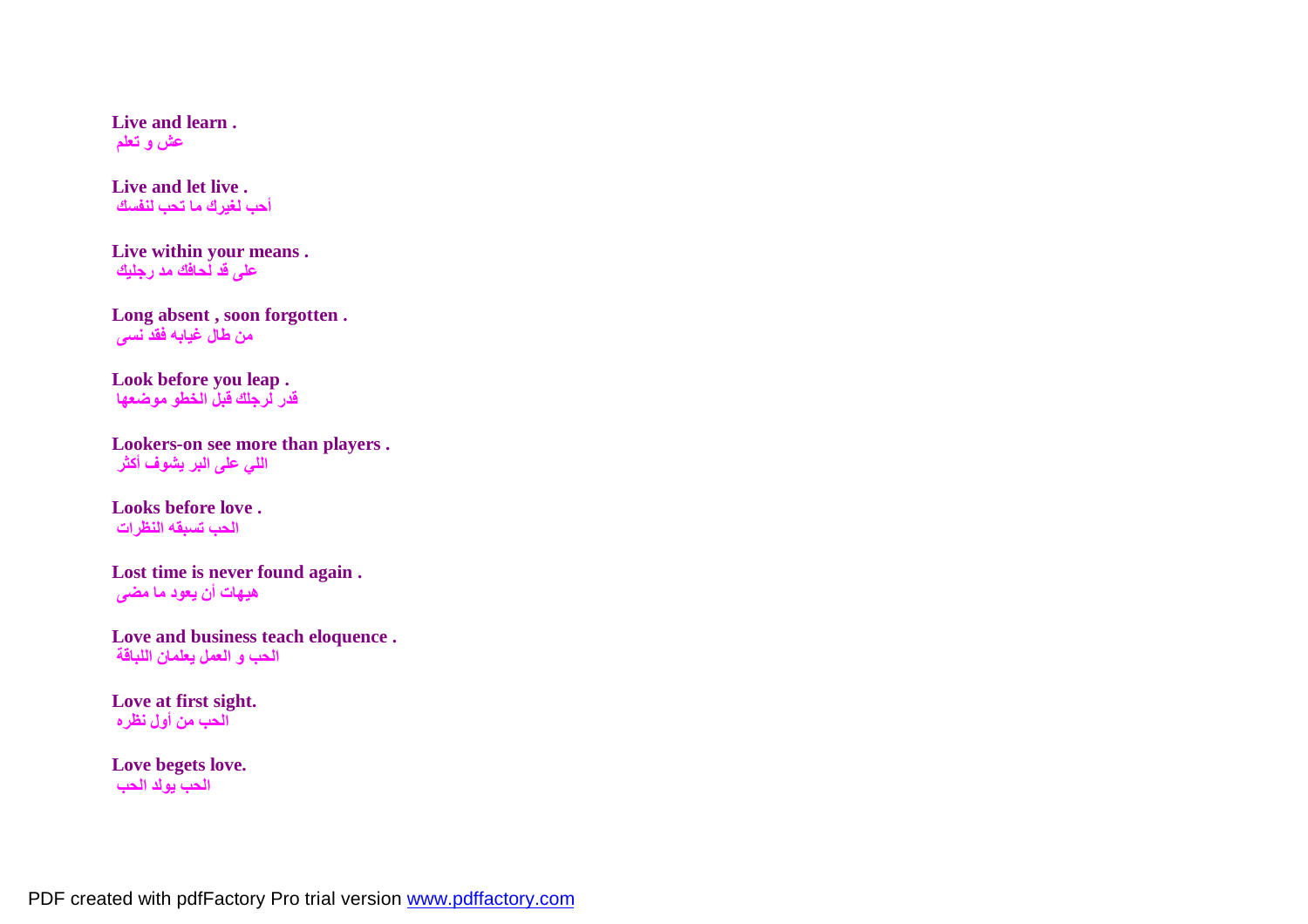**Love cannot be compelled . الحب لا یفرض**

**Love does much, money does everything . الحب یصنع الكثیر و المال یصنع كل شيء**

**Love is a bitter sweet . الحب عذاب حلو**

**Love is blind . الحب أعمى**

**Love is full of fear ( trouble ) . الحب محفوف بالمخاطر**

**Love is lawless . الحب لا یعرف القانون**

**Love is never without jealousy . لا یخلو الحب من غیره**

**Love is not found in the market . لا یباع حب في الأسواق**

**Love is sweet in the beginning but sour in the ending . الحب حلو أولھ ، مر آخره**

**Love is the reward of love . ما جزاء الحب إلا الحب**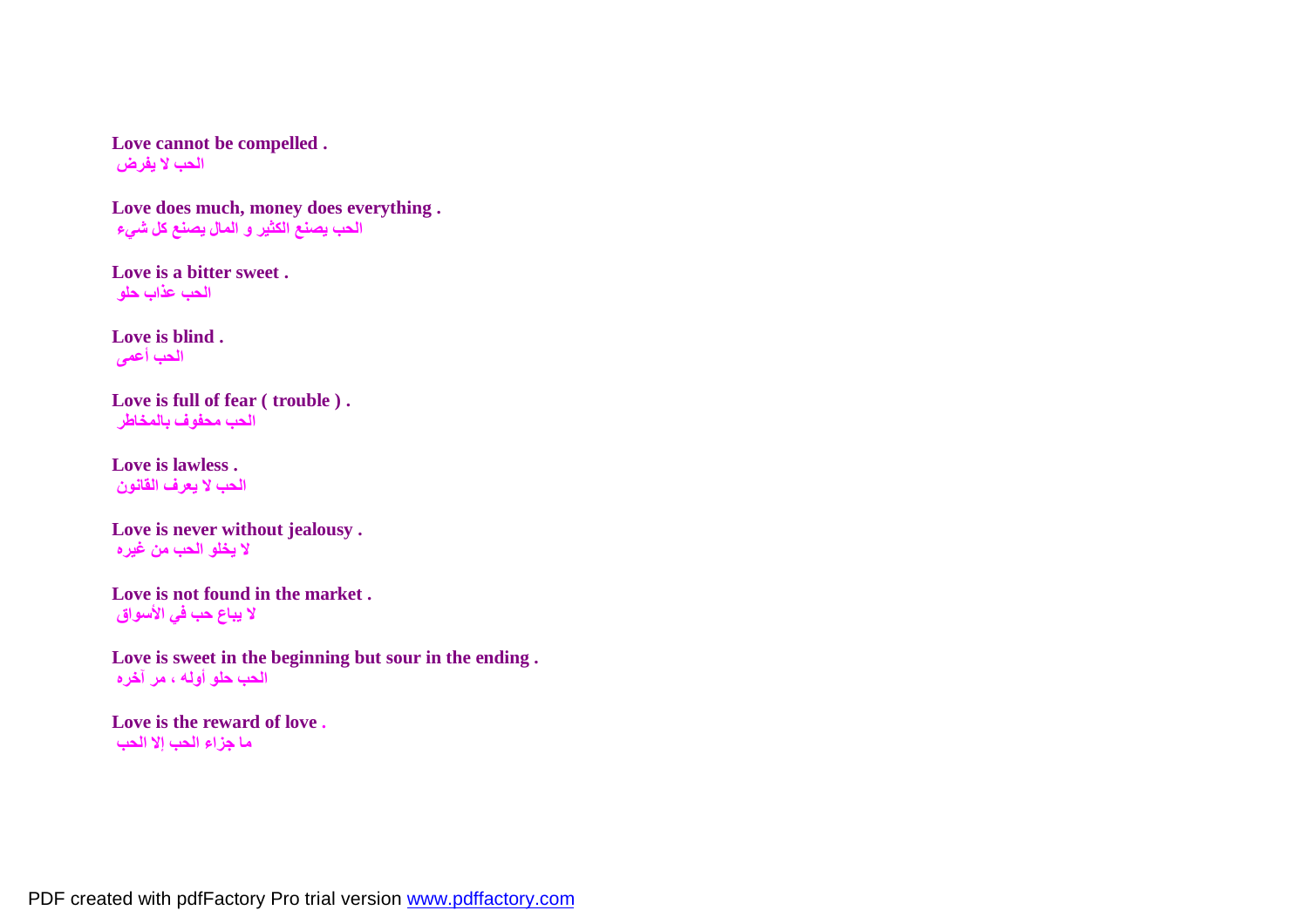**Love is the true price of love . الحب ھو الثمن الحقیقي للحب**

**Love is without reason . لا عقل للحب**

**Love laughs at locksmiths . یسخر الحب من الأقفال**

**Love lives in cottages as well as in courts . یعیش الحب في الأكواخ كما یعیش في القصور**

**Love makes a wit of the fool . الحب یجعل من الأبلھ حكیما**

**Love makes all hard hearts gentle . الحب یجعل من القلوب القاسیة قلوبا رقیقھ**

**Love needs no teaching . الحب لا یحتاج إلى تعلیم**

**Love sees no faults . وعین الرضا عین كل عیب كلیلة**

**Love your friend with his faults . أحب صدیقك على علاتھ**

**Love your neighbour , yet pull not down your hedge أحب جارك و لا تھدم سور بیتك**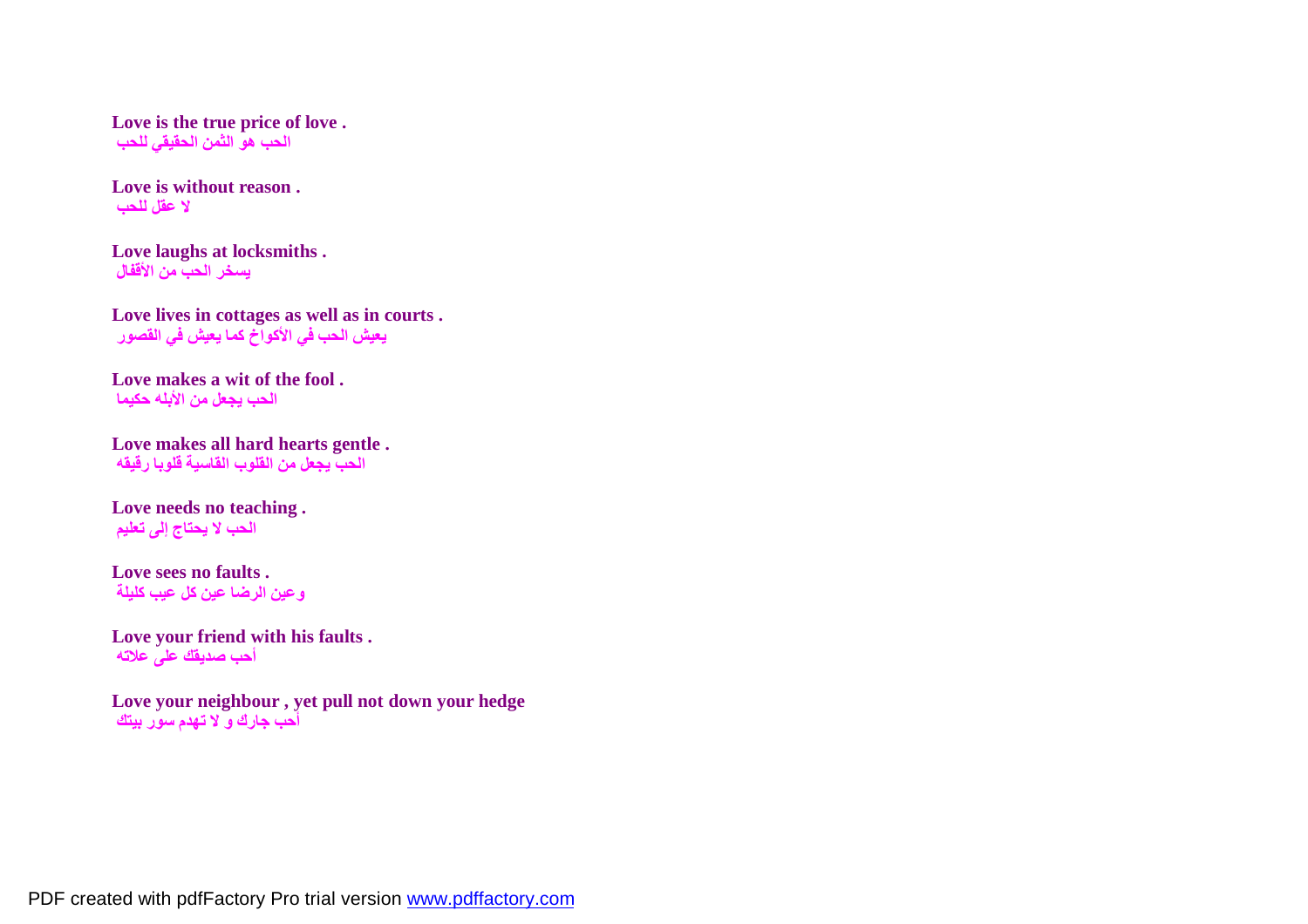## **M**

**Maidens must be mild and meek , swift to hear and slow to speak . یجب أن تكون الفتاة رقیقة ودیعة تسمع بسرعة و تتكلم دون عجل**

**Maids want nothing but husbands , and when they have them they want everything . تحتاج الفتاة إلى زوج و إذا تزوجت تحتاج الى كل شيء**

**Make hay while the sun shines . انتھز الفرصة وقت سنوحھا**

**Make a virtue of necessity. اتخذ من الفقر فضیلة**

**Malice drinks its own poison . لا راحة لحسود**

**Man does what he can, and God what He wills . یفعل الإنسان ما یستطیع و یفعل االله ما یرید**

**Man needs money for the evil day . القرش الأسود ینفع في الیوم الأسود**

**Man proposes but God disposes . العبد في التفكیر و الرب في التدبیر**

**Man's extremity is God's opportunity. نقاء الإنسان فرصة لاقترابھ من االله**

**Manners make the man. المرء بآدابھ**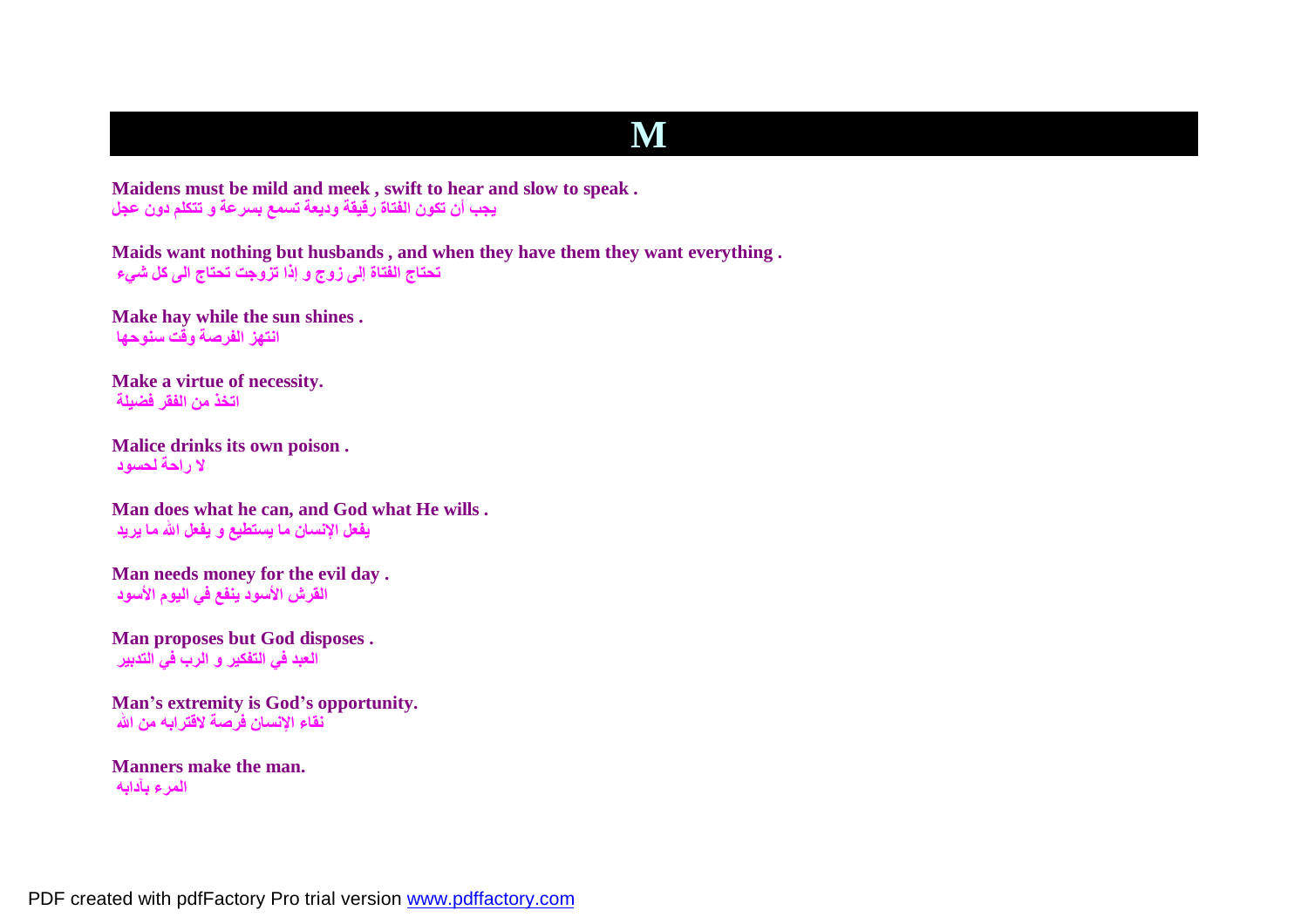**Many a true word is spoken in jest. یمزح و لا یقول إلا الحق**

**Many dishes make many diseases . التنوع في الأطعمة مجلبة للأمراض**

**Many drops make a shower . أول الغیث قطرة ثم ینھمر**

**Many heads are better than one . رأي الجماعة أفضل**

**Many love to praise right and do wrong. أتأمرون الناس بالبر و تنسون أنفسكم**

**Many small make a great . كأن القلیل مع القلیل كثیر**

**Many strokes fell great oaks. بالصبر یلین الحدید**

**Many waters cannot quench love. نار الحب لا یطفئھا الماء**

**Many wells , many buckets . المنھل العذب كثیر الزحام**

**Many without punishment, but none without (fault) sin. كثیر من الناس لا یعاقبون ولا یخلو أحد من الإثم**

**Marriage is a lottery. الزواج حظ**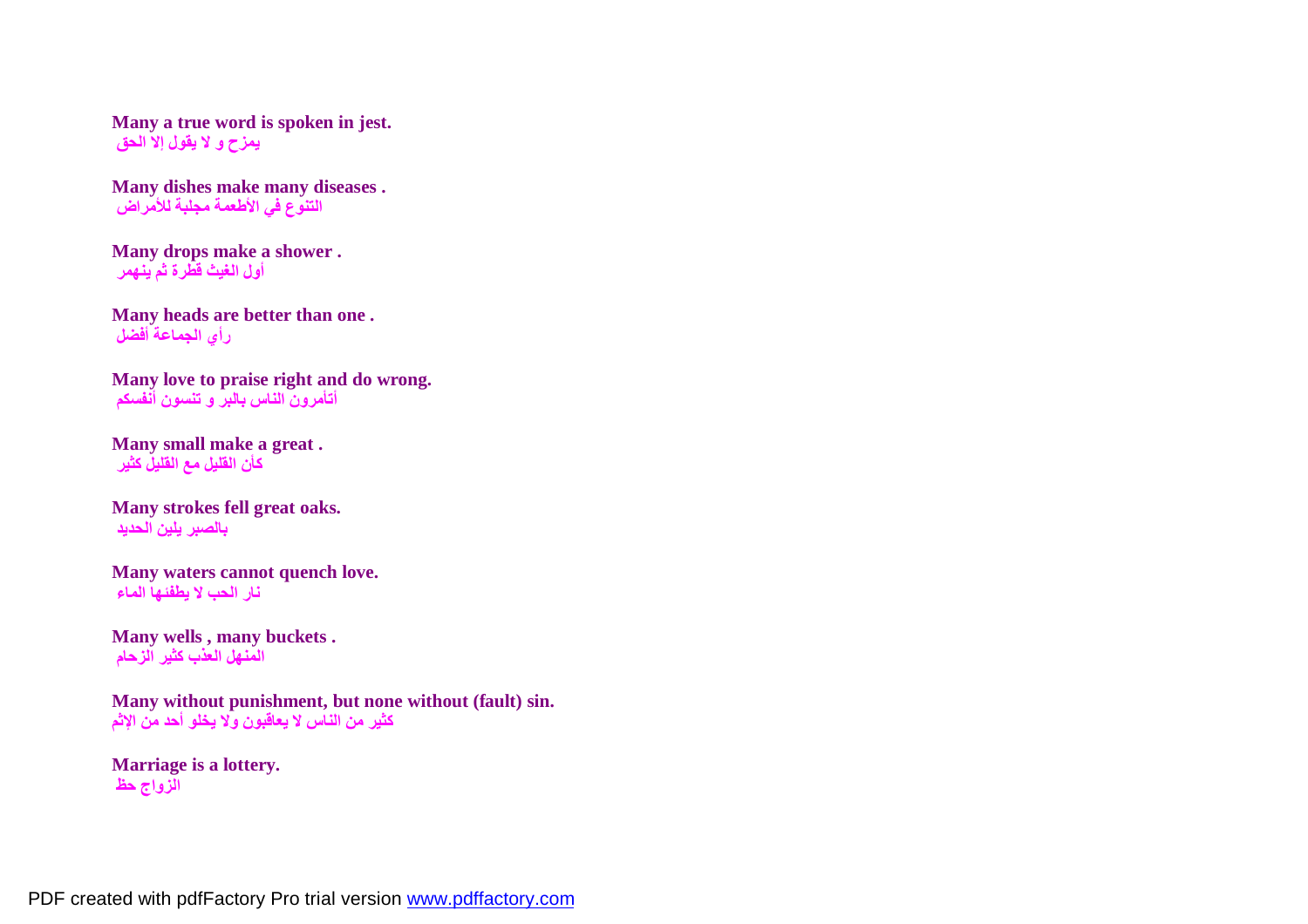**Marriage is destiny . الزواج قسمة و نصیب**

**Marriage makes or mars a man . الزواج إما نعمة أو نقمة**

**Marriages are made in heaven . یبارك االله الزواج**

**Marry a wife of your own degree . /Marry your match . تزوج ممن في مستواك**

**Marry first and love will come afterwards. تزوج أولا فسیأتي الحب بعد ذلك**

**Marry in haste , and repent at leisure . أسرع في الزواج و اندم على مھل**

**Marry not an old crone , nor a fool for money. لا تزوج صدیقا قدیما ولا أحمقا من أجل المال**

**Marry your daughters betimes , lest they marry themselves زوج بناتك مبكرا خشیة أن یتزوجن بدون رأیك**

**Marry your son when you will , your daughter when you can زوج ابنك متى ترید و ابنتك متى استطعت**

**Master your temper lest it masters you. لا تكن عبد ھواك**

**Masters should be sometimes blind and sometimes deaf. ینبغي أن یتظاھر الرئیس بأنھ لم یر ولم یسمع**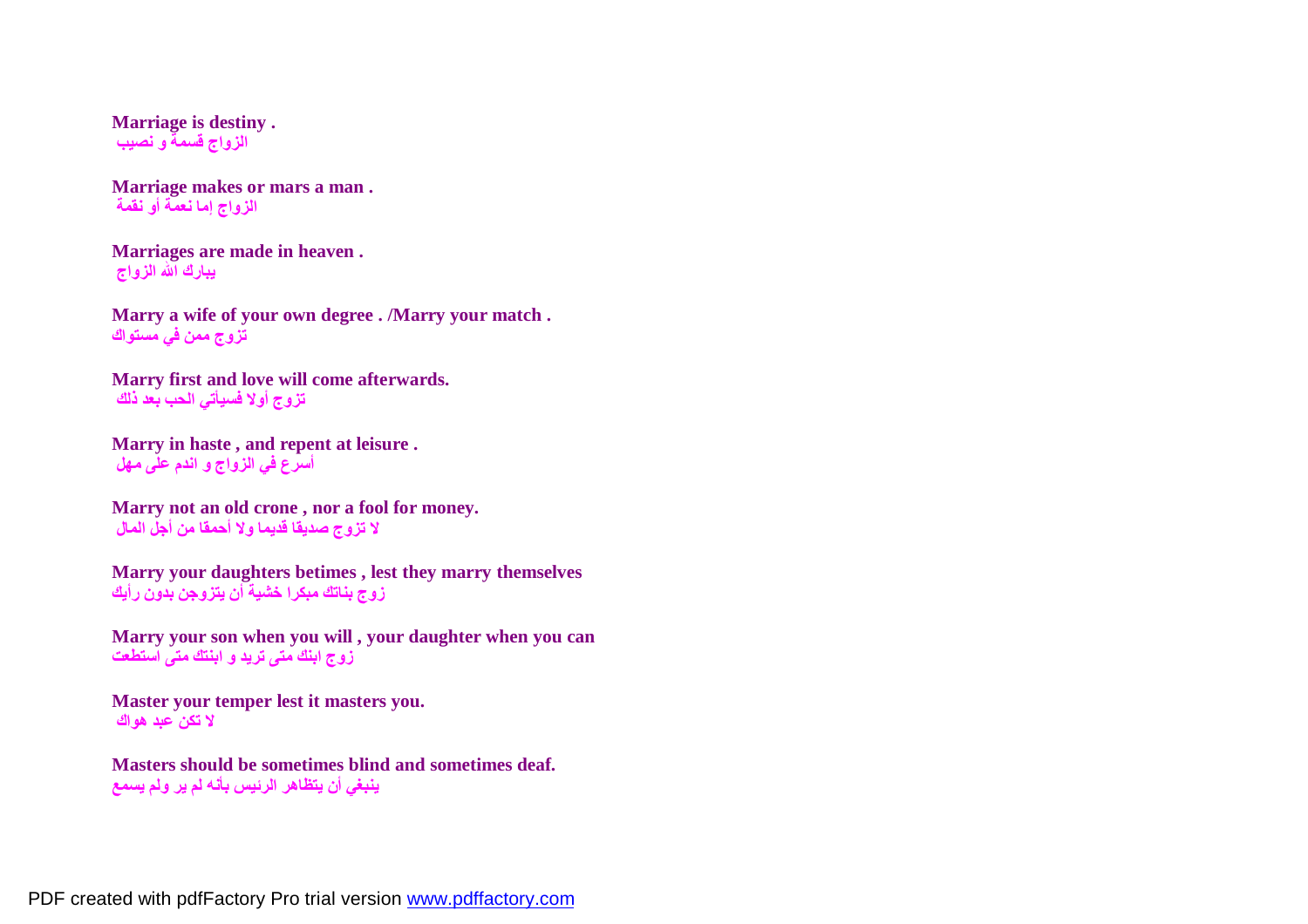**Measure for measure . كیل الصاع بالصاع**

**Men are not angels . البشر لیسوا ملائكة**

**Men love to hear well of themselves . الإنسان یحب الثناء علیھ**

**Mercy surpasses justice . الرحمة فوق العدل**

**Mercy to the criminal may be cruelty to the people . الرأفة بالمجرم قسوة على الناس**

**Merry meet , merry part . لقاء بشوش و وداع جمیل**

**Might is (makes , overcomes) right . الحق فوق القوة**

**Mildness governs better than anger . بالحلم تسود لا بالغضب**

**Mind your own business . الزم ما یعنیك بترك ما لا یعنیك**

**Misfortunes (hardships) never (seldom) come alone ( single). المصائب لا تأتي فرادى**

**Money answers all things . المال یصنع كل شيء**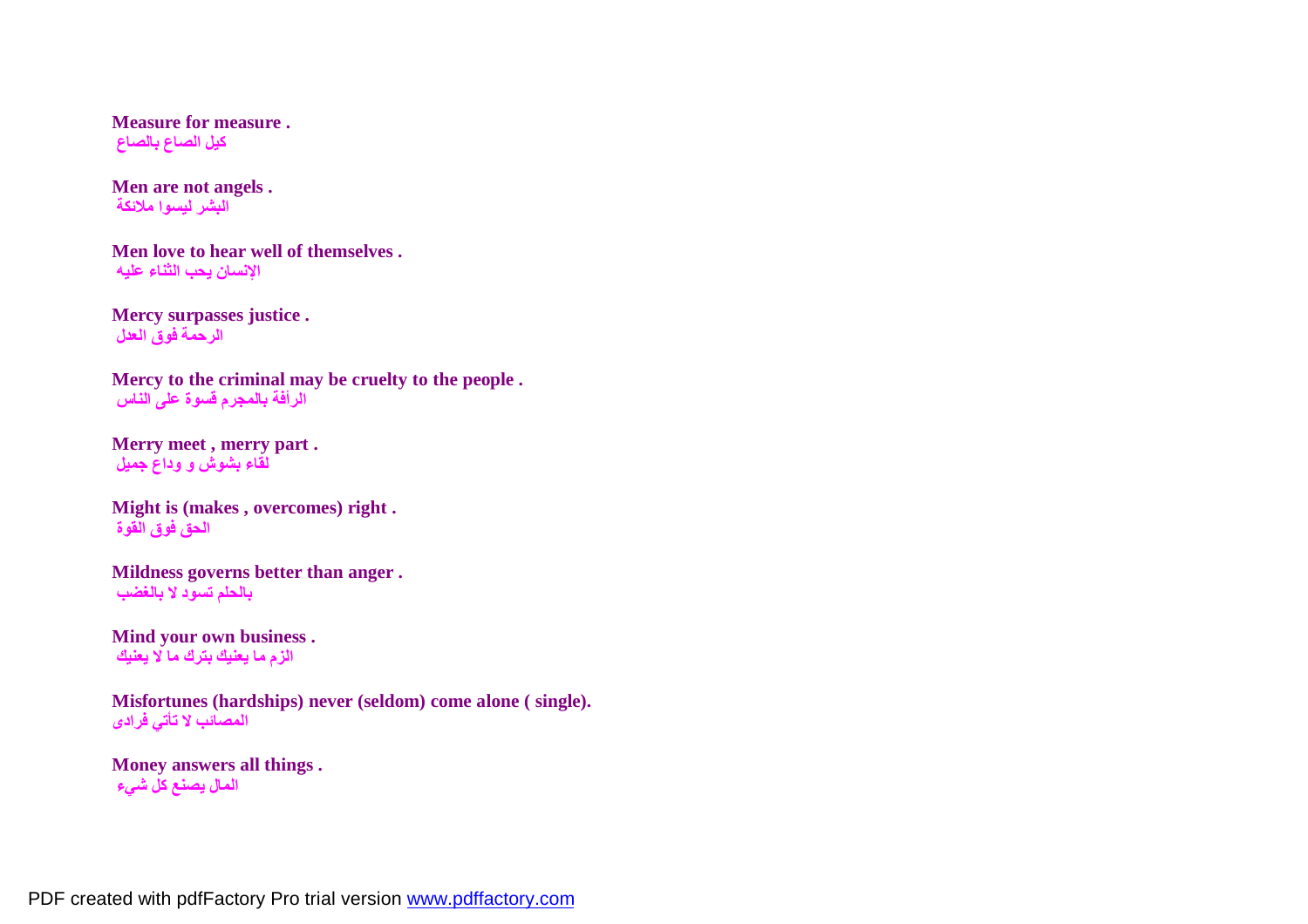**Money begets (makes , breeds , gets) money . المال یجلب المال**

**Money is good servant but a bad master . المال نعم الخادم و بئس السید**

**More belongs to marriage than four bare legs in a bed . الزواج أكثر من متعة جنسیة**

**Much ado about nothing . جعجعة و لا أرى طحنا**

**Much coin , much care . من كثرت أموالھ كثرت مشاغلھ**

**Murder will out. لا بد أن تظھر الجریمة**

**Music is the eye of the ear. الموسیقى ھي عین الأذن**

**Must I tell you a tale and find you ears too? ھل یجب أن أقص علیك القصة و أحضر لك أذنین أیضا؟**

**My son is my son till he has got him a wife ; but my daughter is my daughter all the days of her life. ابني ابني حتى یتزوج و لكن ابنتي ھى ابنتي طول حیاتھا**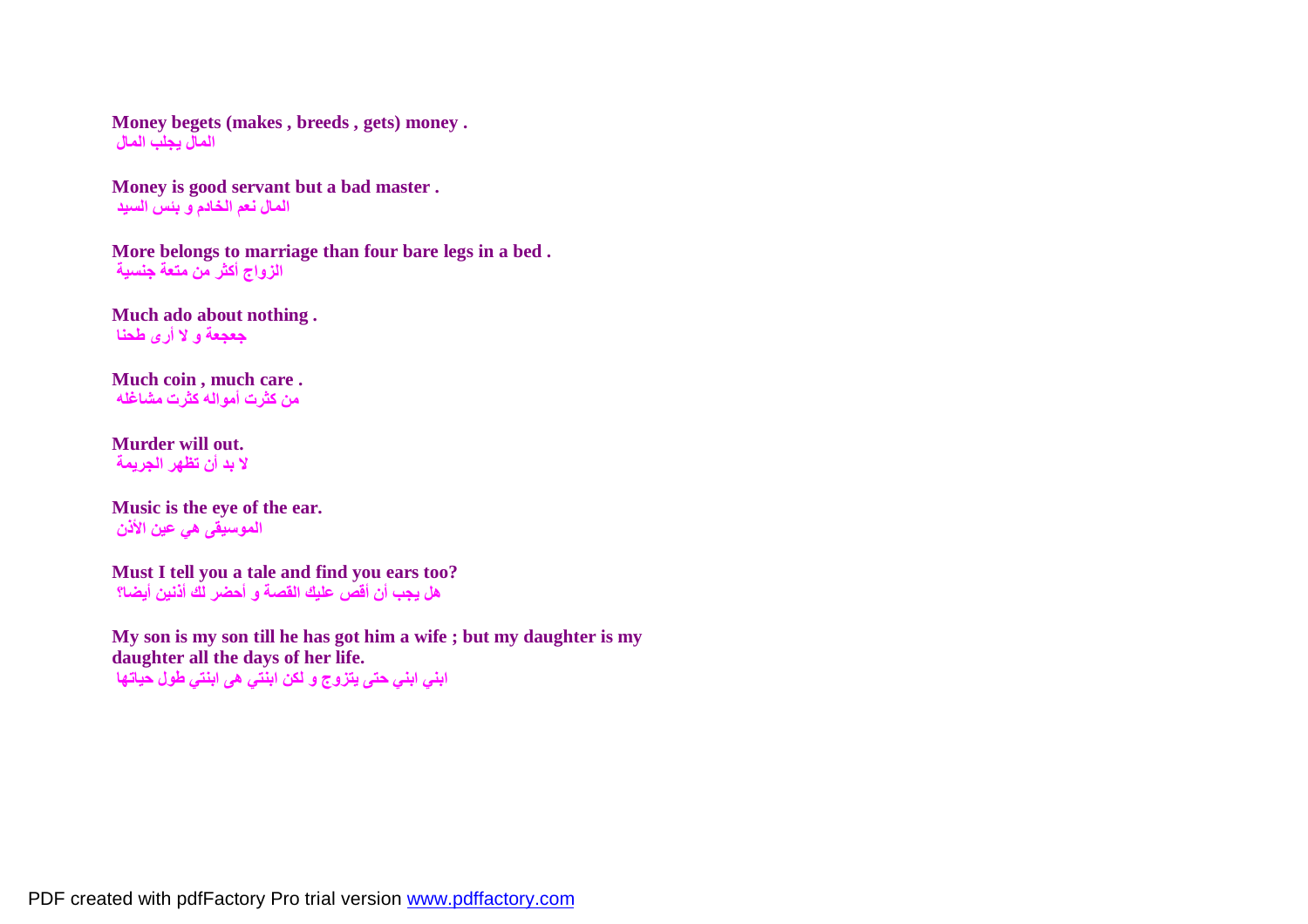## **N**

**Nature hates sudden things . الطبیعة تكره الطفرة**

**Nature overcomes nurture . الطبع یغلب التطبع**

**Nature, time, and patience are the three great physicians . الطبیعة و الزمن و الصبر ھي أعظم الدواء**

**Naughty boys sometimes make good men . قد یصبح الطفل المشاكس رجلا مستقیما**

**Necessity (need) has (knows) no laws . وقت الضرورات تباح المحظورات**

**Necessity is the mother of invention . الحاجة أم الاختراع**

**Needless and pains, needles and pins ./ When a man marries his troubles begin. عندما یتزوج الإنسان تبدأ متاعبھ**

**Nessesity needs no rules . الضرورات تبیح المحظورات**

**Never do things by halves . إن االله یحب إذا عمل أحدكم عملا أن یتقنھ**

**Never mind what people say . لا تلق بالا لما یقولھ الناس**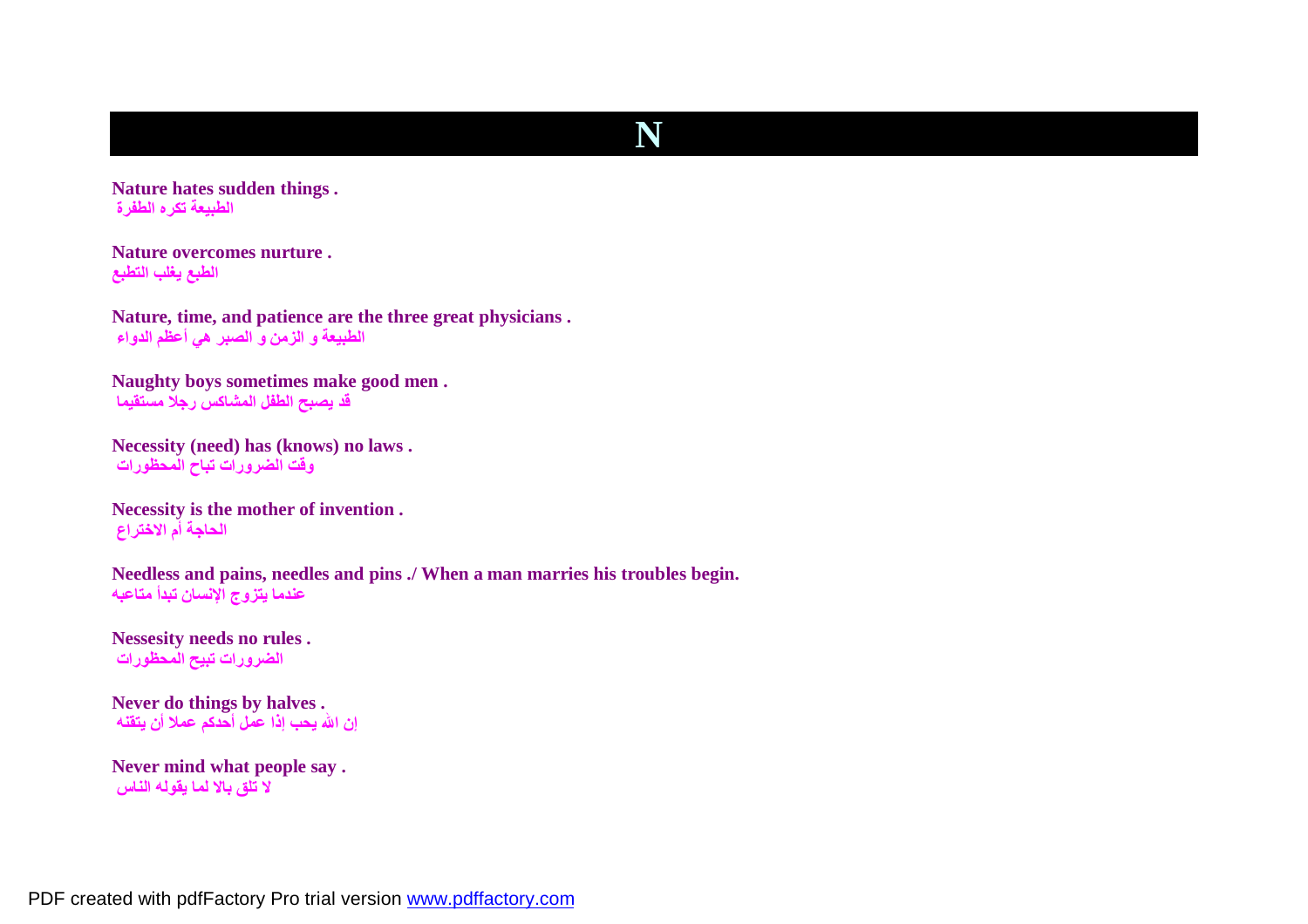**Never put off till tomorrow what may be done today. لا تؤجل عمل الیوم إلى الغد**

**Never trouble trouble till trouble troubles you. It only doubles trouble and troubles others too . لا تسألوا عن أشیاء إن تبدو لكم تسوئكم**

**Nothing succeeds like success . النجاح لا یعدلھ إلا النجاح**

**New grieves awaken the old . الأحزان الجدیدة توقظ القدیمة**

**No flying from fate . المكتوب على الجبین لازم تشوفھ العین**

**No larder but has its mice . لكل شيء آفة**

**No lock will hold against the power of gold . لا تستطیع الأقفال أن تقف أمام المال**

**No man can do two things at once . ما جعل االله لرجل من قلبین في جوفھ**

**No man is born wise nor learned . لا یولد الإنسان حكیما أو عالما**

**No man is content. الإنسان لا یقنع**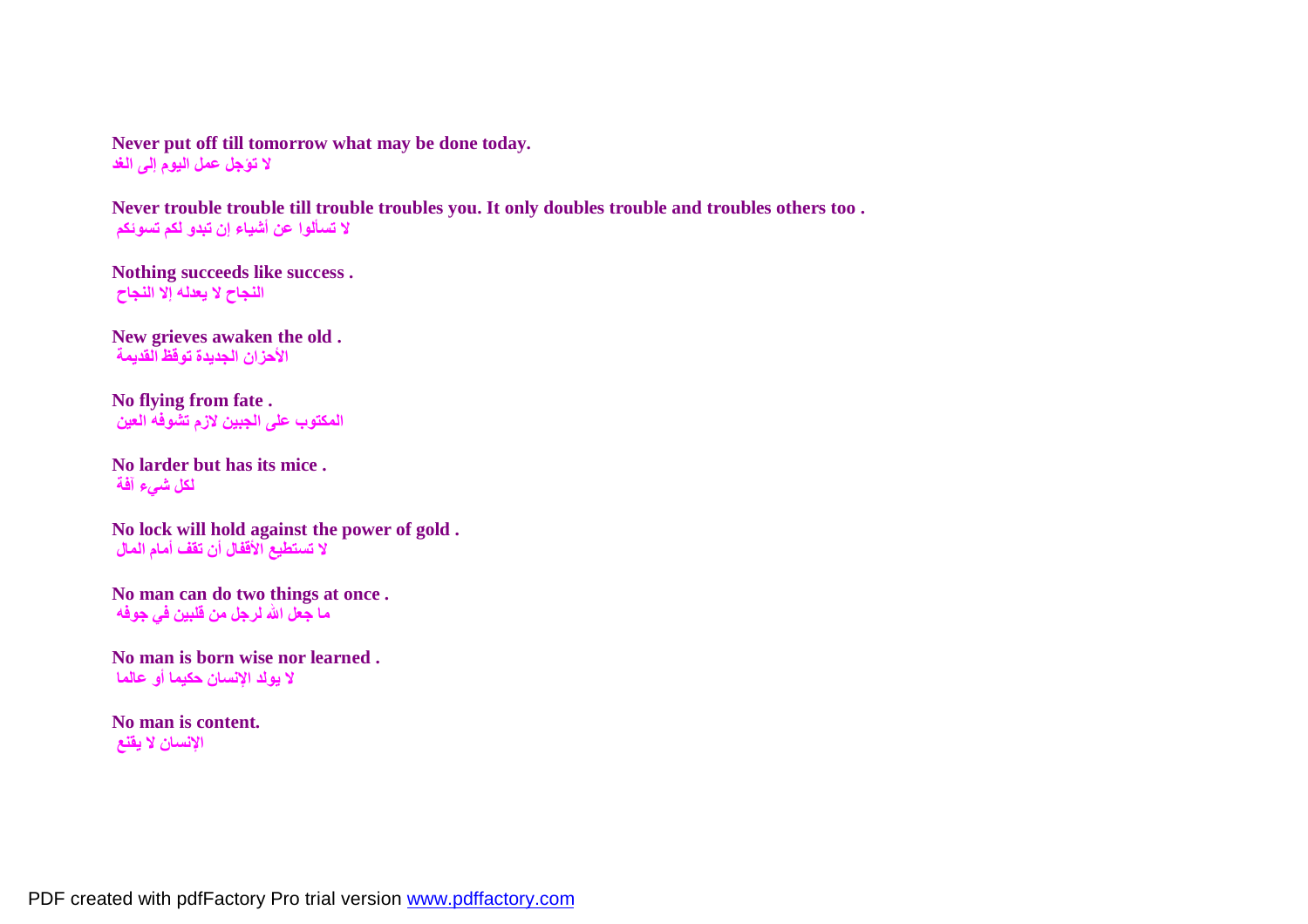**No pains , no gains . لا حلاوه بدون نار**

**No remedy but patience. لا دواء إلا الصبر**

**No rose without a throne. لا یجتني النفع من لم یحمل الضرر**

**No smoke without some fire .لا دخان بلا نار**

**No sweet with out sweat. لا حلاوة بدون نار**

**No sweet without sweat . من طلب العلا سھر اللیالي**

**No time like the present. لیس أفضل من الحاضر**

**No wisdom like silence. لا حكمة أبلغ من السكوت**

**Not worth a needle . لا یساوي شیئا**

**Not worth a nutshell . لا یساوي شیئا**

**Not worth a pin. لا یساوي شیئا**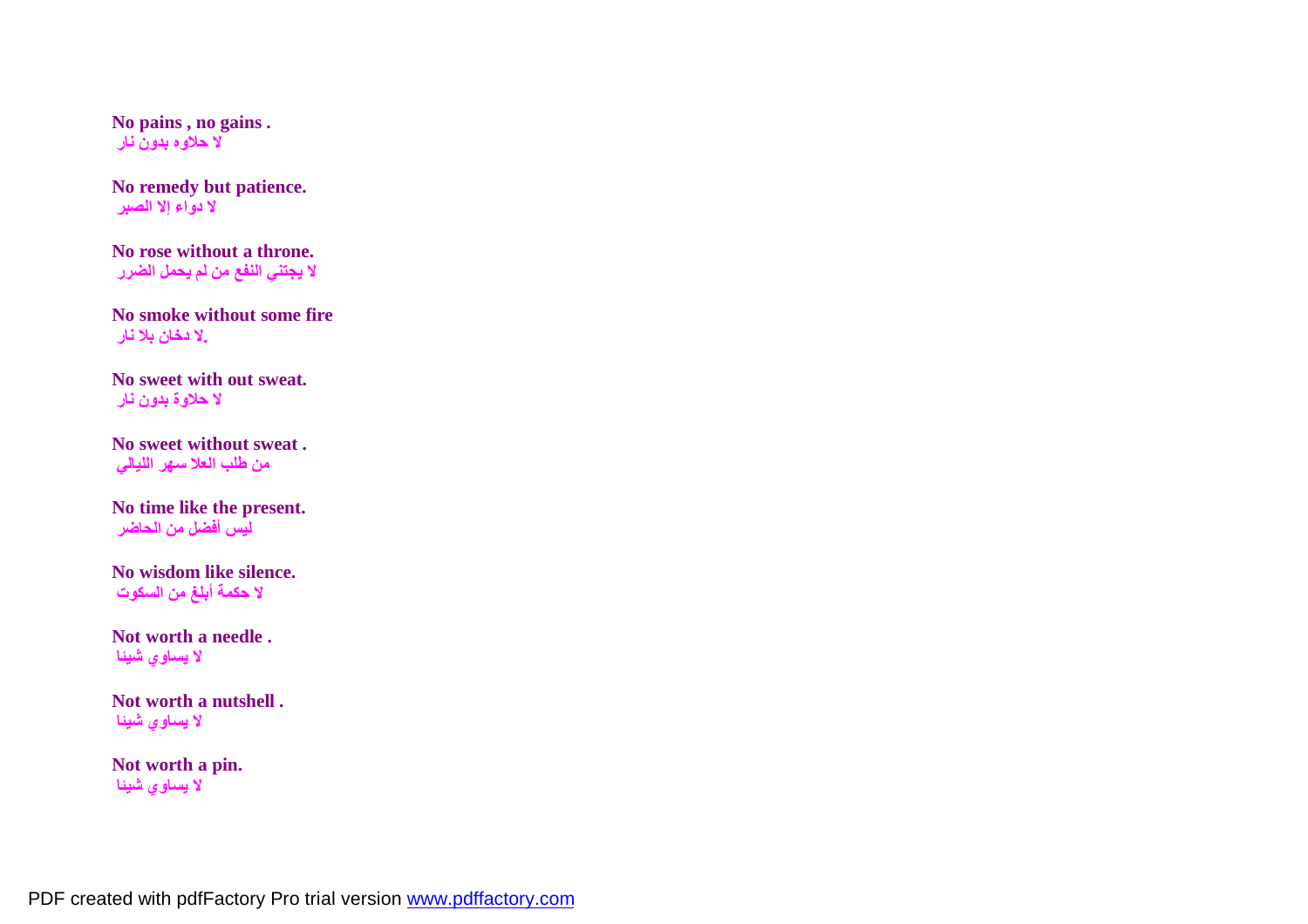**Not worth a rotten apple. لا یساوى شیئا**

**Nothing is impossible to a willing heart .لیس ھناك مستحیل أمام قوة الإرادة**

**Nothing is stolen without hands . لا سرقة دون الأیدي**

**Nothing new under the sun . لا جدید تحت الشمس**

**Nothing so necessary for travellers as languages. لیس للمسافر ما ھو ألزم من اللغات**

**Nothing to be got without pains . لا كسب إلا بالتعب**

**Novelty gives pleasure . لكل جدید لذة**

**Now or never . الآن و إلا فلا**

# **O**

**Of all wars , peace is the end. السلم نھایة كل الحروب**

**Of sufferance comes ease (rest). من الألم تأتى الراحة**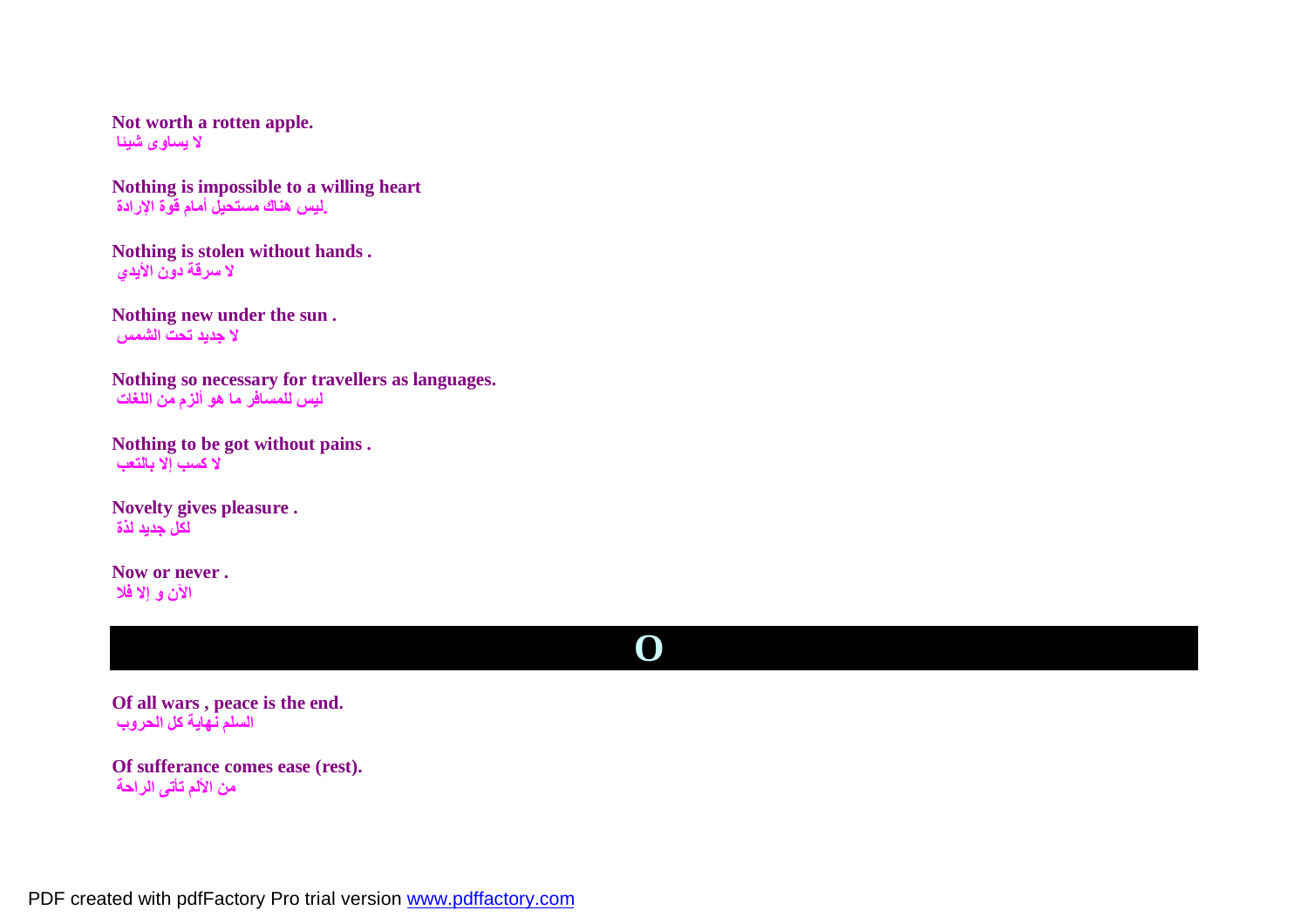**Of two evils choose the least . بعض الشر أھون من بعض**

**Of young men die many, of old men escape not any. من الشباب یموت الكثیر ، ومن الشیوخ لا یھرب أحد من الموت**

**Old fish , old oil , and an old friend are the best. أفضل الأشیاء السمك الكبیر و الزیت القدیم و الصدیق القدیم**

**Old fish and young flesh do feed men best. أفضل الطعام ما كان من السمك الكبیر و اللحم الصغیر**

**Old foxes want no tutors . لا یحتاج الثعلب العجوز الى معلم**

**Old love will not be forgotten . ما الحب إلا للحبیب الأول**

**Old men are twice children . "ومن نعمره ننكسھ في الخلق . "الشیخوخة عود للطفولة**

**Old people's words are weighed with scales . كلمات الشیوخ لھا وزنھا**

**Older and wiser. أكبر سنا و أرجح عقلا**

**Once a devil , always a devil . من وقع في الشر مره ، وقع مرات**

**Once a use and ever a custom . إذا مارست شیئا صار عاده**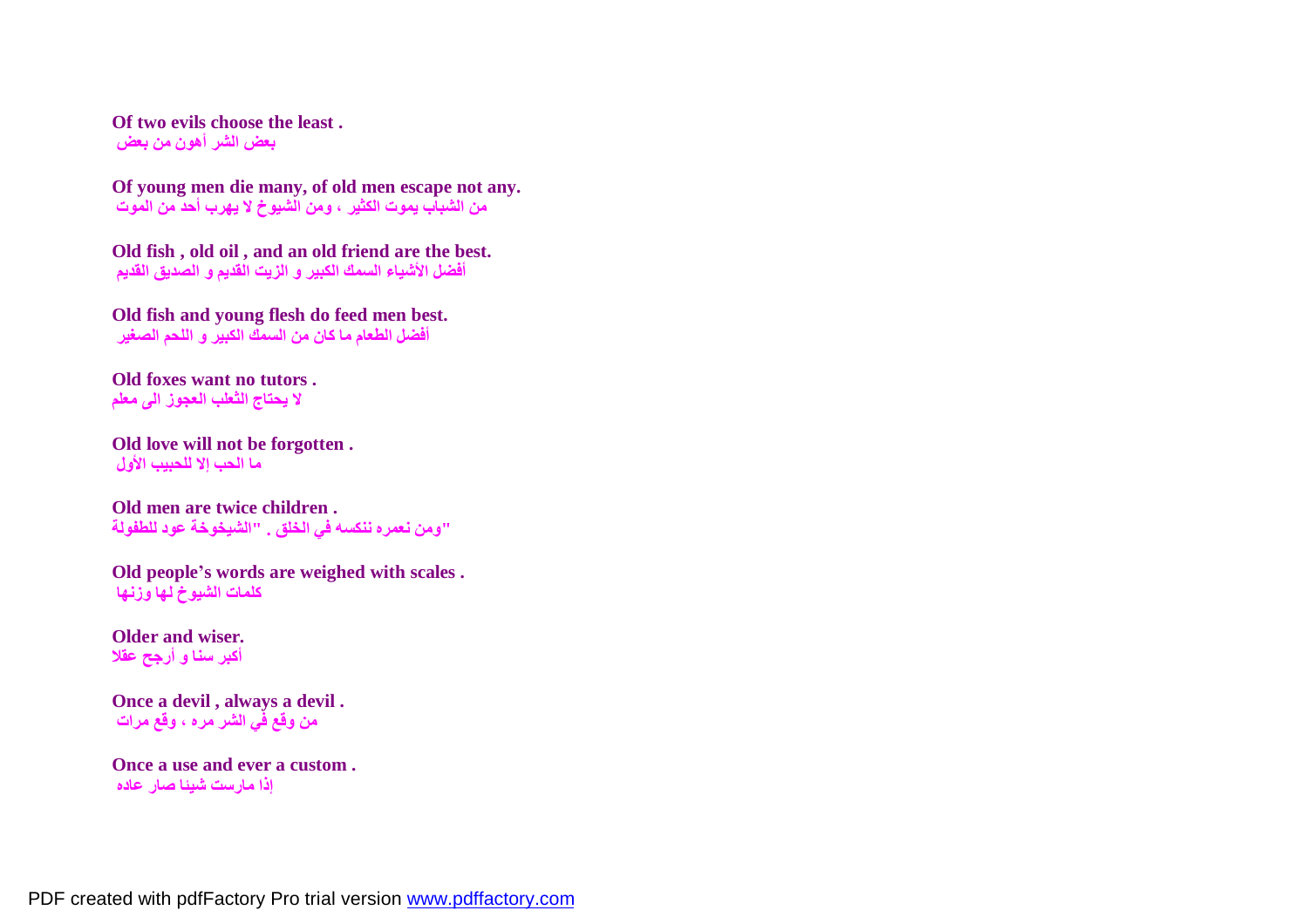**One cannot love and be wise . من أحب فقد صوابھ**

**One cannot put back the clock. لا تستطیع أن تسترجع الزمن**

**One foe is too many , and a hundred friends too few. عدو واحد كثیر ومائة صدیق قلیلون**

**One lie makes many . كذبة واحدة تجر سلسلة من الأكاذیب**

**One man's meat is another man's poison . مصائب قوم عند قوم فوائد**

**One never loses anything by doing a good turn . لا یفقد الإنسان أي شيء بعمل المعروف**

**One never loses anything by politeness . لا یفقد الإنسان أي شيء بأدبھ و حسن خلقھ**

**One scabby sheep spoils the whole flock. النعجة الجرباء تعدي القطیع كلھ**

**One slumber finds (invites) another. النوم یجر النوم**

**One swallow does not make a summer. النادر لا حكم لھ**

**One thief robs another. لص یسرق لصا**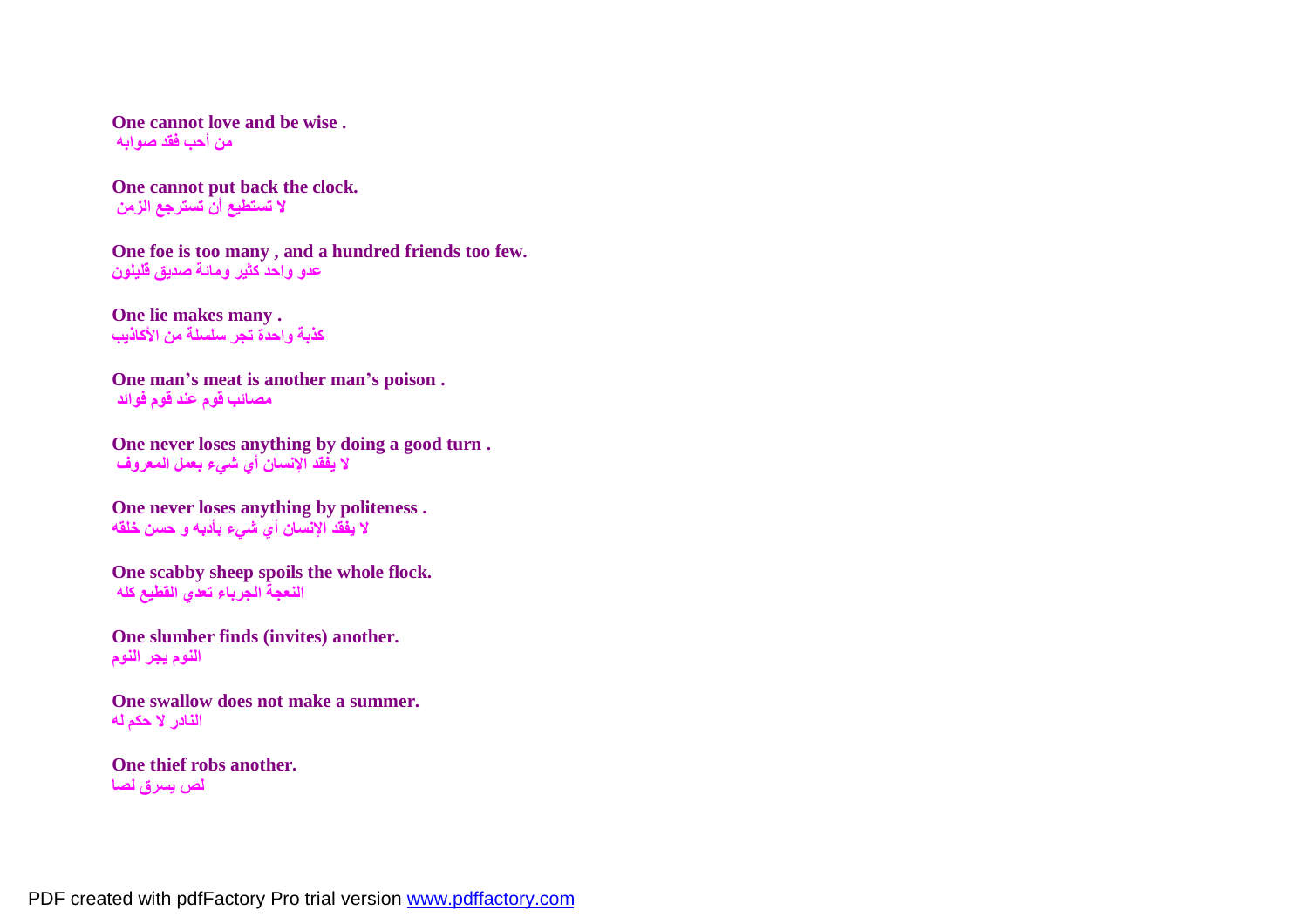**One thing at a time . لا تفعل شیئین في آن واحد**

**One tongue for a woman . یكفي المرأة لسان واحد**

**One volunteer is worth two pressed men. متطوع واحد خیر من اثنین بالإكراه**

**Opportunities do not wait. انتھز الفرصة متى حانت**

**Opportunities, neglected, are lost. إذا تركت الفرصة ضاعت**

**Opportunity makes the thief. الفرصة تصنع اللص**

**Oppression causes rebellion . الظلم یولد الثورة**

**Oppression makes a wise man mad. الظلم یذھب بعقول العقلاء**

**Ostrich policy . سیاسة النعامة**

**Other times, other manners . لكل زمن تقالیده**

**Our last garment is made without pockets . لیس للأكفان جیوب**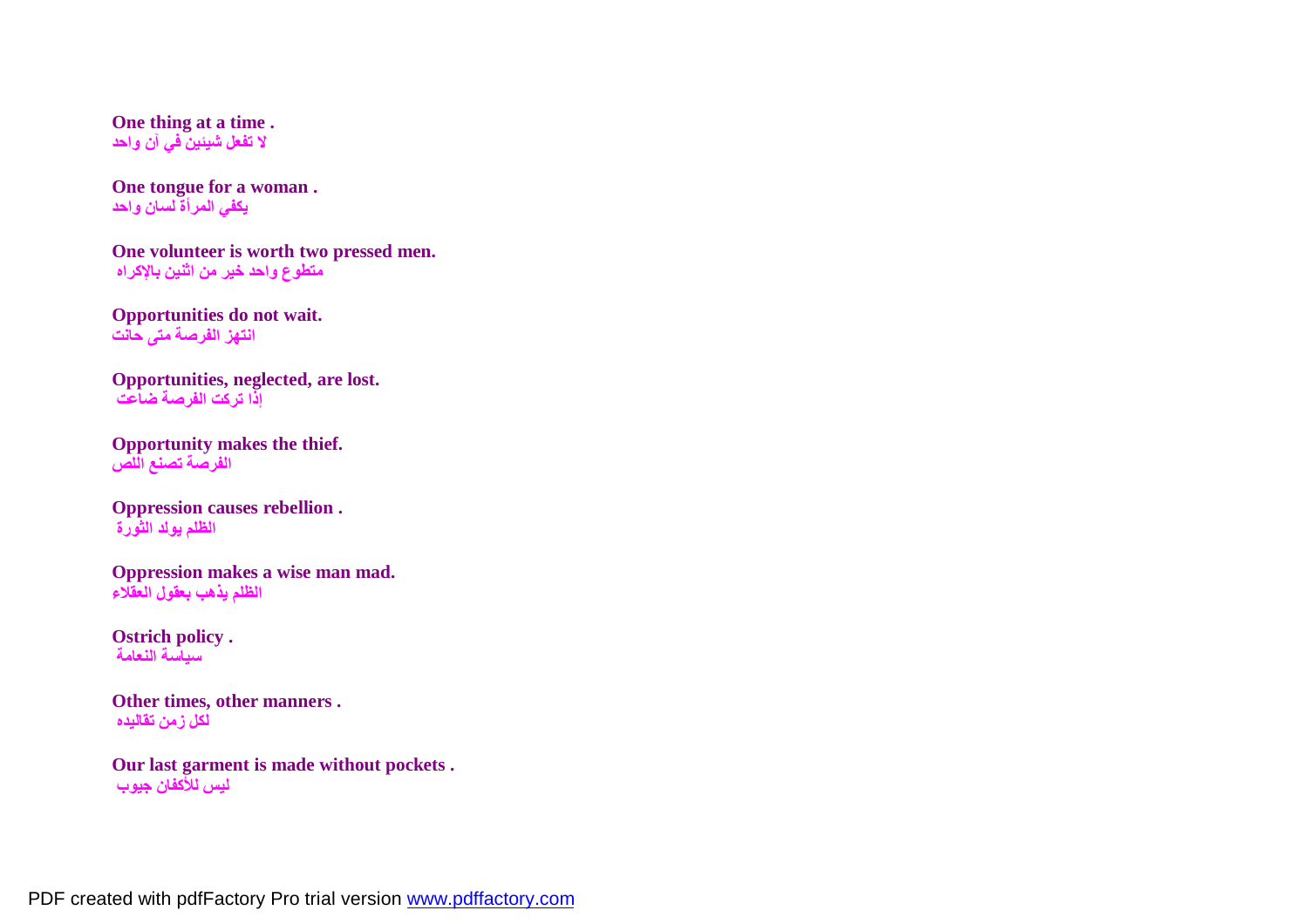**Out of debt, out of danger . البعد عن الدین سلامة**

**Out of sight , out of mind . البعید عن العین بعید عن القلب**

**Out of temper , out of reason . أول الغضب جنون وآخره ندم**

**Out of the frying pan into the fire . كالمستجیر من الرمضاء بالنار**

#### **P**

**Pain is forgotten when gain follows. ینسى الألم حیث الربح**

**Painters and poets have leave to lie. الكذب حق للرسامین و الشعراء**

**Pardoning the bad is injuring the good. العفو عن الأشرار أذى للأخیار**

**Patience is a flower that grows not in every one's garden. الصبر زھرة لا تتفتح عند كل الناس**

**Patience is a plaster for all sores . الصبر علاج لكل الأوجاع**

**Patience is a virtue. الصبر فضیلة**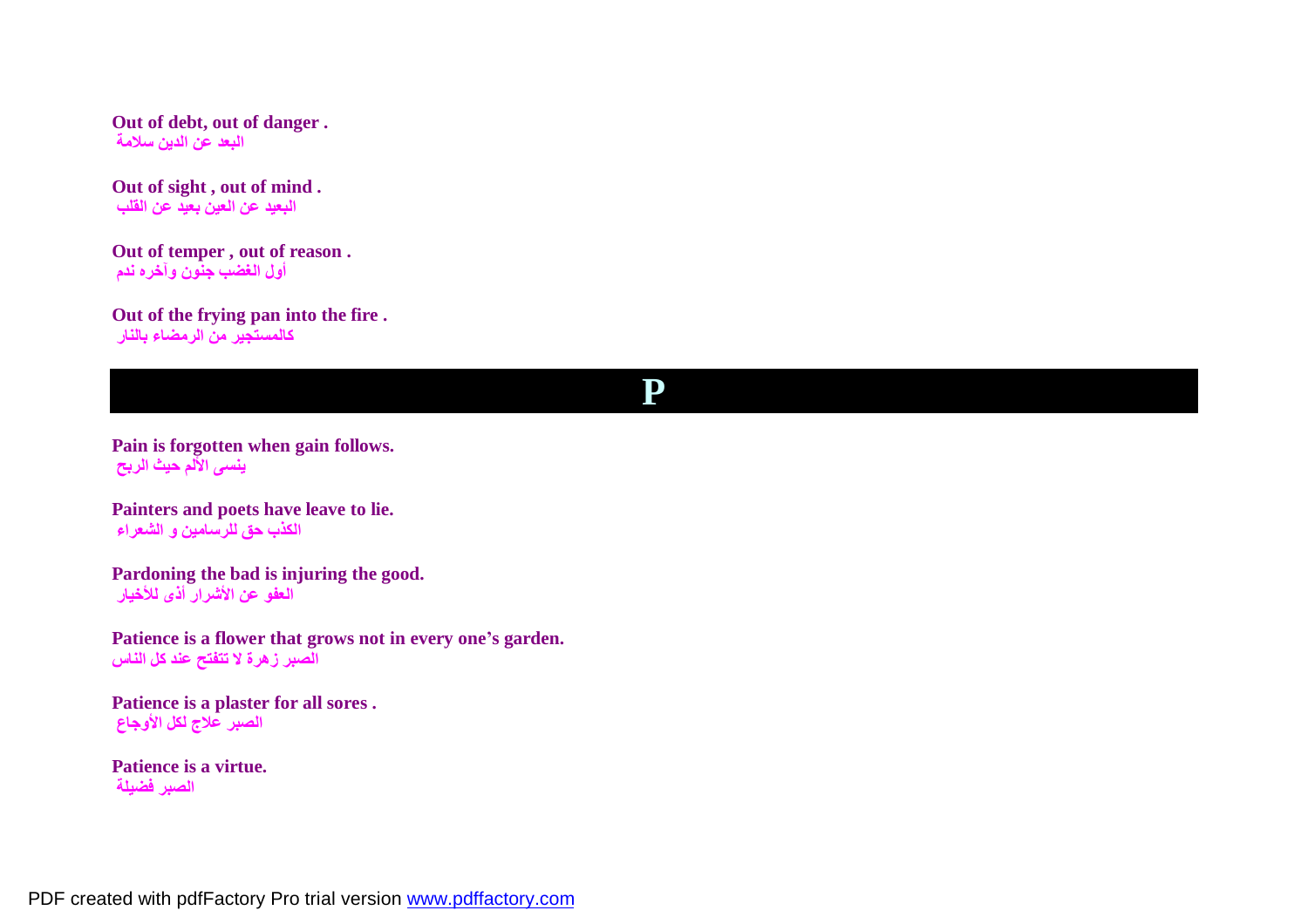**Patience is bitter but bears sweet fruit. الصبر مر و لكنھ حلو العاقبة**

**Patience is the best remedy . الصبر أحسن دواء**

**Patient men win the day. الصبر مفتاح الفرج**

**Penny and penny laid up will be many. ان القلیل مع القلیل كثیر**

**Penny wise and pound foolish. یجمع القلیل بالعقل و ینفق الكثیر بلا وعي**

**Physician's faults are covered with death. الموت یخفي أخطاء الأطباء**

**Physicians kill more than they cure. الأطباء یعالجون القلیل و یمیتون الكثیر**

**Pity is akin to love. العطف و الحب صنوان**

**Pleasures of the mighty are the tears of the poor. متعة الأغنیاء دموع الفقراء**

**Plenty breeds pride. الثروة تجلب الغرور**

**Plenty is no dainty. لیست الكثرة كثرة المأكولات**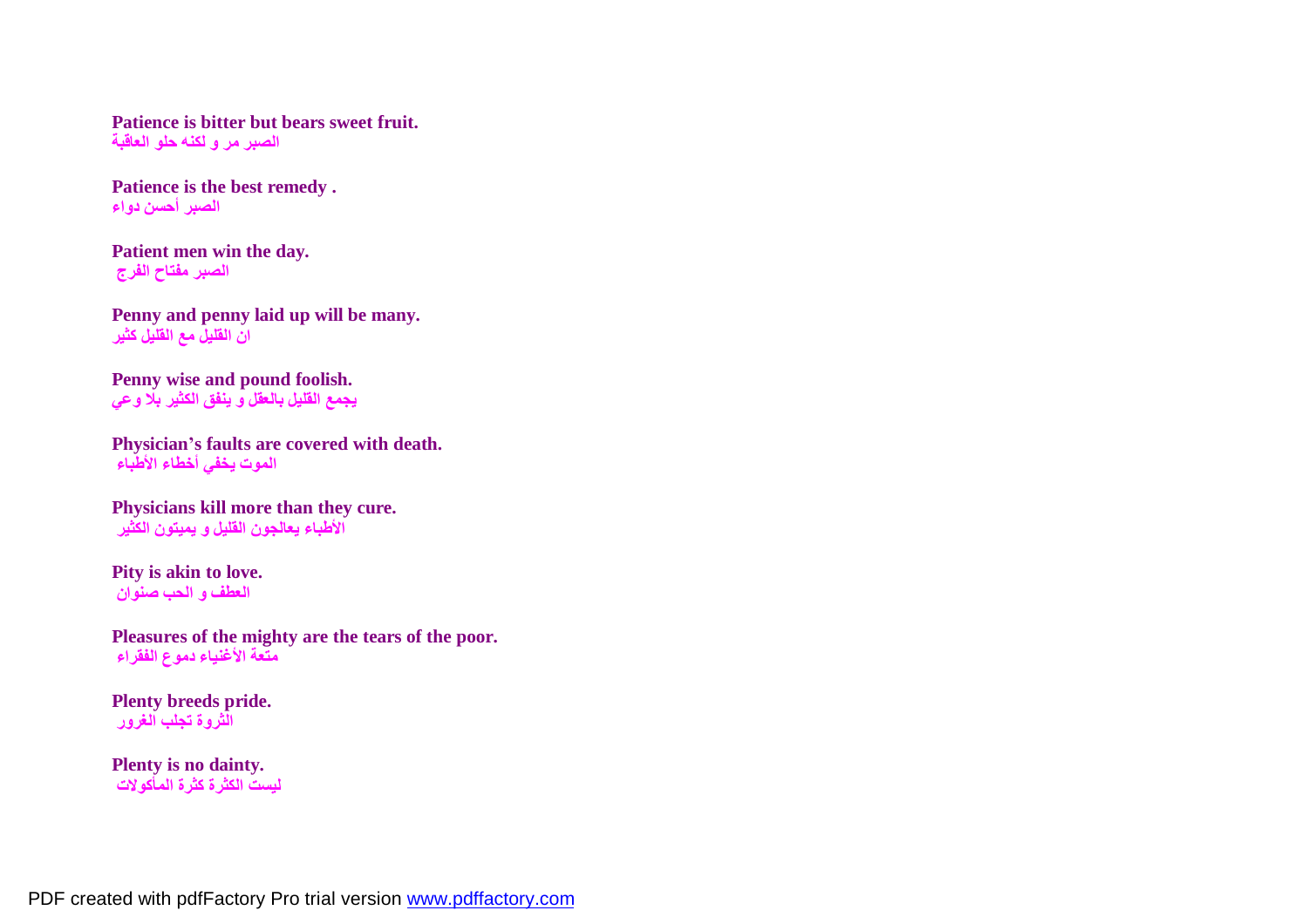**Plenty makes dainty. الكثرة تجلب اللذة**

**Poison is poison though it comes in a golden cup. السم سم و لو كان في فنجان من ذھب**

**Politeness (Courtesy) costs nothing. الأدب لا یكلف شیئا**

**Poor and content is rich and rich enough. الفقر مع القناعة ھو الغنى الكافي**

**Poor and liberal, rich and covetous. فقیر كریم ، غني طامع**

**Poor but honest. فقیر و لكنھ أمین**

**Poor men seek meat for their stomach; rich men stomach for their meat. یبحث الفقراء عن الطعام لمعدتھم و یبحث الأغنیاء عن معدة لطعامھم**

**Pour not water on a drowned mouse. أنا الغریق فما خوفي من البلل**

**Pouring oil on the fire is not the way to quench it . لا تصب الزیت على النار لتطفئھا**

**Poverty is no disgrace. لیس الفقر عارا**

**Poverty is no sin. لیس الفقر ذنبا**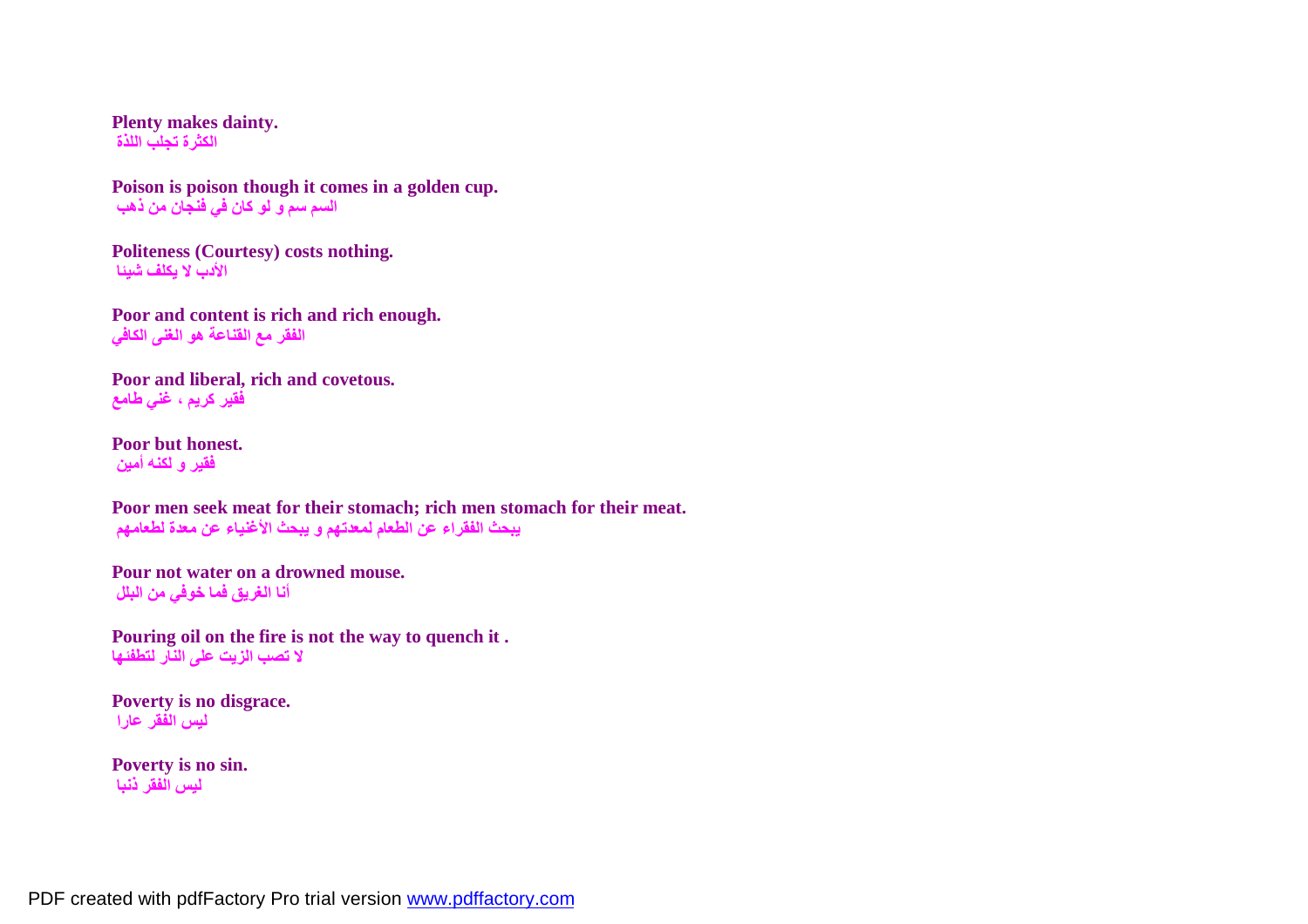**Poverty is the mother of health. الفقر أم الصحة**

**Practice makes perfect. في المران الكمال**

**Practice what you preach. لا تنھى عن خلق و تأتي بمثلھ**

**Praise at parting. امتدح الناس عند الفراق**

**Praise makes good men better, and bad men worse. المدح یجعل من الحسن أحسن و من السیئ أسو ء**

**Praise the child . and you make love to the mother. امدح الطفل و غازل الأم**

**Praise to the face is open disgrace. المدح في الوجھ ذم ظاھر**

**Prayer should be the key of the day and the lock of the night. الصلاة بدایة النھار و نھایة اللیل**

**Prevention is better than cure. الوقایة خیر من العلاج**

**Pride is the bane of happiness. الغرور لعنة السعادة**

**Procrastination is the thief of time. لیس التسویف إلا مضیعة للوقت**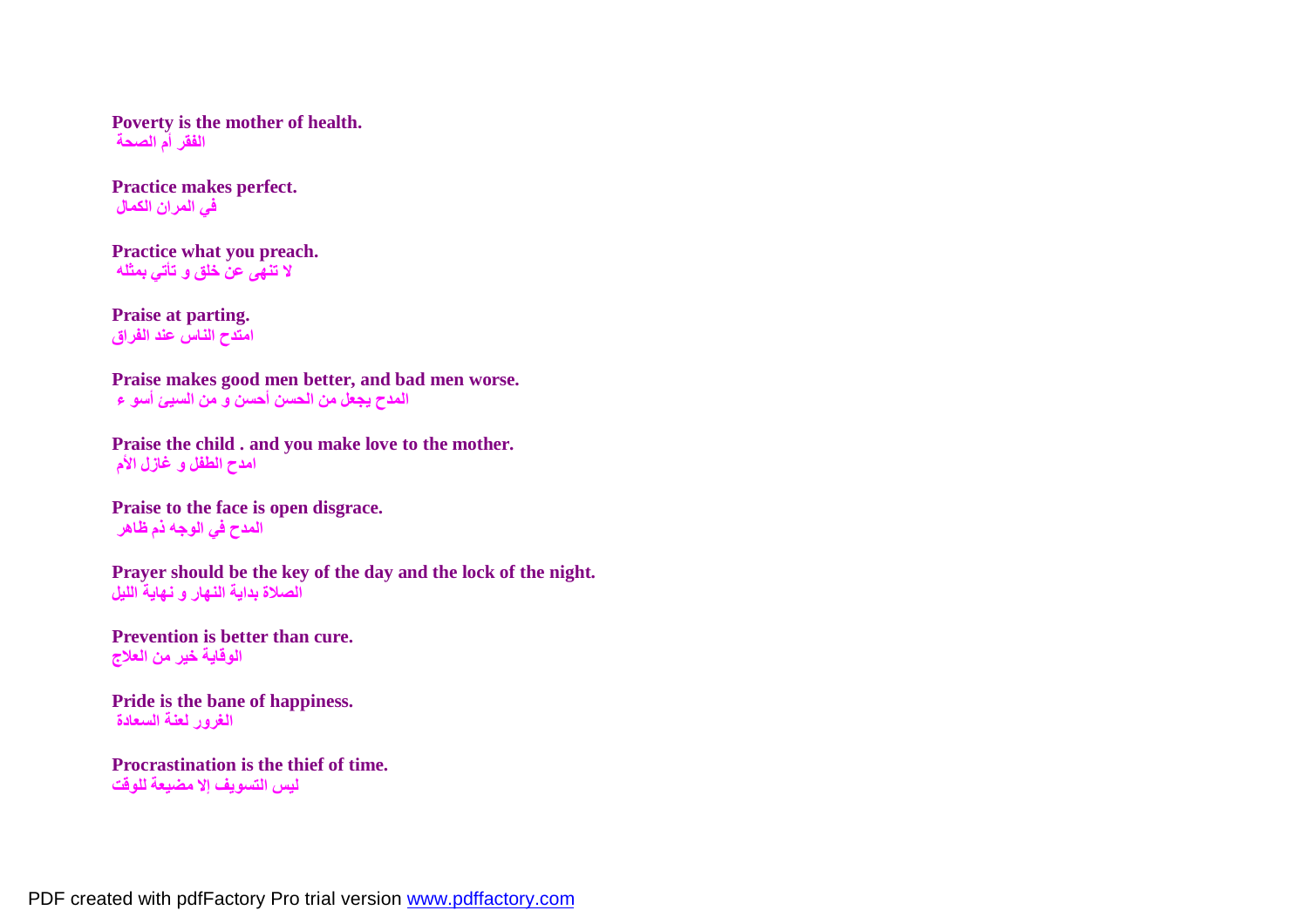**Promise is debt. وعد الحر دین علیھ**

**Promise little but do much. قلل من وعدك**

**Public money is like holy water, every one helps himself to it. المال العام كالماء المقدس الكل یسعى إلیھ**

**Punctuality is the soul of business. المحافظة على الوقت ھي روح العمل**

**Put an old cat to an old rat . عالج الأمر بما یستحقھ**

**Put by for a rainy day. ادخر لأیام الشدة**

**Put off the evil hour as long as you can. أجل ساعة الشر ما أمكنك**

**Put your finger in the fire, and say it was your fortune. لا تعرض نفسك للخطر و تقول ھذا قدر**

# **Q**

**Quick at meat, quick at work من یسرع إلى الأكل یسرع إلى العمل**

**Quick thoughts are slippery thoughts. في العجلة الندامة**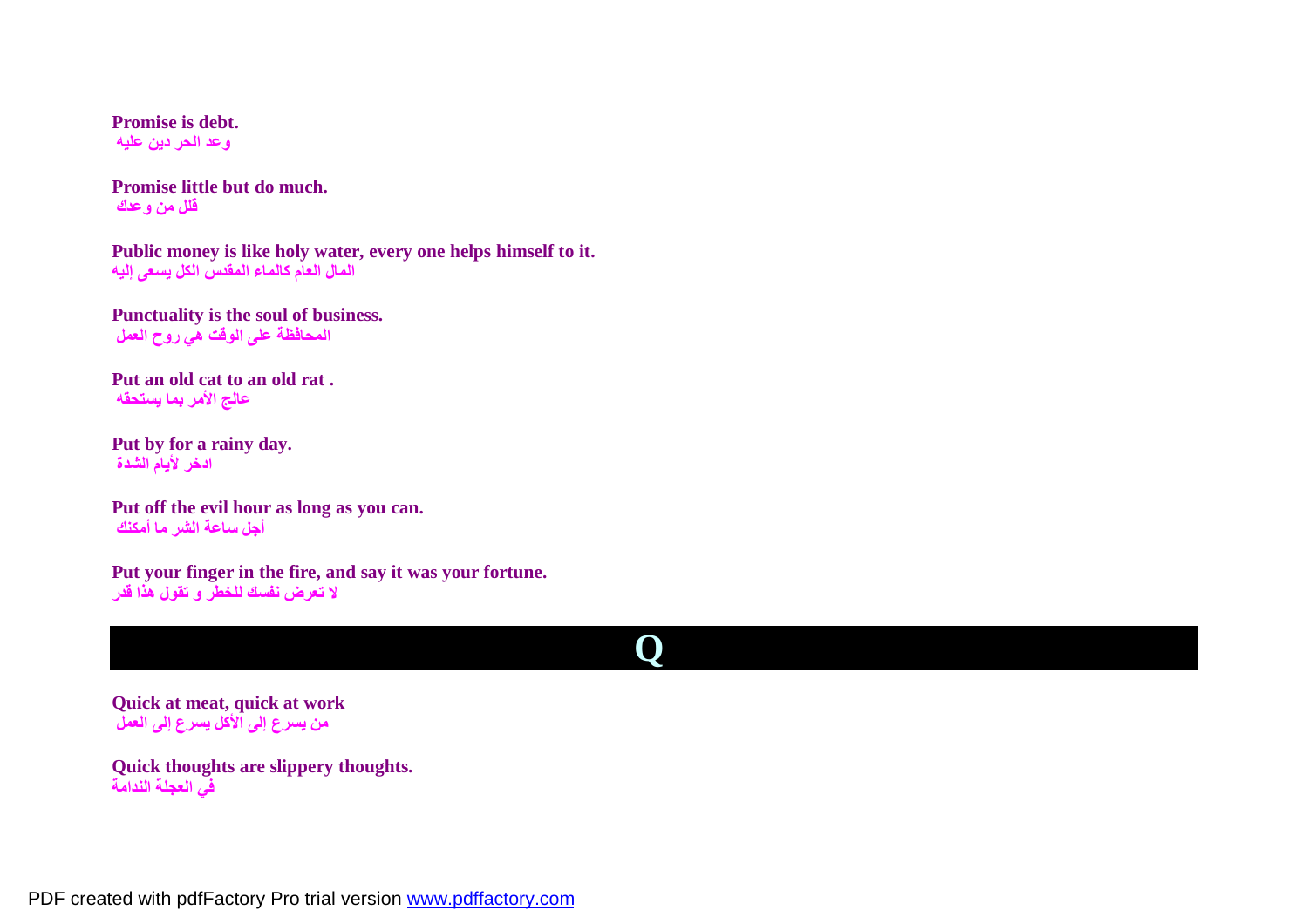#### **Quietness is best. راحة البال خیر من أى مال**

### **R**

**Rashness is not valour. لیس التھور شجاعة**

**Rather death than shame. تجوع الحرة ولا تأكل بثدیھا**

**Rather sell than to be poor. العمل خیر من الفاقة**

**Reading makes a full man , conference a ready man , and writing an exact man. القراءة تصنع الإنسان الكامل و التشاور یجعلھ مستعدا و الكتابة تجعلھ دقیقا**

**Ready money is a ready medicine. المال الجاھز دواء حاضر**

**Reason rules all things. العقل عقال**

**Religion is the rule of life. الدین قانون الحیاة**

**Rich folk have many friends. الأغنیاء حولھم الكثیر من الأصدقاء**

**Rich men may have what they will. الأغنیاء یملكون ما یریدون**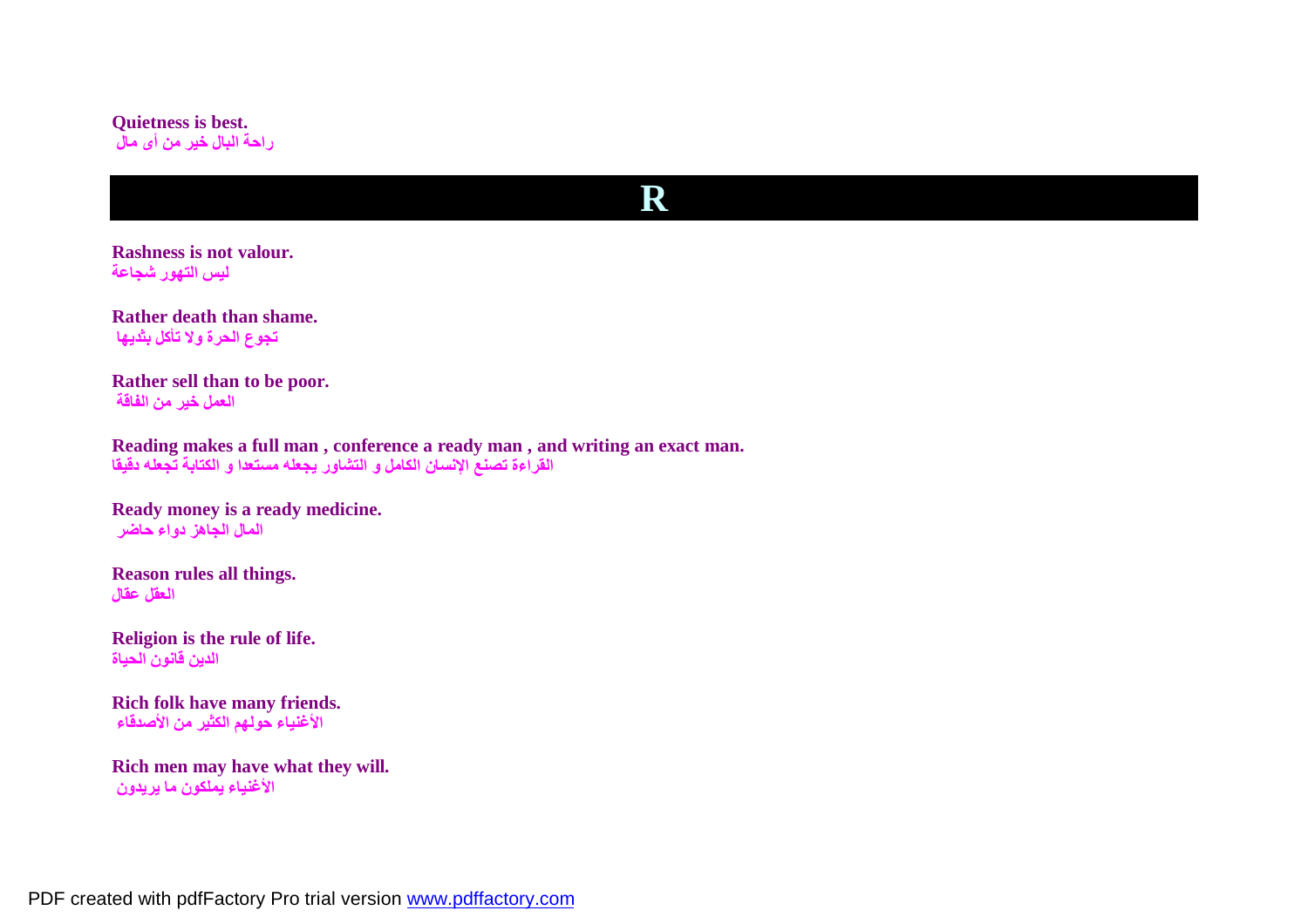**Right wrongs no men. الحق لا یغضب أحدا**

**Rome was not built in a one day. لم تخلق الدنیا في یوم**

## **S**

**Sadness and gladness succeed each other. الأیام دول**

**Safety lies in talking the truth. الصدق منجاة**

**Say well or be still. لتقل خیرا أو لتصمت**

**Saying is one thing , and doing another thing. القول شيء و العمل شيء آخر**

**Second thoughts are best. إعادة النظر أفضل شيء**

**Seem not greater than you are. لا تحاول أن تبدو على غیر حقیقتك**

**Send a wise man on an errand and say nothing to him. أرسل لبیبا ولا توصھ**

**Send not a cat for lard . لا تسلم القط مفتاح مخزن الطعام**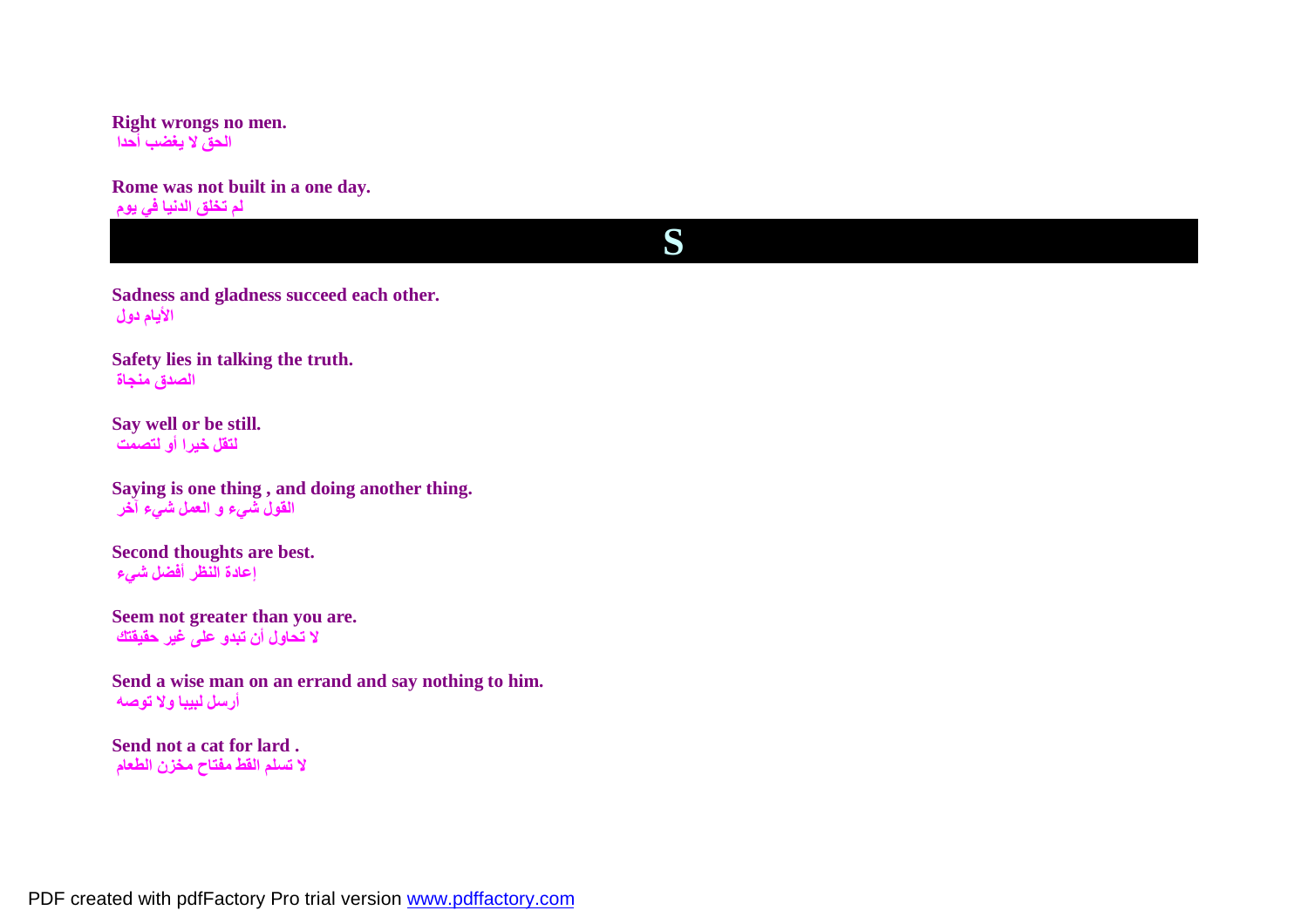**Service without reward is punishment. الخدمة دون جزاء عقاب**

**Set a thief to catch a thief. دع اللص یمسك اللص**

**Set not your loaf untill the oven is hot. تخیر أنسب الأوقات**

**Set your heart at rest. أرح قلبك**

**She has a mark after her mother . فیھا ملامح من أمھا**

**Short and sweet. لقــاء قصیر ولكنھ ممتع**

**Short pleasure , long lament. متعة حین و ندم سنین**

**Sickness is felt, but health not at all. سرعان ما نحس بالمرض و قلما نشعر بالصحة**

**Sickness soaks the purse. المرض یستنزف المال**

**Silence gives consent. السكوت علامة الرضا**

**Silence is the best ornament of a woman. السكوت أبھى زینة للمرأة**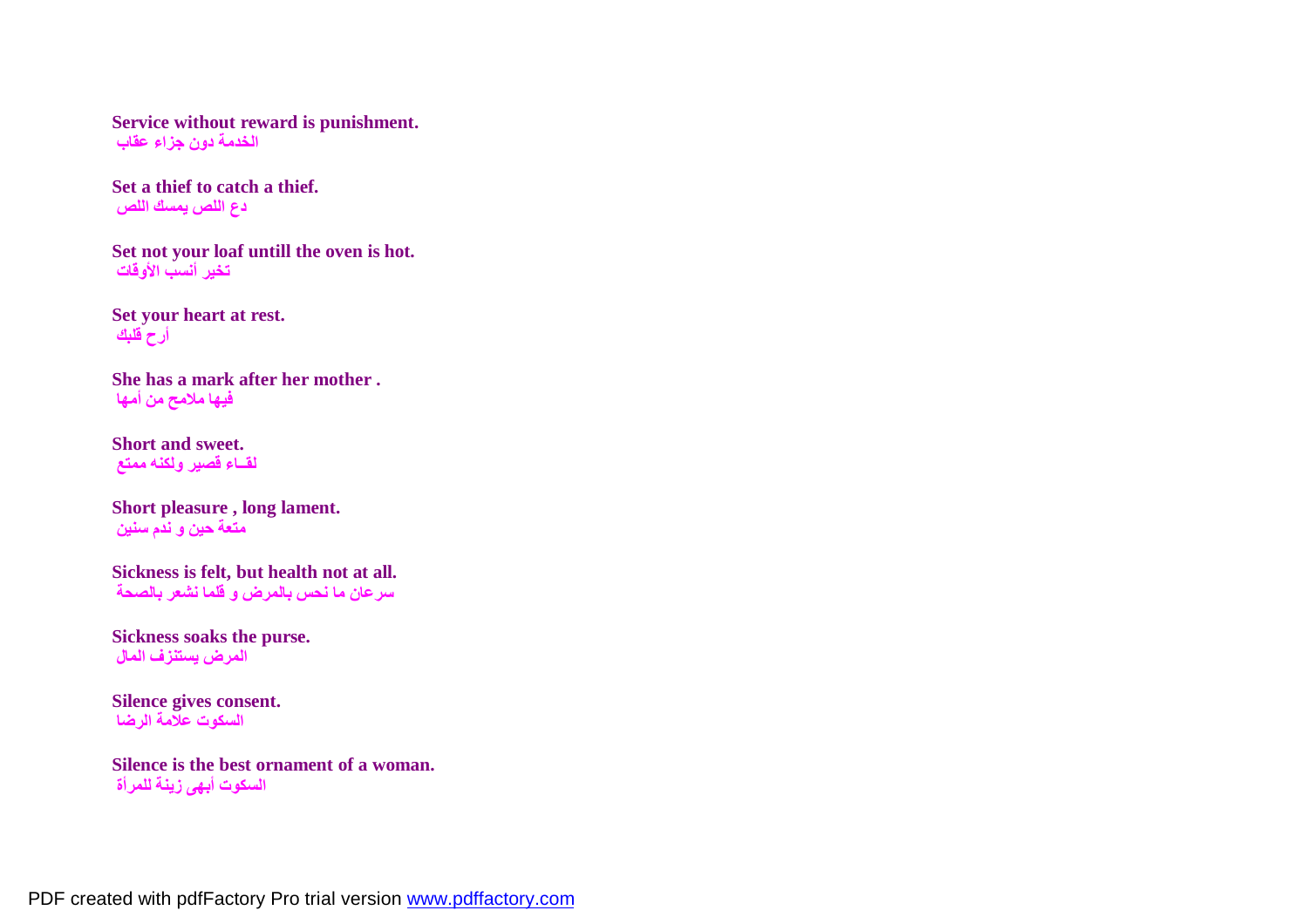**Silence is wisdom, when speaking is folly. السكوت حكمة عندما یكون الكلام غباء**

**Silly season. وقت بدون أخبار ھامة**

**Silver will have a silver sound. الفضة لھا رنین الفضة**

**Some are wise, and some are otherwise. البعض عاقل و البعض لیس كذلك**

**Something is better than nothing. شيء خیر من لا شيء**

```
Something must be left to chance .
لا بد أن تعمل حسابا للظروف
```
**Sorrow comes unsent for. یأتي الحزن بدون دعوه**

**Spare when you're young, and spend when you're old. اقتصد في الصبا لتنفق في الشیخوخة**

**Sparing is a great revenue. الاقتصاد دخل عظیم**

**Speak fitly or be silent wisely. أحسن الكلام أو الزم الصمت**

**Speak for yourself. تكلم عن نفسك**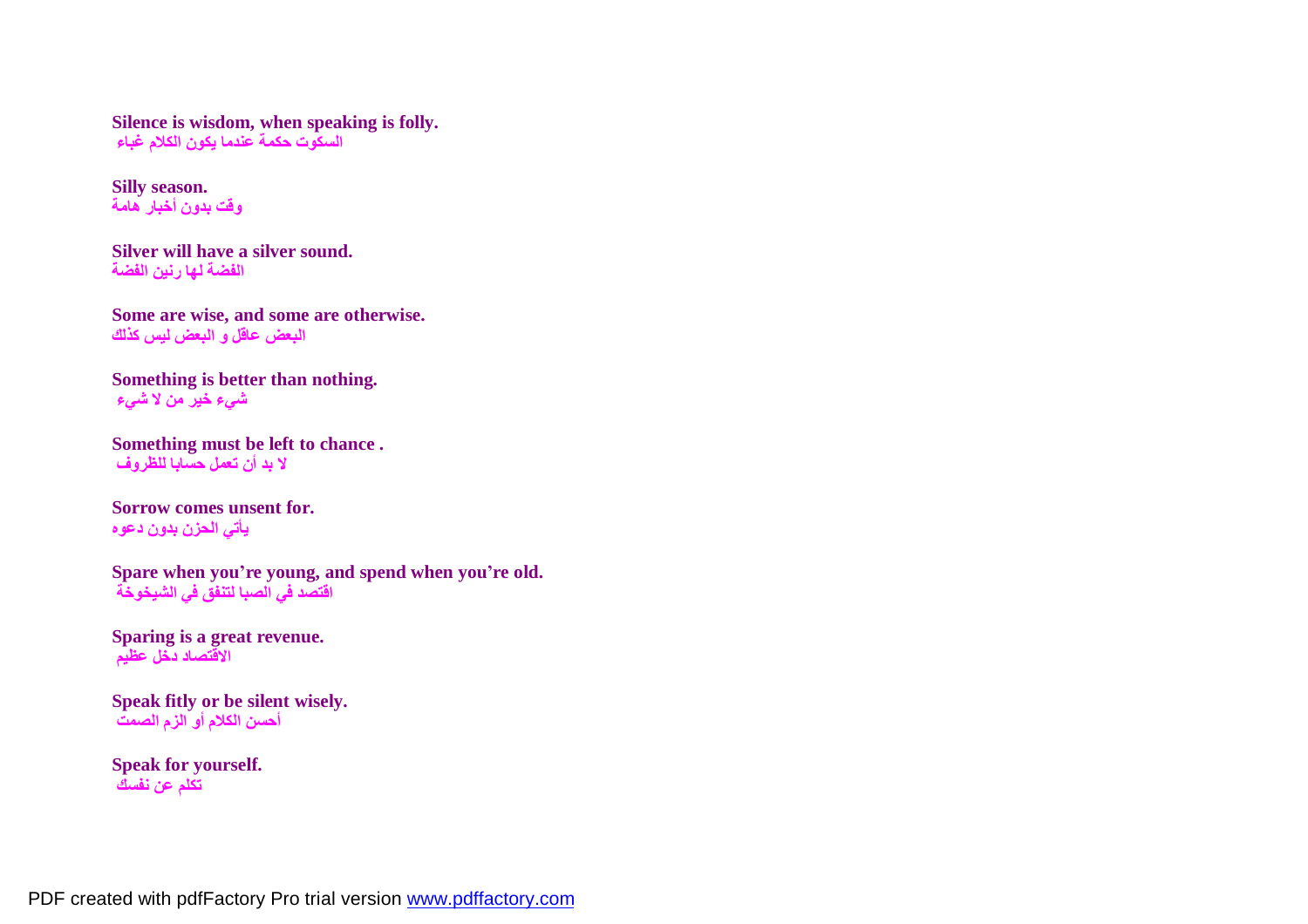**Speak of what you understand. تكلم عما تفھم**

**Speak well of the dead. اذكروا محاسن موتاكم**

**Speak well of your friend , of your enemy say nothing. اذكر صدیقك بالخیر و لا تتكلم عن عدوك**

**Speak when you are spoken to . تكلم إذا كلمك الناس**

**Speech is silver , silence is golden . إذا كان الكلام من فضة فالسكوت من ذھب**

**Speech is the picture of the mind. الكلام صورة العقل**

**Speech shows what a man is . یعرف الرجل بكلامھ**

**Standing pools gather filth. الماء الراكد یجمع الوسخ**

**Step after step the ladder ascended. خطوة بخطوة یبلغ المرء أعلى الدرج**

**Step by step one goes far. المثابرة تبلغ الأمل**

**Still waters run deep. تحت السواھي دواھي**